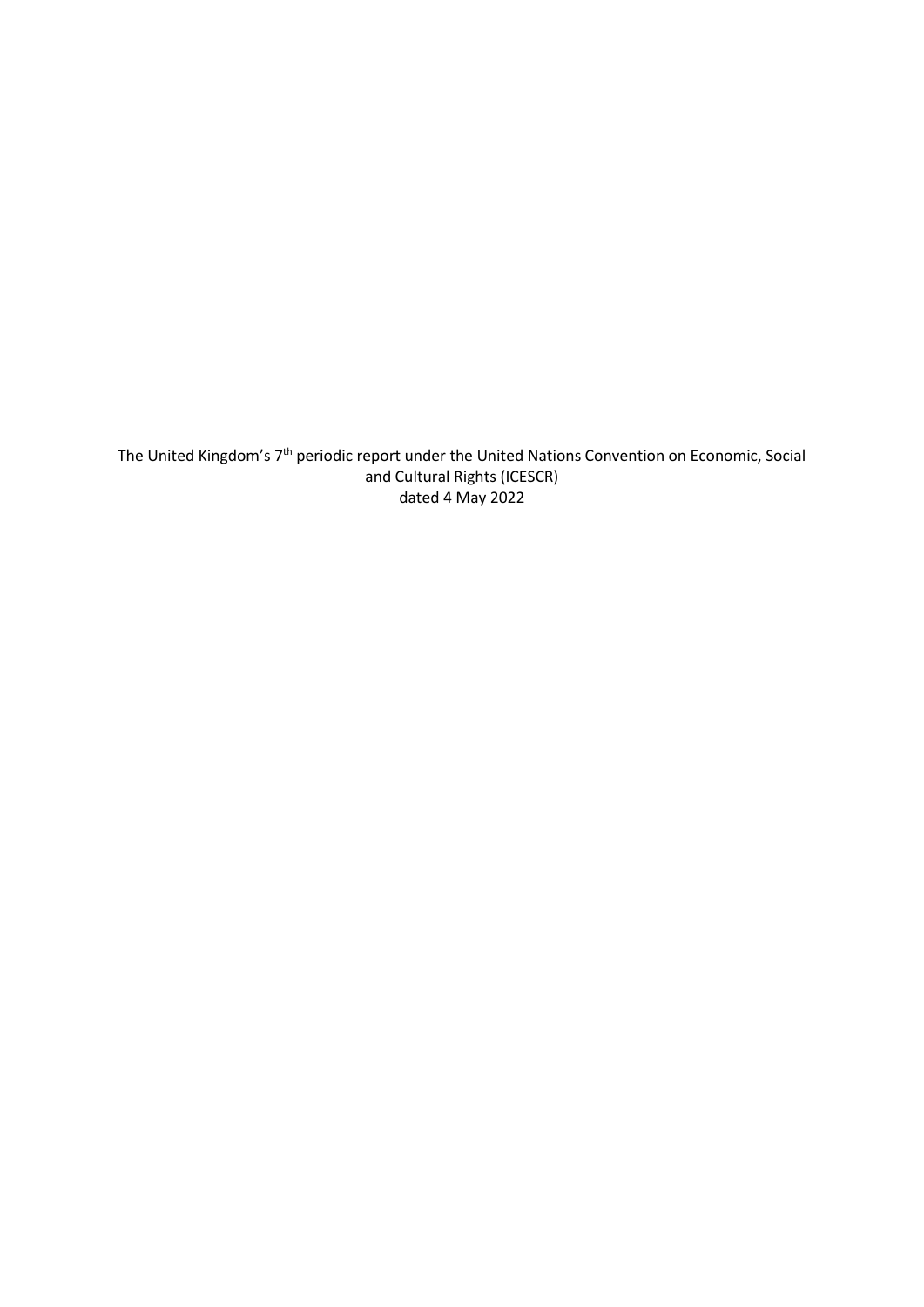# Contents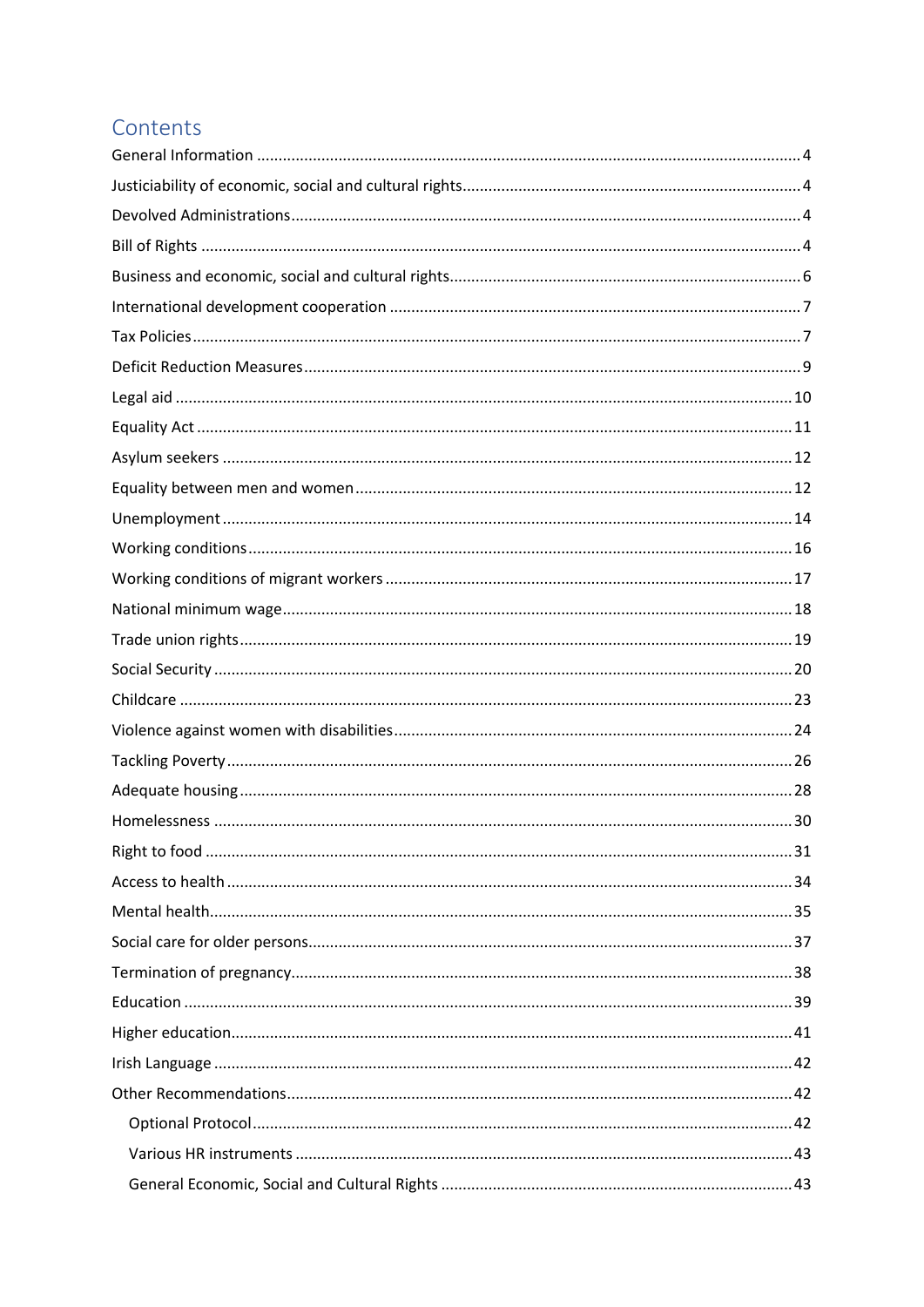|--|--|--|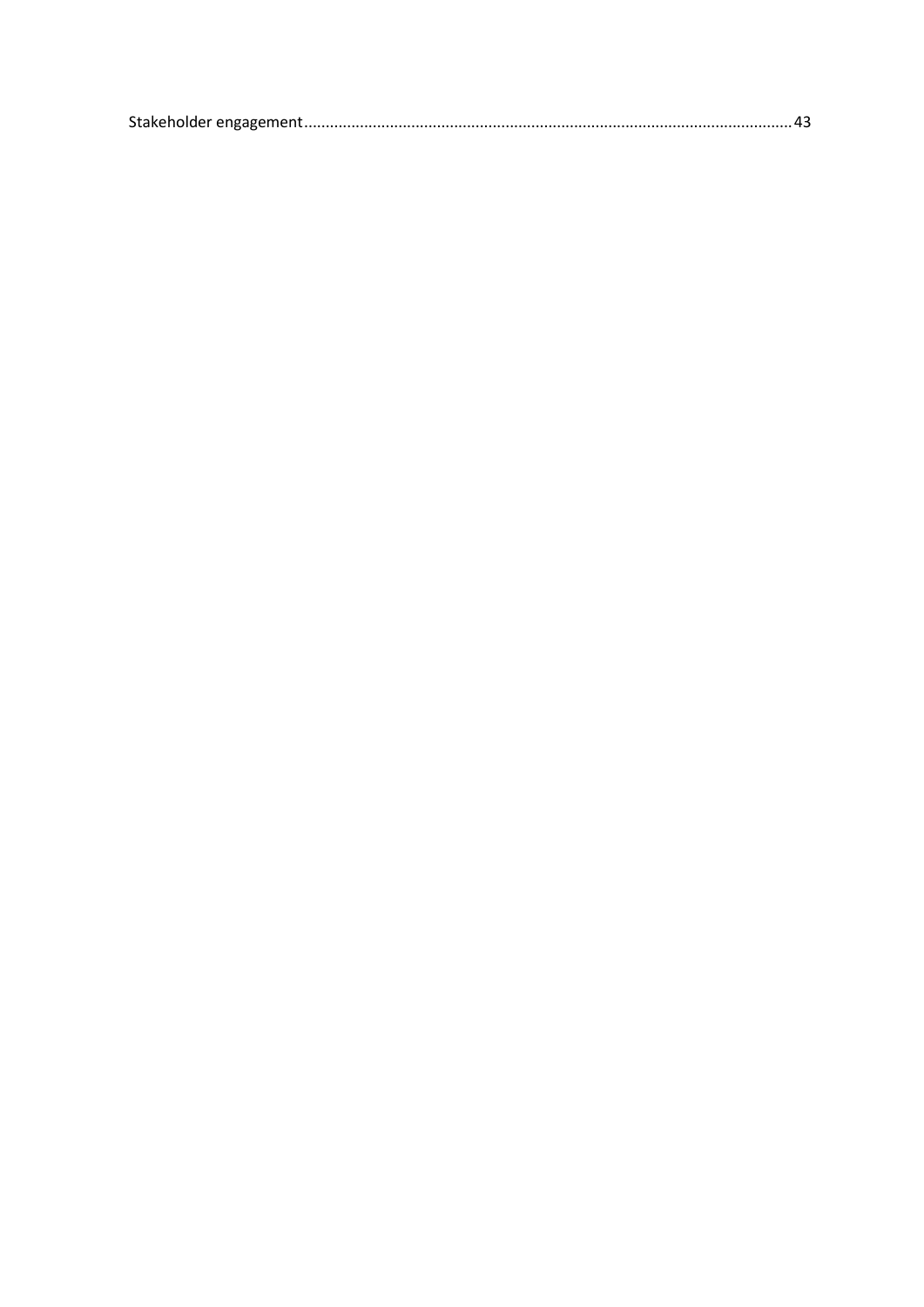# <span id="page-3-0"></span>General Information

1. The UK Government is grateful to the Committee on Economic, Social and Cultural Rights (CESCR) for providing its concluding observations prior to the submission of its seventh periodic report. As recommended by the Committee in paragraph 73 of its concluding observations, this report is a co-ordinated response to the CESCR and has been prepared in accordance with the UN Reporting Guidelines. In preparing this report, the UK Government noted the views expressed by the National Human Rights Institutions and various civil society organisations. It is informed by various government departments, the Devolved Administrations, Crown Dependencies and British Overseas Territories. The UK Government is committed to protecting and respecting human rights and has strong human rights protections within a comprehensive and well-established constitutional and legal system, and a longstanding tradition of ensuring rights and liberties are protected domestically, and of fulfilling our international human rights obligations. The UK Government strongly supports the work of the United Nations treaty bodies and regards them as central to the broader human rights system.

# <span id="page-3-1"></span>Justiciability of economic, social and cultural rights

2. The UK has implemented a combination of policies and legislation to give effect to the UN human rights treaties it has ratified. The same approach was followed by the British Overseas Territories and by the Crown Dependencies to which those treaties have been extended. We note the CESCR's recommendation on the need to give effect to our obligations and to provide effective legal remedy. The UK is confident that it is fully compliant with its UN treaty obligations including ensuring that there are effective remedies for any breaches.

# <span id="page-3-2"></span>Devolved Administrations

3. In providing the response the UK Government has engaged with the devolved administrations who have provided content as appropriate. The UK Government communicates with the Crown Dependencies on the implementation of the Covenant but remains conscious of their constitutional rights of self-government and judicial independence to ensure the full enjoyment of economic, social and cultural rights by all. With regards to Overseas Territories (OT), each has its own legislative body, and democratically elected governments. In the event measures are required to ensure the full enjoyment of economic, social and cultural rights by persons in an OT, the relevant OT Government would legislate in the first instance and would be supported by the UK Government. As small communities, the OTs have limited capacity to provide detailed information

# <span id="page-3-3"></span>Bill of Rights

4. The UK Government recently consulted on proposals to reform and replace the Human Rights Act (HRA) with a modern Bill of Rights. With this work, the UK Government seeks to fulfil its 2019 manifesto commitment to 'update the Human Rights Act…to ensure there is a proper balance between the rights of individuals, our vital national security and effective government.' The consultation makes clear that the UK will remain party to the European Convention on Human Rights. The problems have arisen from the way in which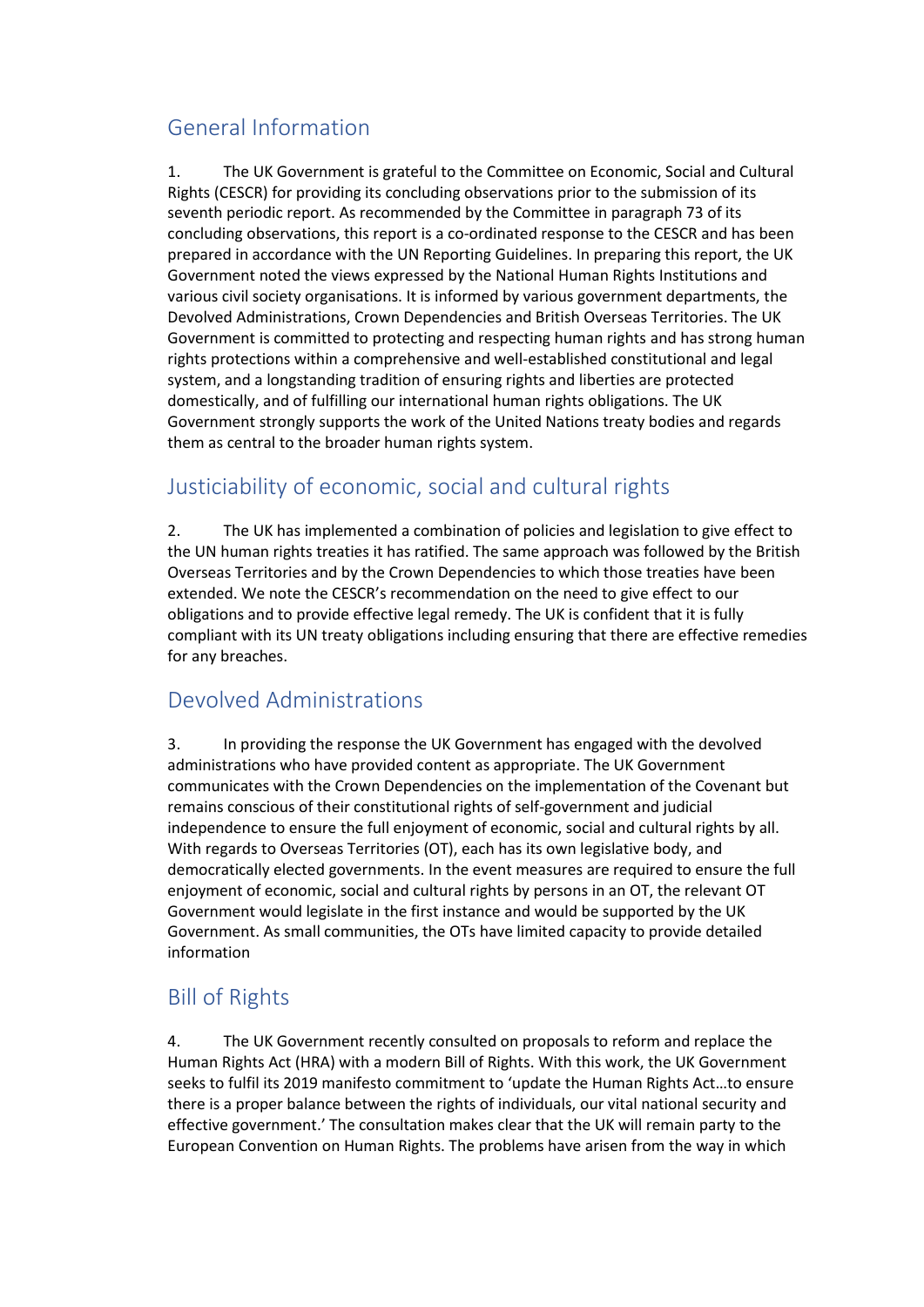the Convention rights have been applied in practice, both at the Strasbourg level and under the Human Rights Act's procedural framework.

5. The UK Government is considering responses to the proposals that will strengthen the right to freedom of expression and recognise the right to jury trial in our domestic human rights legislation. The reforms will ensure a proper balance is struck between individuals' rights, personal responsibility, and the wider public interest. They will strengthen the role of the UK Supreme Court, preserve Parliament's democratic prerogatives and support the integrity of the UK while respecting the devolution settlements.

6. In bringing forward these consultation proposals the UK Government built on the work of the Independent Human Rights Act Review panel (IHRAR). In December 2020, IHRAR was established to examine the framework of the HRA 1998, how it is operating in practice and whether any change is required. The Review panel launched a public call for evidence on 13 January 2021, in accordance with its Terms of Reference which closed on the 3 March 2021. Submissions have been published on the Review's website. Following the call for evidence, the panel engaged with interested parties by carrying out 7 public roadshow events and over 10 roundtables. The UK Government published the Panel's report, alongside its own consultation document, on 14 December 2021.

7. **Scotland's** new Human Rights Bill will incorporate four United Nations Human Rights treaties into Scots Law (subject to devolved competence):

- a. the International Covenant on Economic, Social and Cultural Rights
- b. the Convention on the Elimination of All Forms of Discrimination against Women (CEDAW)
- c. the Convention on the Elimination of All Forms of Racial Discrimination (CERD)
- d. the Convention on the Rights of Persons with Disabilities (CRPD)

Additionally, it will incorporate legislation that enhances human rights for women, disabled people and minority ethnic communities.

8. The UK Government is firmly committed to upholding the Belfast (Good Friday) Agreement and the institutions it established, which includes provision for a Bill of Rights in Northern Ireland. Consensus, including between the Northern Ireland parties is needed before any agreement can be reached on what a Bill of Rights should include. This approach was always envisaged in the Belfast (Good Friday) Agreement. The New Decade, New Approach Agreement (NDNA), agreed in January 2020 to see devolved government restored in Northern Ireland, contained the following commitment:

*An Ad-Hoc Assembly Committee will be established to consider the creation of a Bill of Rights that is faithful to the stated intention of the 1998 Agreement in that it contains rights supplementary to those contained in the European Convention on Human Rights (which are currently applicable) and "that reflect the particular circumstances of Northern Ireland"; as well as reflecting the principles of mutual respect for the identity and ethos of both communities and parity of esteem.* 

This Committee has been established and work is underway. The NDNA commits the parties to consider the creation of a Bill of Rights through the work of an Assembly Adhoc Committee, and it is only right to let that work proceed.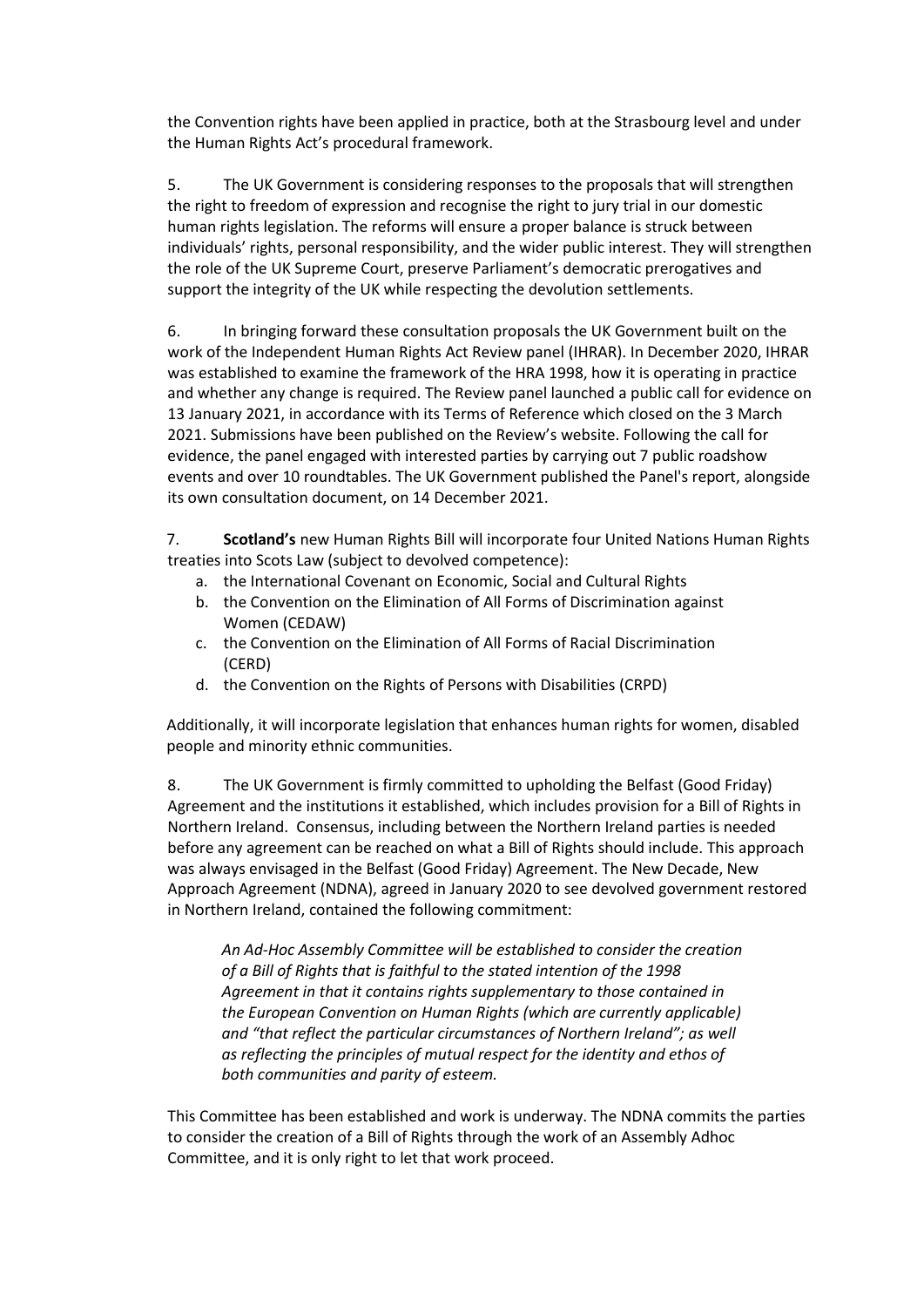# <span id="page-5-0"></span>Business and economic, social and cultural rights

#### Regulatory Framework

9. The UK was the first UN Member State to develop a National Action Plan (NAP) to implement the UN Guiding Principles on Business and Human Rights. This was updated in 2016 to reflect actions taken by the UK Government in helping businesses to fulfil their responsibility to respect human rights. The NAP sets out several actions taken by the UK Government to promote access to a remedy including supporting access to remedy for human rights abuses by business enterprises through its employment tribunals for cases of labour rights, avenues for civil law claims, and specific criminal law provisions.

#### Legal Liabilities of Companies

10. The Modern Slavery Act (2015) requires certain businesses to produce a statement demonstrating steps they have taken to ensure there is no modern slavery in their business or supply chains. All Government departments published their first individual annual Modern Slavery Statements in 2021.

11. Following a public consultation on measures to strengthen the legislation, the UK Government has also extended reporting to public bodies with a budget of £36 million or more to create private and public sector parity and enhanced transparency by developing an online registry for modern slavery statements.

12. Section 172 of the Companies Act 2006 makes it clear that, in fulfilling their duty to promote the success of the company, directors must consider the interests of their employees and the impact on the community of the company's operations. Amendments to the UK Companies Act in 2013 required listed companies to report on material human rights impacts relevant to the business, in their annual report. Further amendments to the Act in 2016 strengthened the requirement to provide a fuller framework for strategic reporting, including on due diligence arrangements.

13. The UK is also a signatory to the 1976 OECD Declaration on International Investment and MNEs, which adopted the OECD Guidelines for Multinational Enterprises. The Guidelines are a set of voluntary principles and standards for businesses to conform to responsible business practices, including human rights, labour standards and environment. The UK operates a National Contact Point which represents the UK at the OECD Working Party on Responsible Businesses Conduct, promotes the Guidelines and runs a non-judicial grievance mechanism against companies for alleged non-observance of the Guidelines which can include the examination of instances where abuses of human rights may have occurred.

#### Risk Assessments for Arms exports

14. The UK Government takes its strategic export control responsibilities very seriously. We examine every application on a case-by-case basis against strict criteria and will not grant an export licence where it would be inconsistent with the Strategic Export Licensing Criteria (SELC), which includes respect for human rights and international humanitarian law. The SELC provide a thorough risk assessment framework and requires consideration of the possible impact of providing equipment.

15. Risks around human rights abuses are a key part of our assessment. We do not license equipment and technology where we assess there is a clear risk that the items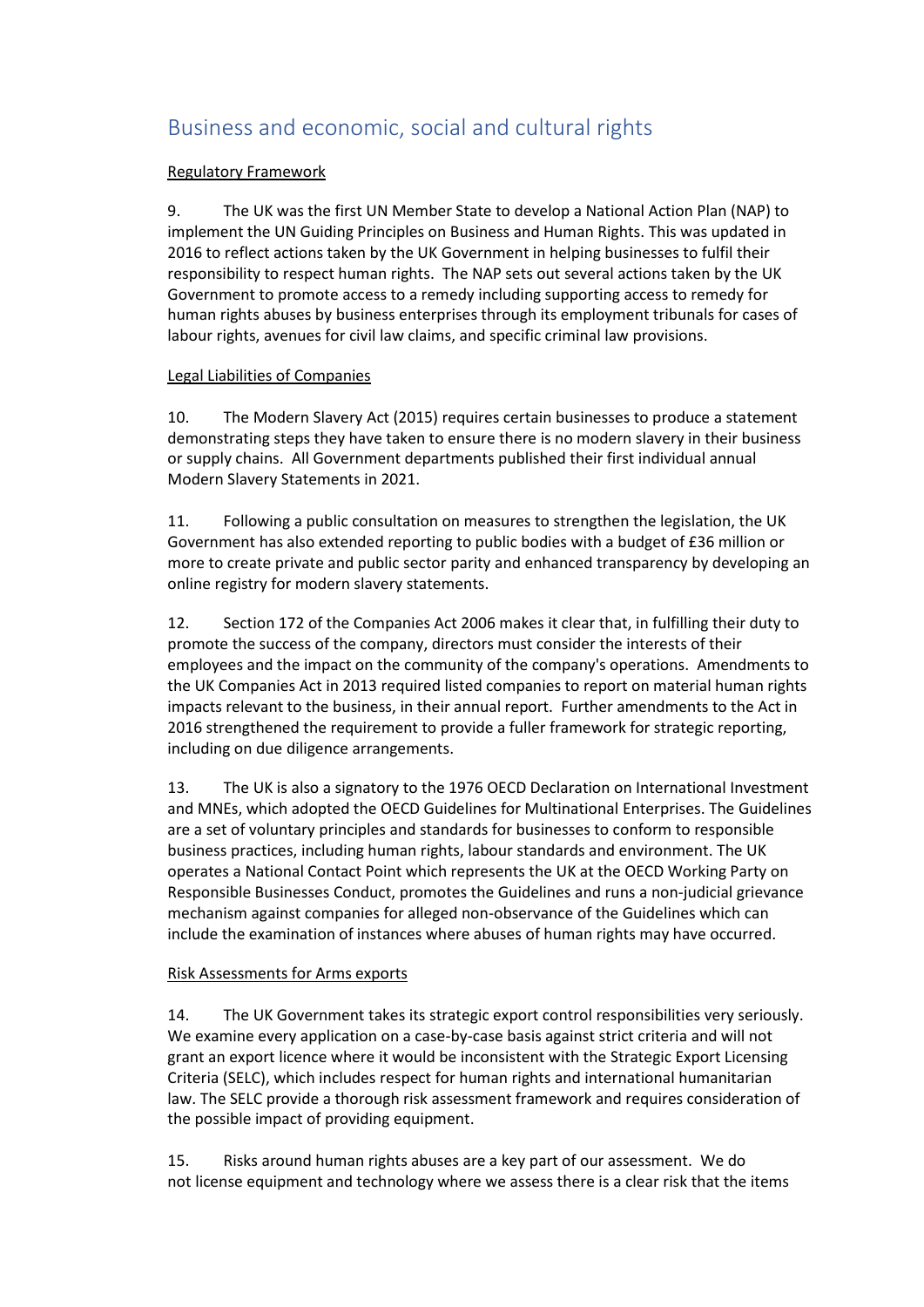might be used to commit or to facilitate internal repression, nor to commit or facilitate a serious violation of international humanitarian law. An export licence would not be granted if it were incompatible with the SELC. Criterion 1 concerns respect for the UK's international obligations and commitments, in particular sanctions and conventions such as the Ottawa Convention or Arms Trade Treaty. Criterion 2 concerns respect for human rights and fundamental freedoms in the country of final destination as well as respect by that country for international humanitarian law. A commercial relationship does not prevent us from speaking frankly to governments about issues of concern, including human rights.

# <span id="page-6-0"></span>International development cooperation

16. While we see the state as the guarantor of quality basic education for all, it doesn't need to be the only financier, or provider, of education services. In many countries where the UK provides aid, non-state providers, including low-cost private schools, play an important – and growing – role in delivering education, particularly in the poorest countries. The UK takes a pragmatic approach to supporting education where our priority is to ensure children get the education they deserve. Where state provision is weak or non-existent, we will work with non-state providers – including paid-for schools – to provide an education to children who would otherwise get none. This includes public-private partnerships, leverage private sector financing for education, or working with governments to strengthen regulation and oversight of non-state provision. All of these elements of support are subject to rigorous social assessments to ensure that they do not lead to adverse social consequences.

17. We take monitoring and evaluation of policies and projects very seriously and all elements of support provided to receiving countries are subject to rigorous social (including human rights) assessments to ensure that they do not lead to adverse social consequences. We further work to ensure that individuals are able raise concerns about violations of their rights, including economic, social and cultural rights within their respective countries. The UK's approach to addressing violations will vary depending on the receiving country and particular project.

18. The Bailiwick of **Jersey's** international development programme is coordinated by Jersey Overseas Aid (JOA). JOA's international development portfolio is spread between six target countries (Malawi, Zambia, Rwanda, Ethiopia, Sierra Leone, and Nepal). Through its humanitarian funding stream, JOA provides support to agencies providing lifesaving interventions for civilians affected by conflict as well as those caught in natural hazards. chosen, not only by where needs are greatest, but also where lower levels of corruption mean that aid can have more of an impact.

# <span id="page-6-1"></span>Tax Policies

#### Human rights impact assessment on fiscal policies

19. The UK Government regularly carries out and publishes analysis of its fiscal policies, and the impact of these on households across all income thresholds. For example, the ['Impact on Households'](https://assets.publishing.service.gov.uk/government/uploads/system/uploads/attachment_data/file/966207/DA_Document_Budget_2021.pdf) document outlines the distributional impact of tax, welfare and public service spending decisions announced since Spending Round 2019. It also presents analysis of the wider trends in living standards, focusing on employment, earnings, and household incomes – including estimated impacts of COVID-19 support schemes on working households' incomes, as of the end of November 2020. An example of specific policies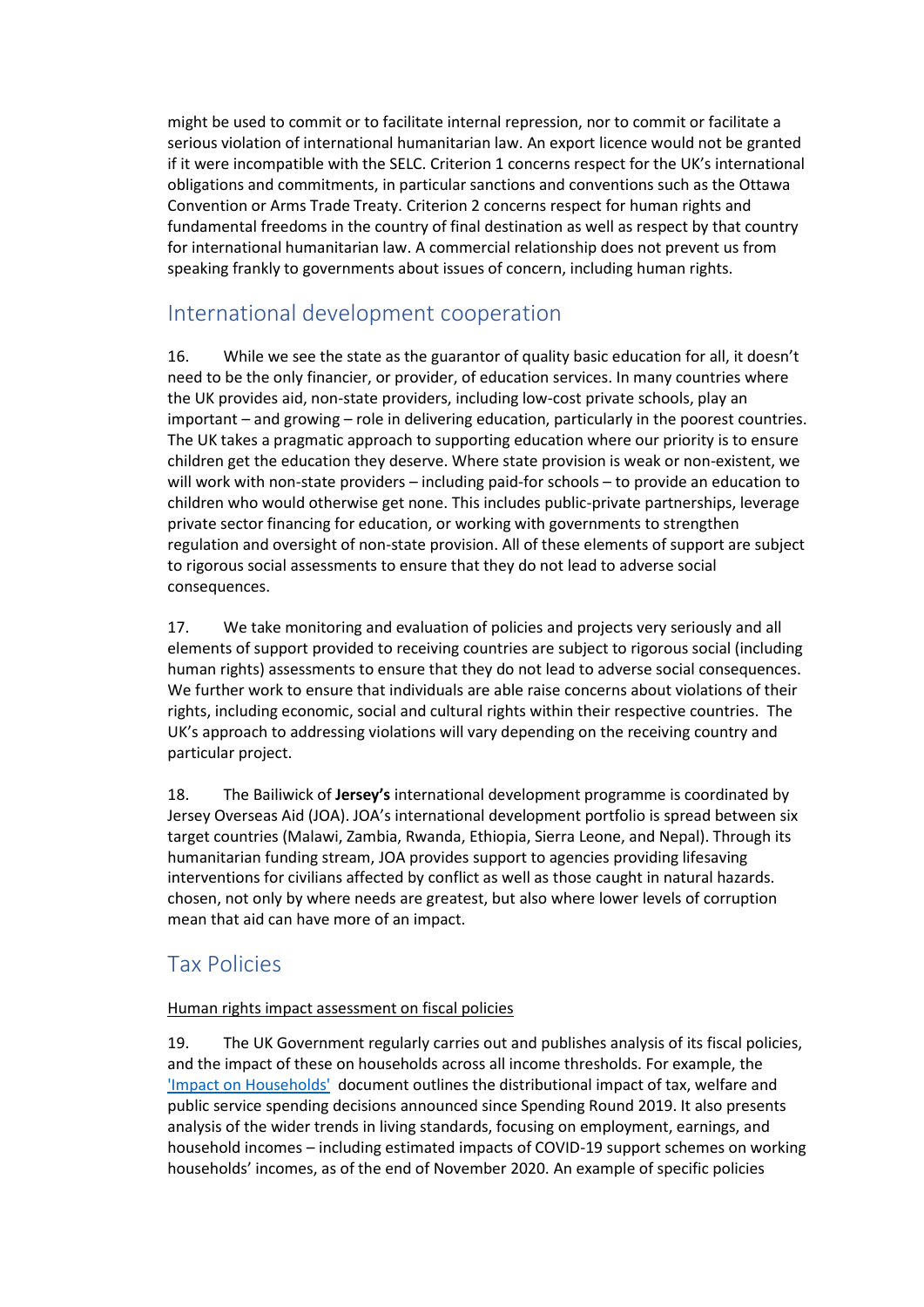implemented can be seen from the Budget in March 2021 which announced that the inheritance tax-free thresholds will remain at 2020-21 levels until April 2026 rather than increase with inflation. The nil-rate band will continue at £325,000 and the residence nil-rate band will continue at £175,000 during this period.

20. Between 2010 and 2020, the UK Government introduced over 150 new measures and invested over £2 billion to tackle tax avoidance and evasion and have secured and protected over £288 billion for public services since 2010 including an additional £3 billion from those trying to hide money abroad. The UK's tax gap is among the lowest worldwide (5.3% in 2019-20). In 2020-21 alone, the UK secured and protected an additional £3 billion in tax from the wealthiest individuals and £13.2 billion from our largest and most complex businesses.

21. **Scotland's** Capital Spending Review (CSR), published February 2021, provides a framework for shaping future capital commitments. The CSR delivers on the National Infrastructure Mission, to raise Scottish infrastructure investment to internationally competitive levels, while also supporting employment and economic recovery through our large-scale infrastructure plans. Since 2017-18, the Scottish Parliament has had the power to set the rates and bands that apply to non-savings non-dividend Income Tax for Scottish taxpayers. In 2018-19, the Scottish Government introduced substantial reforms to Scottish Income Tax, with 1p added to the Higher and Top Rates, and the addition of two new bands to split the previous Basic Rate band. The Scottish Government annually publishes distributional analysis of its Income Tax policy proposals which explores impacts across the income distribution, as well as across protected characteristics of gender, age and disability

#### Measures to tackle tax abuse

22. The UK Government has also introduced policies to prevent profits attributable to UK activities from being shifted overseas, such as UK Hybrid rules (2017) and the Corporate Interest Restriction Rules (2017).The UK has been at the forefront of the OECD's Base Erosion and Profit Shifting (BEPS) project since 2013 and has worked with over 130 jurisdictions to agree a two-pillar solution to the challenges around the digitalisation of the economy representing a major reform of the international tax framework, ensuring multinational businesses pay their fair share. The UK was also fundamental in driving the creation of the OECD's Common Reporting Standard (CRS) in 2013, revolutionising tax transparency by requiring financial institutions to report information on taxpayers' offshore income and financial assets, which jurisdictions across the world then automatically exchange to help identify non-compliance.

23. The **Scottish** General Anti-Avoidance Rule allows Revenue Scotland to take counteraction against arrangements which it considers to be artificial. During the pandemic, the Coronavirus (Scotland) (No. 2) Act, prohibited businesses with certain connections to tax havens from receiving coronavirus-related grants through the financial support schemes offered

24. All Crown Dependencies and Overseas Territories with a financial centre work in cooperation with the UK in their commitment to upholding global standards in order to address tax abuse. The **Isle of Man**, **Jersey** and **Guernsey** have committed to the EU's Code of Conduct Group on Business Taxation and both have been confirmed as a cooperative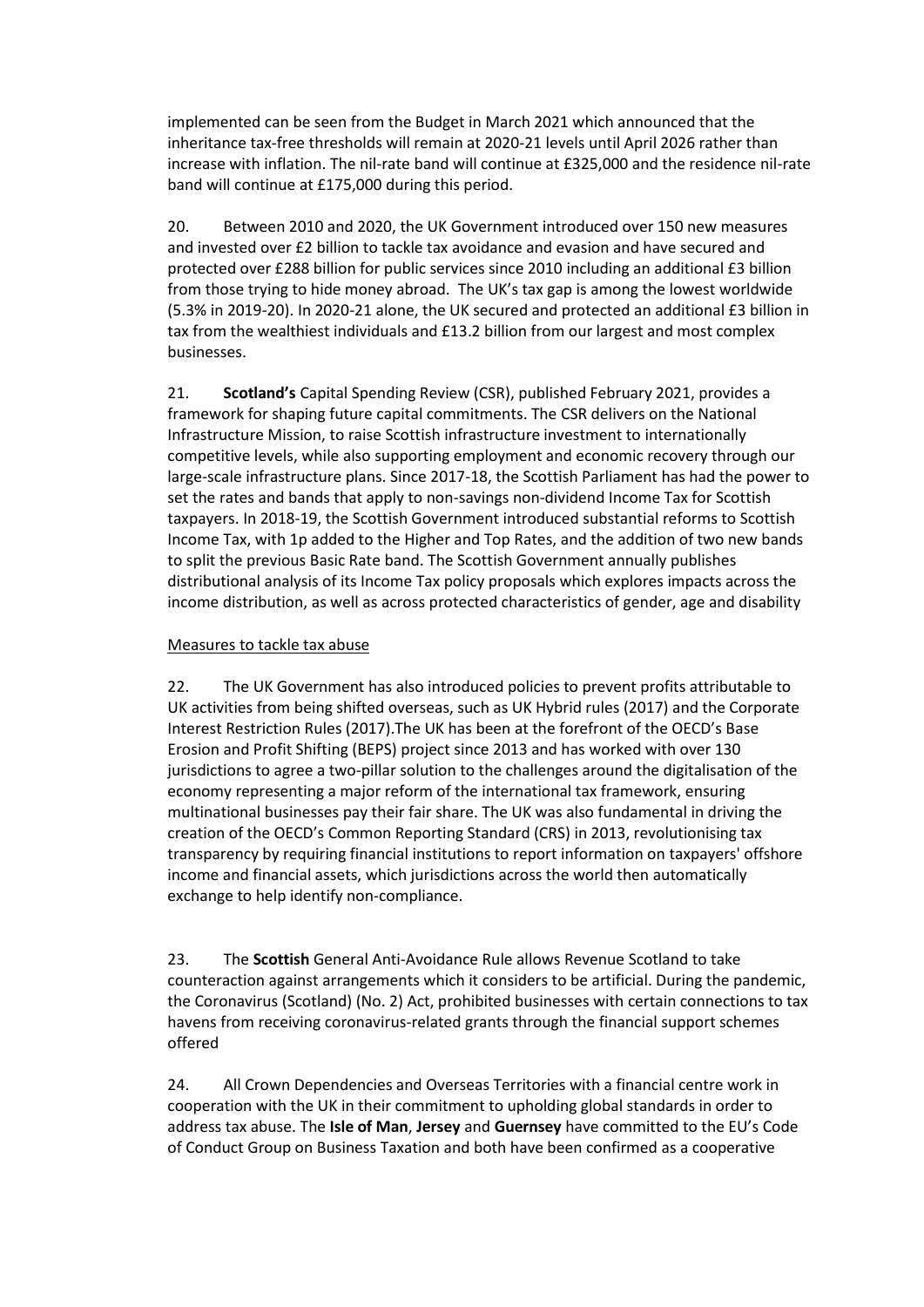jurisdiction, effectively whitelisting it for the purposes of tax cooperation. This was reaffirmed twice in 2020, as well as in 2021.

## <span id="page-8-0"></span>Deficit Reduction Measures

25. The UK Government will spend £254bn through the welfare system in 2022/23 (in the United Kingdom) including £108bn on people of working age (Great Britain) and over £134bn on pensioners (Great Britain). Of the total amount, around £64bn is spent on supporting disabled people and people with health conditions in Great Britain.

26. In **Wales**, the Well-being of Future Generations (Wales) Act 2015 requires Welsh Ministers to set [national indicators to assess progress towards achieving the seven wellbeing](https://gov.wales/wellbeing-wales-national-indicators)  [goals.](https://gov.wales/wellbeing-wales-national-indicators) <sup>1</sup> One of those goals is for a more equal Wales. Progress towards this goal is reported within the Wellbeing of Wales report, referring to disadvantaged groups, which is carried out each year, and informs future policies in pursuit of these goals.<sup>2</sup>

27. Following the introduction of the **Scottish** Welfare Fund scheme, Scotland's most vulnerable households have received awards totalling £287.3 million in support. Around half were awarded to applicants living in Scotland's most deprived areas. A third of households receiving an award were families with children, while just over half were single person households with no children.<sup>3</sup> In response to the pandemic, the budget for the Welfare fund was increased to a total of £57.5 million for the financial year of 2020-21.

28. In response to the pandemic, the UK Government spent up to £400bn protecting jobs and incomes, including an additional over £7.4bn in 2020/21 to strengthen welfare support for people of working age.

29. Our focus is on helping people to move into and progress in work based on clear evidence that this is the best way to tackle all forms of poverty, whether they be against statistical measures or a concept of material deprivation. The UK has a record number of vacancies and the UK Government's expanded, multi-billion-pound Plan for Jobs is helping people to find work and boost their wages.

30. The UK Government has regularly published distributional analysis providing a detailed record of the impact of policies on households. Autumn Budget 2021 analysis shows that households in the lowest income decile will receive more than £4 in public spending for every £1 they pay in tax on average. Furthermore, under the Equality Act 2010, public bodies are required to have 'due regard' to the need to eliminate discrimination, advance equality of opportunity and foster good relations in all their functions, including when making policies and delivering services. In line with the Equality Act 2010, the UK Government carries out equality impact assessments prior to implementing policies in order to ascertain how decisions may affect equality, the results of which inform the design of the policies.

31. The UK Government has introduced numerous policies to provide support to disadvantaged groups. Since 2011, more than £20bn has been allocated to Pupil Premium funding to assist schools in tackling the challenges faced by disadvantaged students.

<sup>2</sup> [42329 WBFG Essentials Guide \(gov.wales\)](https://gov.wales/sites/default/files/publications/2021-10/well-being-future-generations-wales-act-2015-the-essentials-2021.pdf)

<sup>3</sup> <https://www.gov.scot/publications/scottish-welfare-fund-statistics-annual-update-2020-2021/>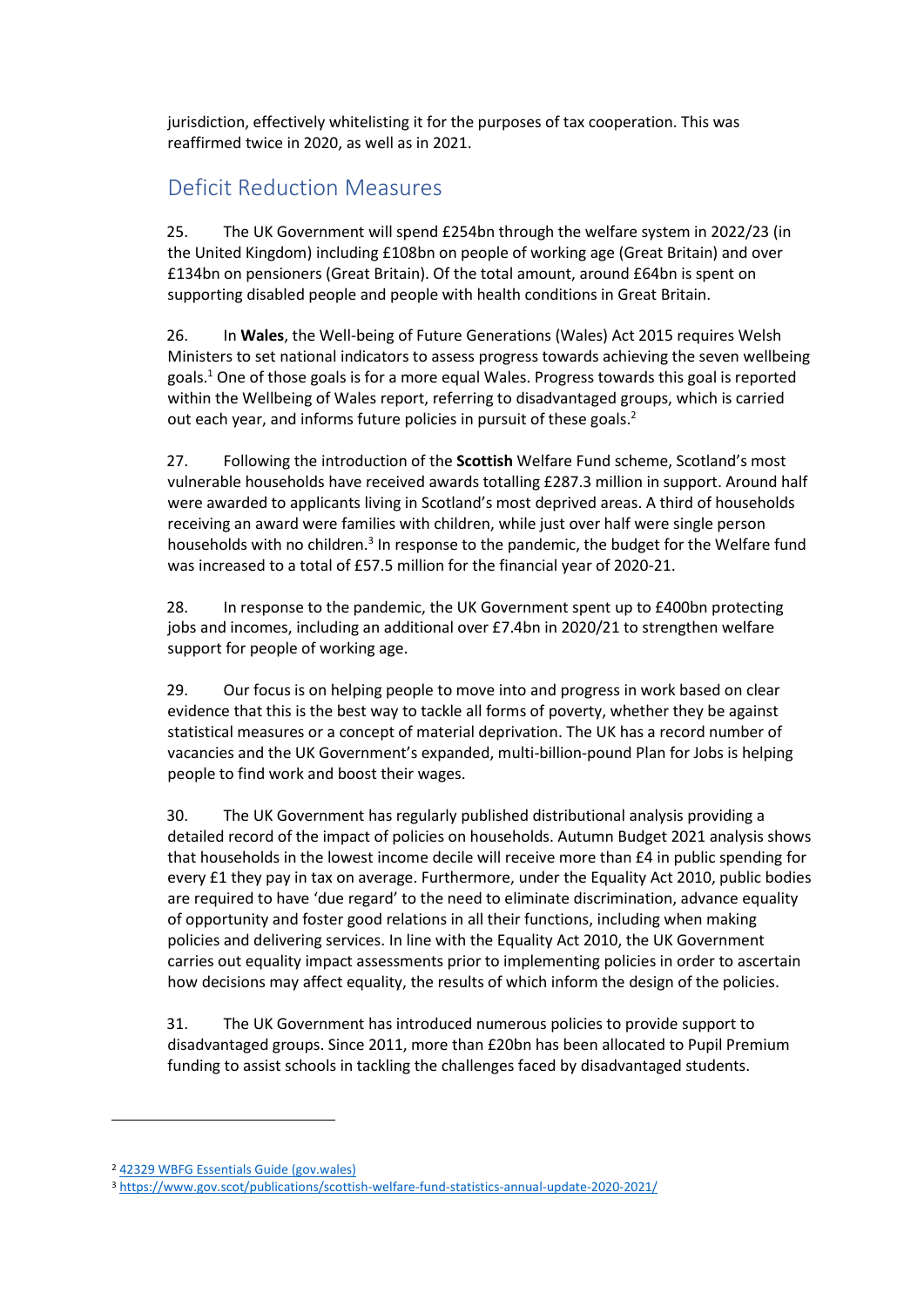Between 2011 and 2019, the gap between disadvantaged pupils and their peers narrowed by 13% at age 11 and 9% at age 16, as measured by the disadvantaged gap index.

32. A range of financial support schemes have been introduced to support disadvantaged children. Our Holiday Activities and Food programme provides free healthy meals and enriching activities to children in the longer school holidays. Through the Covid Winter Grant Scheme and the Covid Local Support Grant, the UK Government provided £429.1m in funding to Local Authorities in England to support the most vulnerable households with the costs of essentials between December 2020 and September 2021, with at least 80% being spent on households with children. The UK Government introduced the 16-19 Bursary Fund and 'disadvantage' funding to further education institutions to provide the same level of support to post-16 students under the care of local authorities as pre-16 students. Lastly, the Period Product scheme has provided students at primary, secondary and further education institutions with free access to period products. The UK has also implemented a range of schemes to tackle the impact of Covid on children, particularly those in low-income households. For example, in June 2020, we announced a £1bn Covid catch-up package, which provides universal funding for schools to help pupils make up for lost teaching time during the 20/21 academic year. Further recovery plans have also been put in place for the next two academic years.

## <span id="page-9-0"></span>Legal aid

33. The 2019 Post-Implementation Review of the Legal Aid, Sentencing and Punishment Offenders Act (LASPO) considered the legal aid scheme and access to justice. As part of the Legal Support Action Plan, we announced a review of the means test for legal aid, to assess the effectiveness with which the means test protects access to justice, particularly for those who are vulnerable. In the Legal Support Action Plan, we also committed to piloting early legal advice in social welfare law with the aim of tackling clustered problems earlier in an applicant's journey.

34. Employment Tribunal fees were removed in 2017. The UK Government recognises that the charging of fees needs to strike the right balance between protecting access to justice and providing adequate funding to ensure an efficient and effective courts and tribunals service. Accordingly, courts and tribunals fees remain under review. Discrimination cases in relation to a breach of the Equality Act 2010 are in scope of legal aid. We are expanding legal aid provision through the Nationality and Borders Bill, aiming to provide advice to individuals who are prioritised for removal from the UK, and to help identify victims of modern slavery.

35. T**he Welsh Government** is committed to establishing an Equalities Legal Service in Wales. It also provides grants to organisations who provide advice services.

36. The 2019 Access to Justice (**Jersey**) Law gives a statutory basis to Jersey's legal aid scheme, which changes the way in which legal aid is funded and introduces a number of changes for assessing who should be eligible for legal aid, including:

• assessing financial eligibility based on an individual's capital and income levels, rather than based on their household capital and income levels as has previously been the case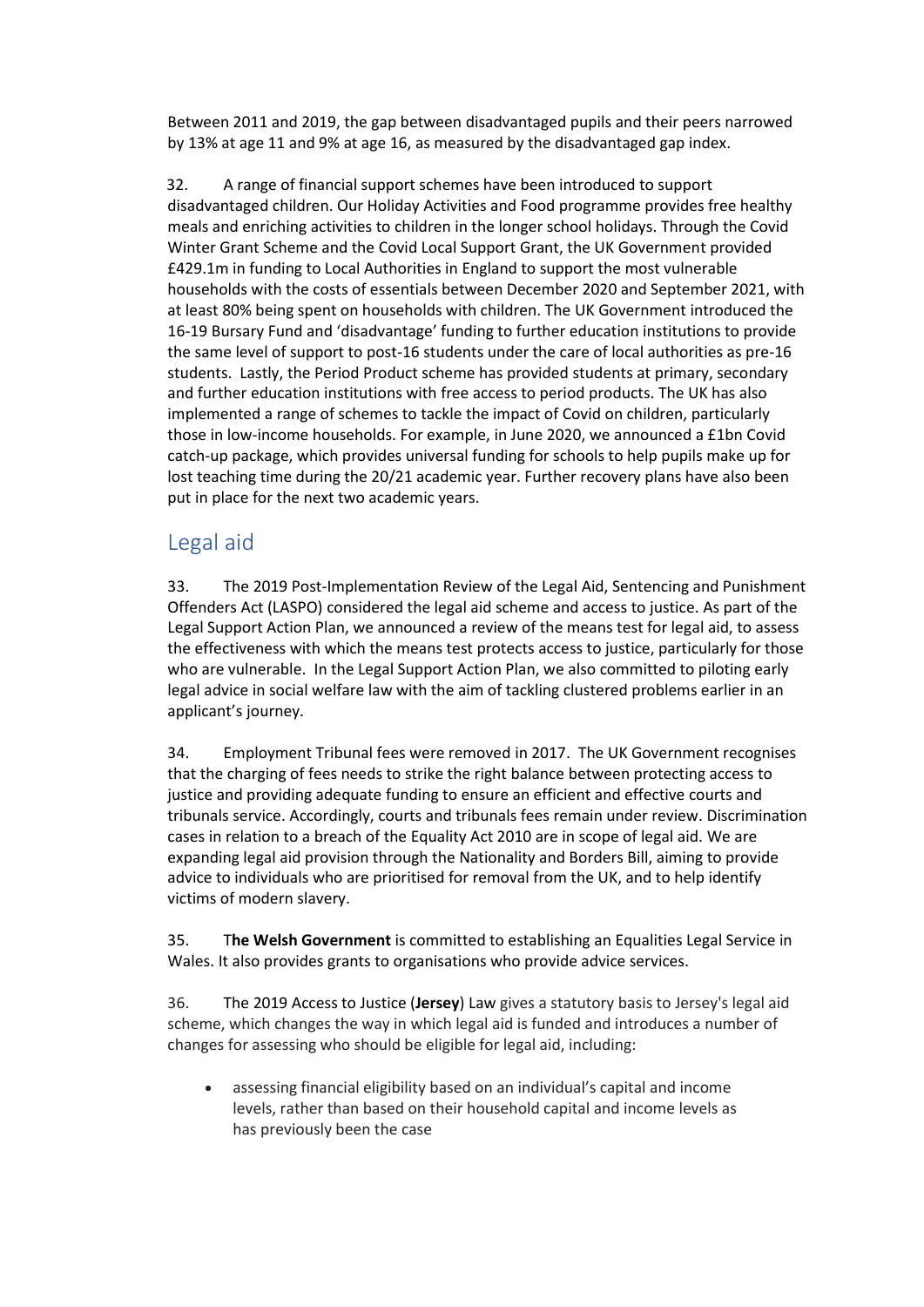- removing the requirement for legal aid clients to pay contributions towards Public / Criminal Law legal aid
- targeting funding to accredited panels of specialist legal representatives to provide advice on criminal, mental health, and public children law matters on a fixed fee basis and the facilitation of a choice of representation for the client in respect of criminal matters.

37. The **Scottish Government** is committed to ensuring that legal assistance is available to all those who require it and, throughout 2021, has delivered a support package at a cost of approximately £20 million to legal aid providers and £50 million to justice agencies to help ensure access to justice is maintained. People applying for legal aid funding through the Scottish legal aid system are not subject to a residency test so immigration status is not a barrier that would prevent individuals from accessing justice. Similarly, applicants do not necessarily require a bank account to be eligible. The Scottish Government is also committed to working with the legal profession to bring forward reforms in a Legal Aid Reform Bill in this **Scottish parliament**. Reform will focus on a number of areas including providing more planned and targeted legal service interventions for those that require it, whether that be clients with particular legal issues (such as asylum and immigration) or clients based in specific geographical locations.

## <span id="page-10-0"></span>Equality Act

38. For England, the UK Government's view is that the socio-economic duty in Part 1 of the Equality Act 2010 would be best implemented through specific policies and practical actions that will deliver real change in tackling poverty and promoting social mobility. It is more effective to design specific programmes under the UK Government's levelling-up agenda to address social mobility problems identified in particular areas, as opposed to a 'one size fits all' approach. There are no plans to implement the socio-economic duty for English and cross-border bodies. Such a general "due regard" duty has the potential to become a tick-box exercise, complied with to minimise the risk of legal challenge rather than to promote real change in social mobility. The UK Government's view is that the Equality Act 2010 provides robust protection across a range of protected characteristics and an employee or service user may bring a claim on more than one ground. The courts already have the discretion to allow people to bring multiple claims on different grounds where justifiable to do so. Therefore, introducing the combined discrimination: dual characteristics (Section 14) provision in Great Britain is considered unnecessary.

39. The provisions on a socio-economic duty mentioned above are already in force in **Scotland** and **Wales**. In January 2020 the **Welsh Government** commissioned research to understand and determine if, and to what extent, changes to existing equality and human rights legislation and statutory guidance, and/or the introduction of new legislation and statutory guidance, is required to strengthen and advance equality and human rights in Wales. The research makes 40 recommendations which are being shared and discussed at official level to consider how they might be integrated into ongoing and future planned work in the context of the Programme for Government commitments to incorporate some UN Conventions.

40. The **Northern Ireland Executive** has completed a review of the Race Relations (NI) Order 1997 on the basis of allowing the same levels of legislative protection for members of the Ethnic Communities as they would have in Great Britain and the Republic of Ireland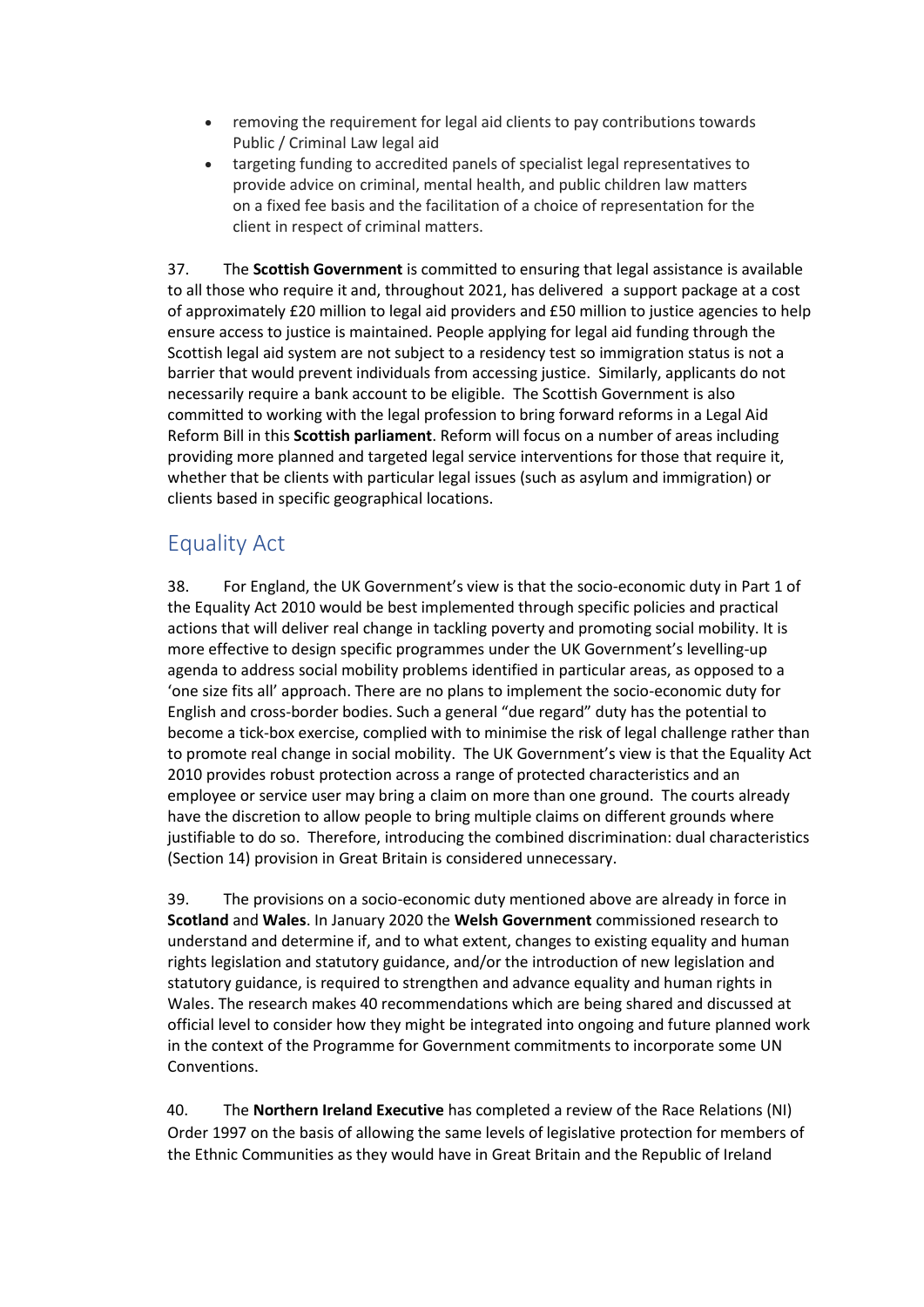(ROI). New primary legislation will be required to implement the review: it is anticipated this will improve protection in the workplace which should help migrant workers.

41. The Equality Act 2017 was passed and brought into operation in the **Isle of Man**, enshrining the legal right to equality of opportunity and protection from discrimination, harassment and victimisation and covers the same protected characteristics as the UK Act. If a person considers that they have been subject to unlawful discrimination, they can take a case to the Employment and Equality Tribunal.

42. Following parliamentary debates, **Guernsey** is drafting legislation, which it hopes to introduce during 2022, to protect people from discrimination in the fields of employment, the provision of goods and services, education, accommodation, and membership of clubs and associations on the grounds of disability, race, religious belief, sexual orientation and carer status. A second phase of the legislation will add protection on the grounds of age and sex.

### <span id="page-11-0"></span>Asylum seekers

43. In compliance with our statutory obligations, asylum seekers are provided with a comprehensive support package that usually consists of free accommodation and a weekly cash allowance to meet essential living needs, such as food, clothes etc. The level of the cash allowance is reviewed regularly. For example, as a result of the 2020 review the weekly monetary allowance was increased from £37.75 to £39.63, an increase of around 5% above levels of inflation at the time. Our policy allows asylum seekers to work if their claim has been outstanding for 12 months or more, through no fault of their own. Those permitted to work are restricted to jobs on the Shortage Occupation List (SOL), which is based on expert advice from the independent Migration Advisory Committee. We are currently reforming our asylum system through a programme called the New Plan for Immigration. The plan has three key objectives. The first is to increase the fairness and efficacy of our system so that we can better protect and support those in genuine need of asylum. The second is to deter illegal entry into the UK, breaking the business model of people smuggling networks and protecting the lives of those they endanger. And the third is to remove more easily from the UK those with no right to be here

## <span id="page-11-1"></span>Equality between men and women

44. The UK gender pay gap has fallen by approximately a quarter in the last decade. In 2017, we introduced regulations requiring large employers to publish the differences in average salaries and bonuses for men and women, which have been essential in motivating employers to recognise and eliminate gaps in their own organisations, and also look at the drivers behind these. More broadly, the introduction of new regulations in this area has captured the attention of the media and individuals, sparking real discussions about equal pay and the gender pay gap in homes and workplaces and focussing attention on improving equality in the workplace. Additionally, to support talented, diverse leadership in the UK's top companies we established the Hampton-Alexander Review; an independent, voluntary, business-led review supported by the UK Government, using data transparency to drive change. In February 2021, the fifth and final report from the review was published. It showed that the FTSE 100, 250 and 350 all reached the target of women making up 33% of boards, with the FTSE 100 achieving their target ahead of schedule; and the number of women on FTSE boards was up by 50% in just five years.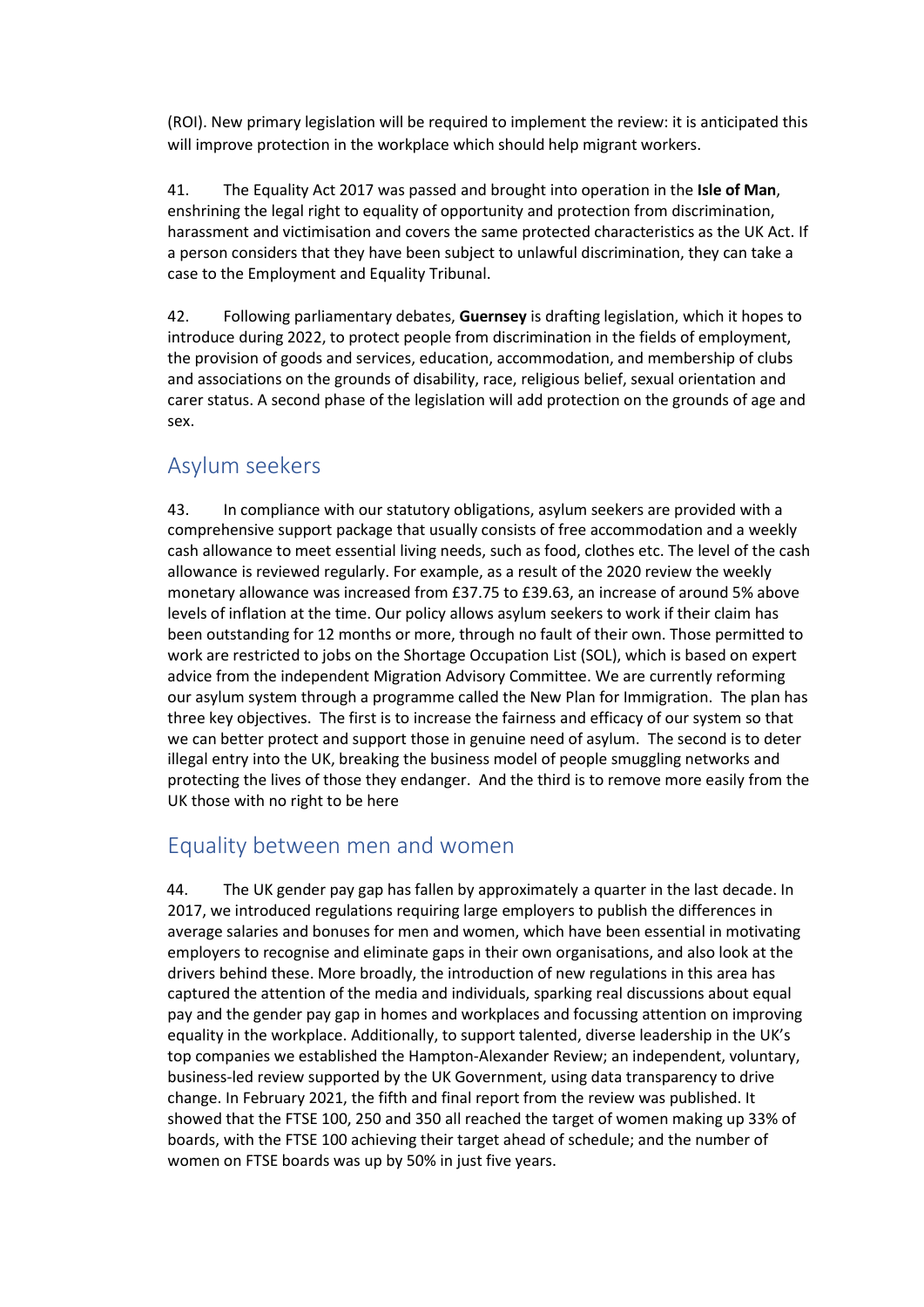45. In **Wales**, the Diversity in Democracy programme supports the provision of mentoring and legislative change to ensure local elected representatives have access to family absence provision and executive job sharing. As part of the implementation of the Well-being of Future Generations (Wales) Act 2015, the Welsh Government are consulting on national milestones around the elimination of the pay gap for gender, disability and ethnicity by 2050, and the employment gap in Wales, with a focus on raising labour market participation of under-represented groups. In March 2020 the Welsh Government published an action plan to advance gender equality in Wales. The plan includes actions across a range of policy areas such as employment, transport, childcare, education and leadership which will collectively contribute to achieving our vision for a gender equal Wales.

46. The **Scottish Government** introduced the Gender Representation on Public Boards (Scotland) Act 2018 which sets a "gender representation objective" for the boards of listed Scottish public authorities that 50% of the board's non-executive members are women, and it requires appointing persons and public authorities to take certain steps towards achieving the objective. In March 2019, the Scottish Government published ['A fairer Scotland for](https://www.gov.scot/publications/fairer-scotland-women-gender-pay-gap-action-plan/)  [women: gender pay gap action plan',](https://www.gov.scot/publications/fairer-scotland-women-gender-pay-gap-action-plan/) setting out actions to address the gender pay gap, by looking at the drivers and influences on the gender pay gap at each stage of a woman's life. On 18 December 2020 we published Scotland's first [Gender Equality Index.](https://data.gov.scot/genderindex/gender-equality-index-2020.html) This sets a baseline against which Scotland will be able to measure its progress towards equality between men and women through time. Our flagship 'Fair Work First' approach includes "action to tackle the gender pay gap and create more diverse and inclusive workplaces" and the promotion of flexible working as key criteria. The Scottish Government funds 'Equate Scotland' to support the recruitment, retention, return and success of women into STEM jobs where they are significantly under-represented. As part of their work, the Scottish Government funds Equate Scotland to deliver the CareerWISE programme, which offers female undergraduates paid work placements with STEM employers. The Scottish Government funds 'Close the Gap' to change employment practices and workplace cultures to support gender equality and tackle the pay gap. The Supporting Equality and Human Rights Fund, managed by Inspiring Scotland, is worth up to £7m per annum from October 2021 to September 2024 to promote equality and tackle discrimination and prejudice. Scotland has committed to building a system of wrap-around school age childcare by the end of this **Scottish Parliament**, offering care before and after school and in the holidays, and supporting parents – particularly on low incomes – to have secure and stable employment.

47. The **Northern Ireland Executive** has implemented the following actions to improve gender equality:

- The Code of Practice for Ministerial Public Appointments in Northern Ireland<sup>4</sup>;
- a Gender Equality Strategy (GES) is being developed;
- A Strategy to tackle Violence Against Women and Girls is being developed<sup>5</sup>;
- New Beginnings Programme seeks to increase the participation of women in economic life and entrepreneurship.

48. In 2017, **Guernsey** introduced a new package of parental benefits, enabling either parent to claim new-born care allowance, with the aim of reducing barriers to women entering or re-entering the work force, which have an impact on the employment gap between men and women.

<sup>4</sup> Available at[: Code of Practice for Ministerial Public Appointments in Northern Ireland \(publicappointmentsni.org\)](https://www.publicappointmentsni.org/sites/cpani/files/media-files/CPANI_Code_of_Practice_JL2_December_2016.pdf) <sup>5</sup> Available at[: Call for Views in relation to the development of the Strategy to Tackle Violence Against Women and Girls |](https://www.executiveoffice-ni.gov.uk/consultations/call-views-relation-development-strategy-tackle-violence-against-women-and-girls)  [The Executive Office \(executiveoffice-ni.gov.uk\)](https://www.executiveoffice-ni.gov.uk/consultations/call-views-relation-development-strategy-tackle-violence-against-women-and-girls)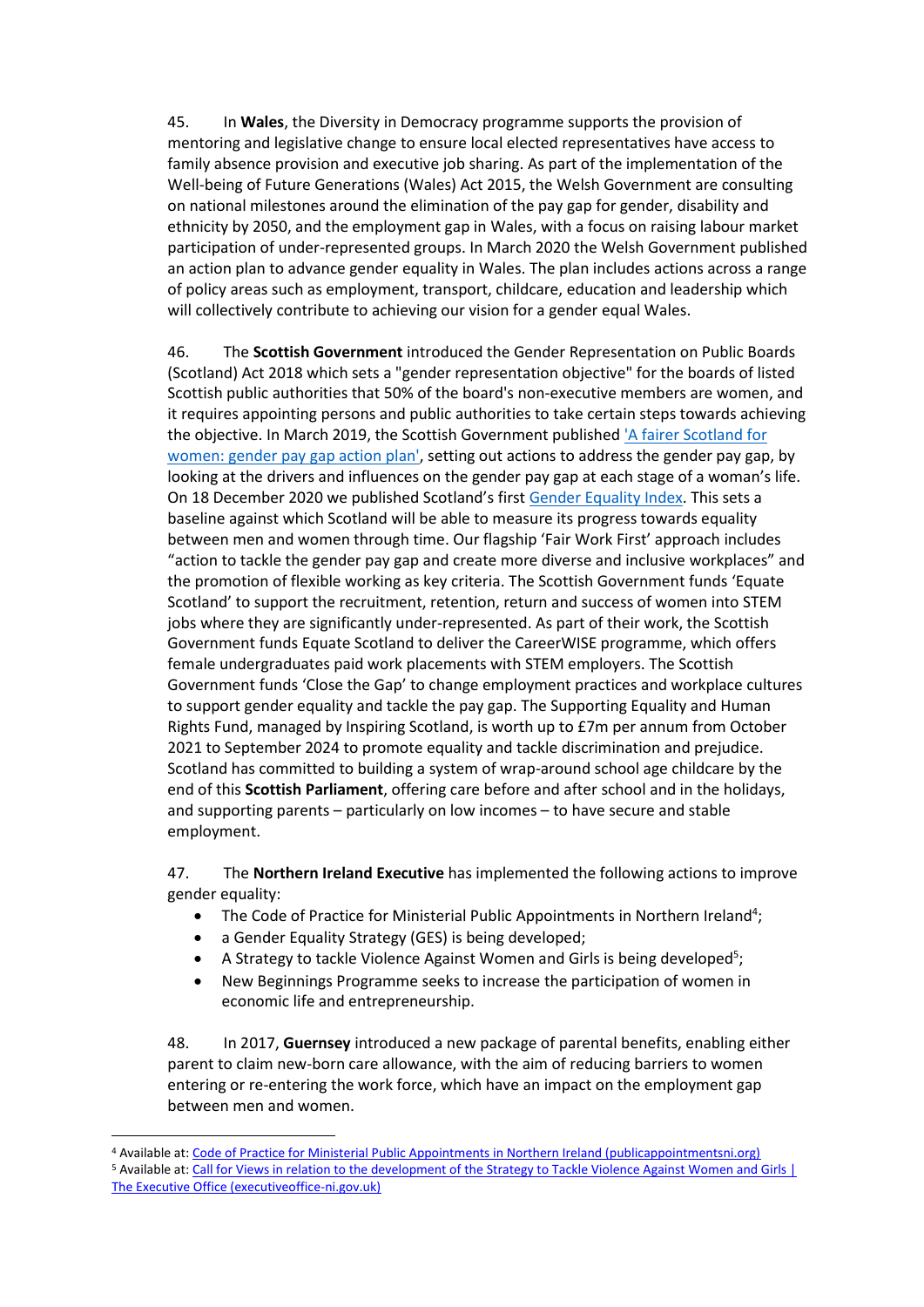49. In **Jersey**, since 2019 the State's Employment Board (SEB) has published gender pay gap figures annually. The SEB is the employer of all public employees in Jersey and has developed a Diversity and Inclusion policy, to improve equality and opportunity within the State of Jersey by creating opportunities for all and rewarding all employees fairly, regardless of any personal characteristic or circumstance. The Jersey Government has established the Inspiring Women into Leadership and Learning (I WILL) initiative, which is an important tool in increasing the number of women in senior leadership positions within the Government of Jersey, and to develop opportunities for women to connect and network across the organisation.

## <span id="page-13-0"></span>Unemployment

50. The UK Government's Plan for Jobs continues to deliver support to help people to stay in or get back into work. Specific measures include Kickstart (for 16–24-year-olds at risk of long-term unemployment) and our Youth Offer, which provides intensive work coach support to 18 – 24-year olds who are claiming Universal Credit. In October 2021, we announced a £500 million expansion to our Plan for Jobs. For young people, this includes extending Kickstart to March 2022 and the Youth Offer until 2025.

51. The UK Government is committed to improving the lives of disabled people. There are a range of government initiatives in place to support disabled people and people with health conditions to live independent lives and start, stay and succeed in employment where possible.<sup>6</sup> These include the Work and Health programme, Intensive Personalised Employment Support programme, Access to Work, Disability Confident, and support provided in partnership with the healthcare system.

52. Our strategy for increasing ethnic minority employment is based on meeting the local needs and circumstances of ethnic minorities. We look at a combination of the population, the employment rate gap, and the gap between the overall and ethnic minority employment rates to identify areas with high employment gaps. Action to target the gaps includes creating ethnic minority outreach roles, providing support for young people from our most disadvantaged ethnic minority communities and placing work coaches in local areas with large ethnic minority communities. We also work with employers to explore what more can be done to increase ethnic minority employment such as sharing best practice on creating an inclusive workforce and running mentoring circles where employer mentors lead meetings to strengthen jobseekers' skills and help them to gain an understanding of different work sectors.

53. As already mentioned, the **Welsh Government** is consulting on a national milestone to "Eradicate the gap between the employment rate in Wales and the UK by 2050" with a focus on raising labour market participation of under-represented groups. A Taskforce is due to be established to address the inequalities highlighted by the '*[Locked Out: Liberating](https://gov.wales/locked-out-liberating-disabled-peoples-lives-and-rights-wales-beyond-covid-19)  [disabled people's lives and rights](https://gov.wales/locked-out-liberating-disabled-peoples-lives-and-rights-wales-beyond-covid-19) in Wales beyond COVID-19'* report and to oversee the implementation of actions in conjunction with our partners across the public, private and voluntary sectors. The Welsh Government has already put in place measures to address inequalities identified in the report. They have undertaken to strengthen the human rights framework by incorporating the United Nations Convention on the Rights of Disabled People into Welsh law. This represents a significant commitment to supporting and improving the

<sup>6</sup> [Browse: Benefits and financial support if you're disabled or have a health condition -](https://www.gov.uk/browse/benefits/disability) GOV.UK (www.gov.uk)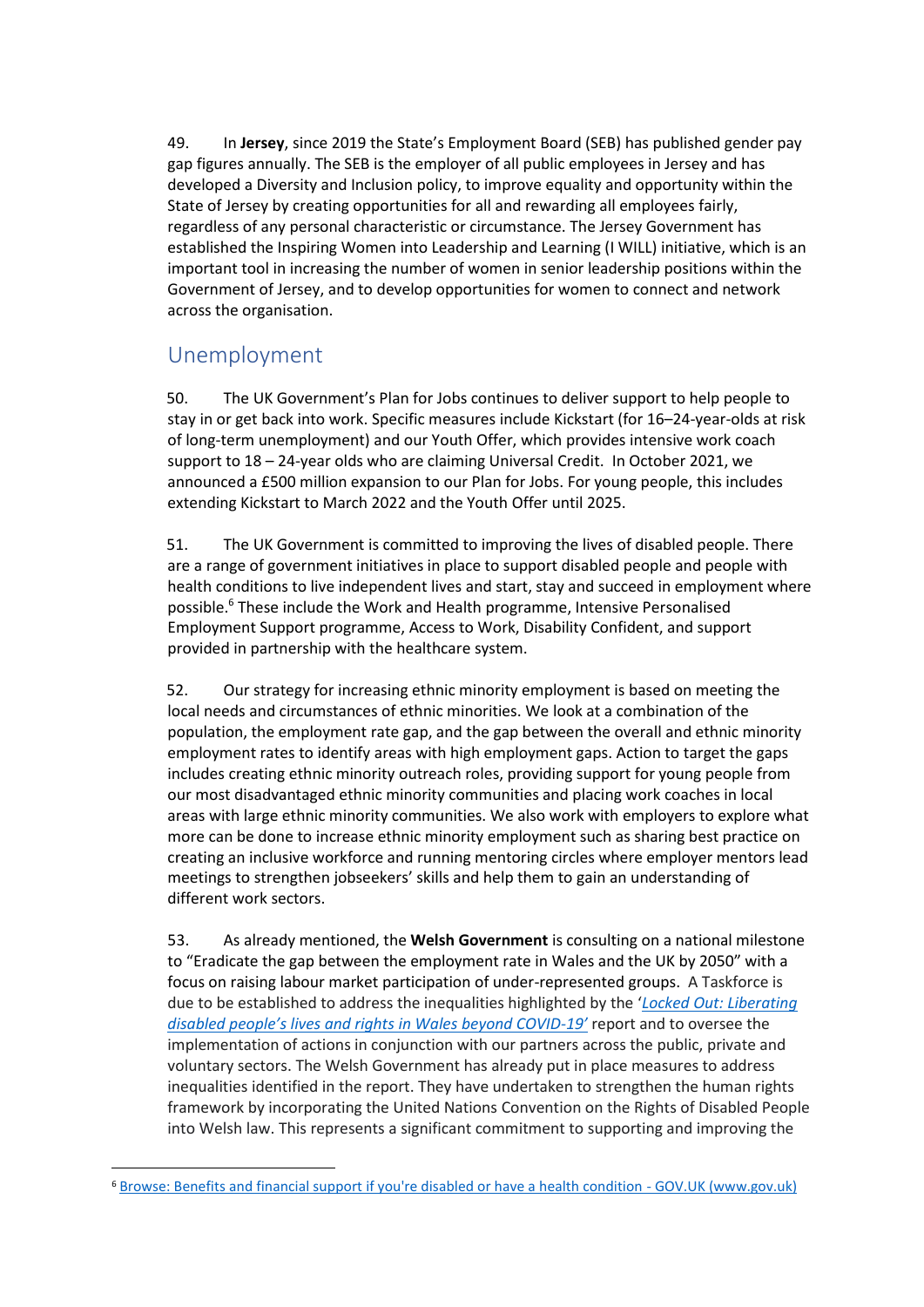lives of disabled people and will build on the provisions of the Socio-economic Duty in the Equality Act 2010.

54. The **Northern Ireland Executive** has taken a number of steps to increase the employment rate, including the following:

- The Labour Market Partnership Model, to build multi-agency partnerships;
- The JobStart Scheme, which provides funding for employers to create job opportunities for young people;
- The Adviser Discretion Fund which is a grant to remove barriers to employment;
- Work Experience Programme aims to offer high quality work experience placement opportunities;
- Work Ready Employability Services provides short training modules.
- The Executive is to become formally accredited as a Living Wage employer.

55. The **Scottish Government** published th[e Minority Ethnic Recruitment toolkit](https://www.gov.scot/publications/minority-ethnic-recruitment-toolkit/documents/) in September 2020, to support employers to improve workforce diversity and re-examine recruitment processes. The 2016 '[A Fairer Scotland for Disabled People](https://www.gov.scot/publications/fairer-scotland-disabled-people-delivery-plan-2021-united-nations-convention/) – Delivery Plan' is focused on halving the disability employment gap. Although the impacts of Covid resulted in an increase in the gap in 2020, there has been an overall decrease since 2016, from 37.4 percentage points to 32.6 percentage points in 2019. The 2018 'A Fairer Scotland for Disabled People – [Employment Action Plan'](https://www.gov.scot/publications/fairer-scotland-disabled-people-employment-action-plan/) was developed to focus on three key themes; supporting employers to recruit and retain disabled people, supporting disabled people to enter employment and young people and transitions, and included the commitment to at least halve the DEG by 2038, together with initial actions to take and interim milestones to measure progress, which has included;

- Development of the Scottish Government Recruitment and Retention Plan for Disabled People (published August 2019);
- The establishment of the Public Social Partnership, which will design, develop and implement solutions to the barriers employers face in hiring and retaining disabled people;
- Establishment of the first Scottish Access to Work Stakeholder Forum in October 2021;
- Support and funding made available to support specifically unemployed disabled parents in poverty.

56. The Scottish Government is committed to supporting inclusion in the workplace for British Sign Language (BSL) users, making opportunities for training and work available to all. Measures relating to BSL have been included in the National Plan 2017-2023, such as the inclusion of BSL in information shared by the Scottish Government and the provision of Workplace Equality Fund since 2017 to support inclusion in the workplace for BSL users. Similarly the British Sign Language Bill has now received Royal Assent by the UK Parliament across Great Britain.

57. In **Jersey**, the Customer and Local Services Team operate a number of schemes to support residents into work.<sup>7</sup>

<sup>&</sup>lt;sup>7</sup> [Employment Incentive \(gov.je\)](https://www.gov.je/working/backtowork/pages/employersemploymentincentive.aspx) and [New Autumn Employer Incentive \(gov.je\)](https://www.gov.je/News/2021/Pages/AutumnEmployerIncentive.aspx)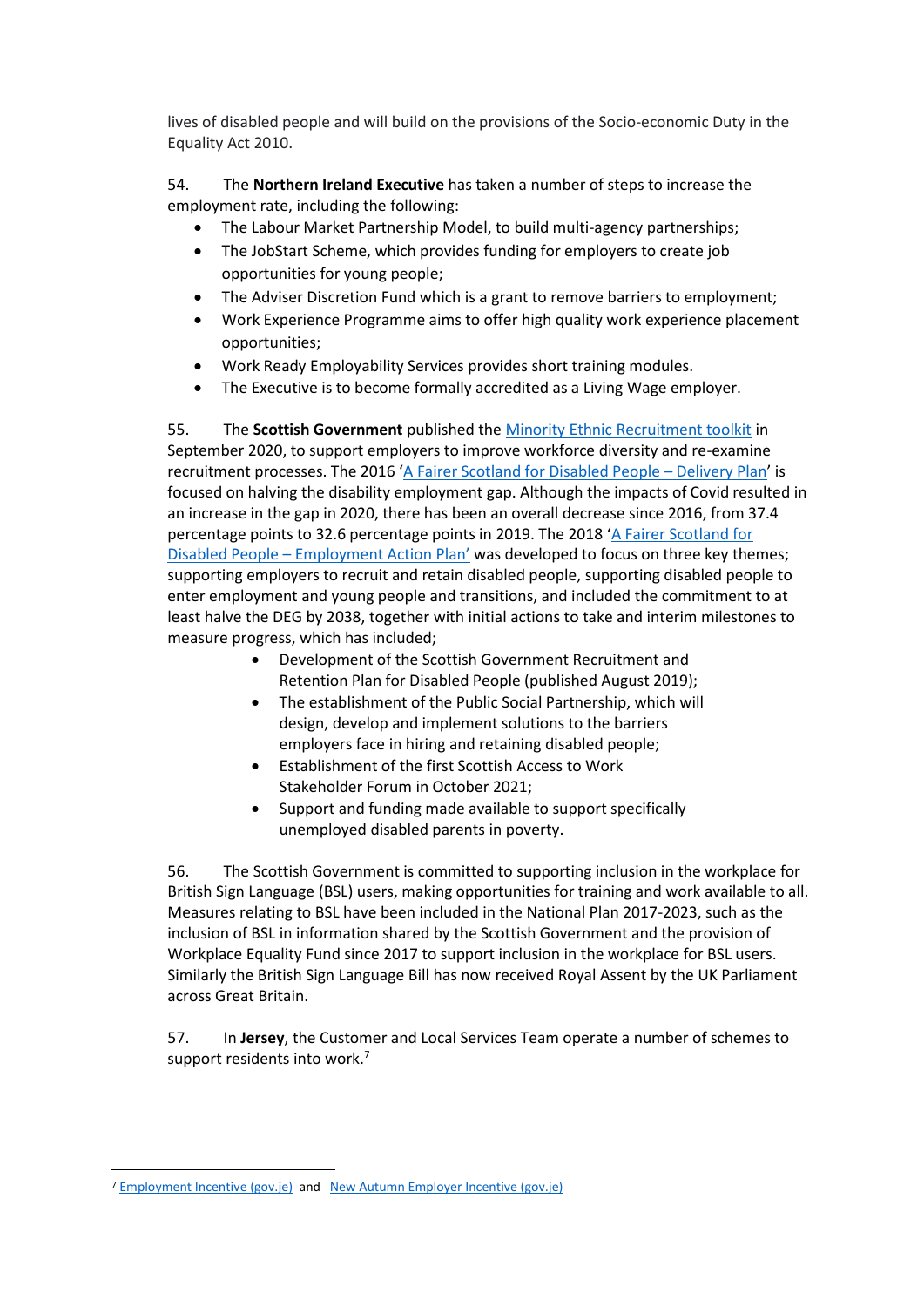58. Unemployment in **Guernsey** is very low, at 0.6% of the population. There is currently a labour shortage, particularly in the care, hospitality and retail sectors, due to a range of factors, which have reduced the number of guest workers coming to work in the Islands.

## <span id="page-15-0"></span>Working conditions

59. UK employment law sets out the statutory minimum rights and responsibilities for individuals and employers in the workplace. In the UK employment rights are determined by their employment status. There are three employment statuses:

- **employees** are entitled to all rights (subject to qualifying periods) and have responsibilities towards their employer.
- **limb (b) workers** are entitled to core employment rights but have increased flexibility in where, when and how they work.
- **self-employed** individuals generally have no employment rights but have complete flexibility in their work and are in business for themselves, delivering services to a client.

We believe the UK's current three-tiered employment status framework strikes the right balance between the flexibility our economy needs and protections for workers.

60. Individuals on zero-hour contracts represent just 3% of the workforce. The flexibility supports workers who need to balance work around personal commitments, and most workers on zero hours contracts find this arrangement beneficial. The UK Government has taken action to improve fairness for workers on these contracts and prevent exploitation of vulnerable workers. Exclusivity clauses in zero hours contracts have been banned in England, Scotland and Wales to give workers more flexibility, and introduced rights for all workers in Great Britain to receive a day one written statement of rights and a payslip including number of hours worked to improve clarity and transparency for workers on zero hours contracts. From 6 April 2020, employment businesses should provide a Key Information Document (KID) to agency workers when they register and before the employment business provides any work-finding services. This document should provide a range of pay-related information and seeks to ensure that individuals have a better understanding of their employer and the deductions that will be made from their pay, enabling them to make better-informed choices about how they wish to be engaged.

61. We take extra measures to protect certain vulnerable workers. Agency workers are protected by the Employment Agency Standards (EAS) Inspectorate in Great Britain and the Employment Agency Inspectorate in Northern Ireland, and workers in agriculture and fresh produce supply chains are protected by the Gangmasters and Labour Abuse Authority (GLAA). Withholding wages from workers is a violation of the regulations enforced by both of these bodies. The rules in relation to working time, minimum wage and overtime are the same for all workers regardless their contracts, and there are plans to increase the National Living Wage in the UK in April 2022 (see section on Minimum Wage below).

62. We are committed to creating a new right in Great Britain whereby workers will be able to request a more predictable working pattern from their employer after 26 weeks of service. Those who are content to work varied hours each week will be able to continue. The UK Government continues to explore options to clarify employment status so that employers and individuals better understand their rights and responsibilities. Following feedback from the Trades Union Congress, the UK Government has committed to introducing legislation to expand state enforcement for agency workers to cover umbrella companies. This will enable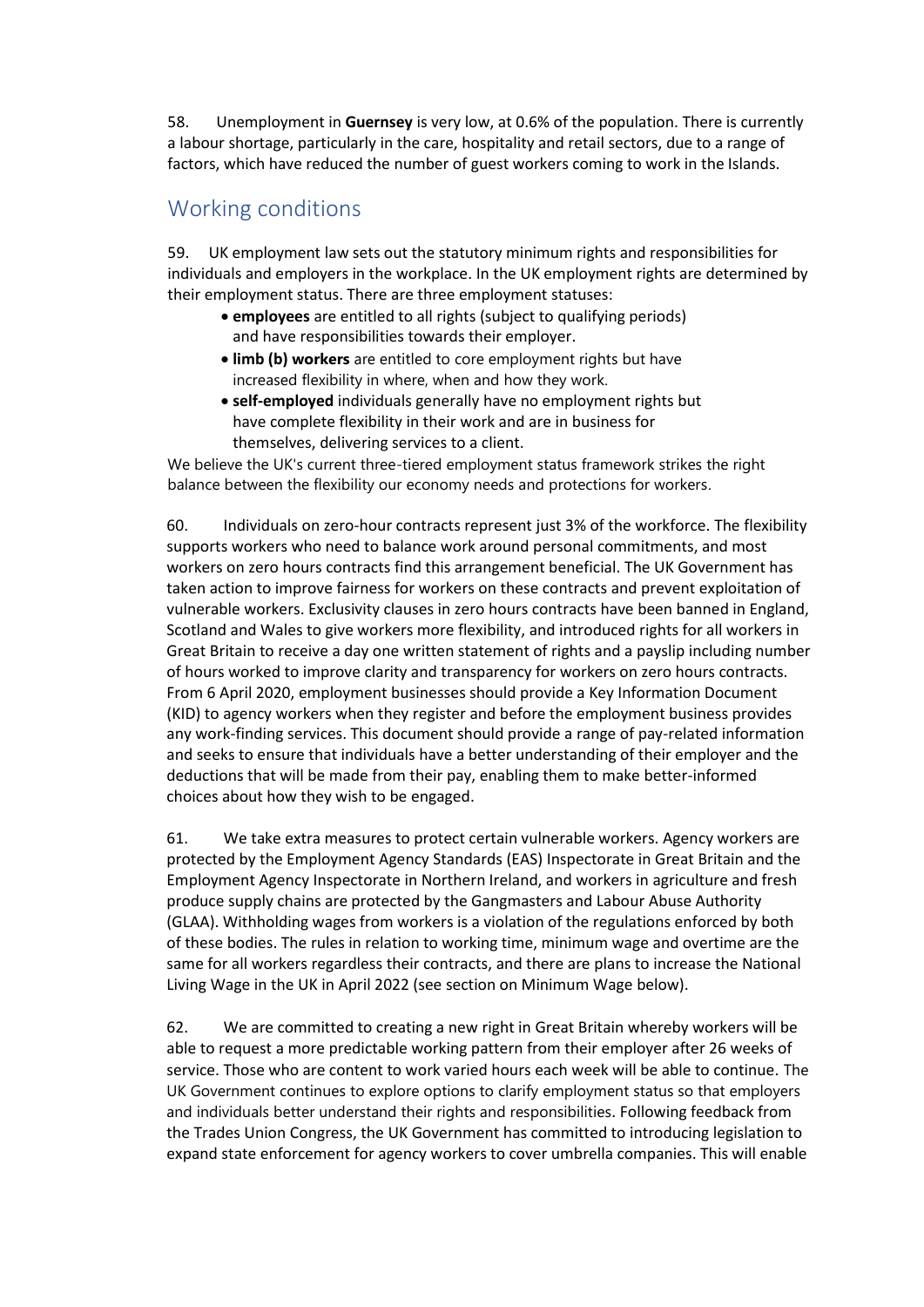inspectors to investigate complaints involving an umbrella company and take enforcement action where required.

63. As part of the implementation of the Well-being of Future Generations (Wales) Act 2015, the **Welsh Government** has committed to set national indicators to measure the percentage of people in employment on permanent contracts (or on temporary contracts, and not seeking permanent employment) who earn at least the real Living Wage, and the proportion of employees whose pay is set by collective bargaining. Procurement duties in the Social Partnership and Public Procurement Bill will require public bodies to focus on socially responsible outcomes when they are spending public money. The Bill also includes contract management duties for large construction and outsourcing contracts that will make sure that fair work and wellbeing outcomes are pursued through supply chains. This will build on pre-existing progress, for example with over 300 organisations signed up to Codes of Practice on Ethical Employment in Supply Chains, and the many years of training and job opportunities through the Community Benefits programme provided to people who have experienced long-term unemployment.

64. The **Scottish Government** opposes the inappropriate use of zero-hours contracts and does not directly employ people through zero-hours contracts. Through the Fair Work First policy, the Scottish Government will use its financial powers to drive fair work practices, including no inappropriate use of zero hours contracts; this forms part of the Fair Work First criteria– the key mechanism for driving fair work practices across the labour market. The Scottish Government also supports the Poverty Alliance to promote payment of the real Living Wage through the Scottish Living Wage Employer Accreditation and recognises that security of contract is also important. The Living Hours Accreditation Scheme for Scotland recognises that the number and frequency work hours are critical to tackling in-work poverty and businesses looking for certification must meet the following standards: Payment of the real Living Wage, providing a contract reflecting accurate hours worked and a guaranteed minimum of 16 hours a week (unless the worker requests otherwise) and ensuring at least 4 weeks' notice of shifts and guaranteed payment if shifts are cancelled within this period.

65. In **Jersey**, the provision of safe and healthy working conditions is set out under the Health and Safety at Work (Jersey) Law, 1989, and places general duties on employers, employees and the self-employed. The Health and Safety at Work (Amendment No. 4) (Jersey) Law 2010 clarified the need for employers to undertake risk assessments for their employees' health and safety. The website of the Health and Safety at Work Inspectorate provides up-to-date information, including its annual report which includes statistical information on work related accidents and ill health as a result of claims made by individuals for Social Security benefit.

## <span id="page-16-0"></span>Working conditions of migrant workers

66. The rights of migrant workers continue to be protected in domestic legislations such as the Human Rights Act 1998 and the Equality Act 2010. The Modern Slavery Act 2015 gives law enforcement agencies the tools to tackle modern slavery, including maximum life sentences for perpetrators of slavery, servitude, forced or compulsory labour and human trafficking, whilst also providing enhanced protection for victims of these crimes.

67. Legal aid is available for immigration matters for individuals who have received a positive 'reasonable grounds' or 'conclusive grounds' determination from the National Referral Mechanism. Legal aid is available for applications for leave to enter or to remain in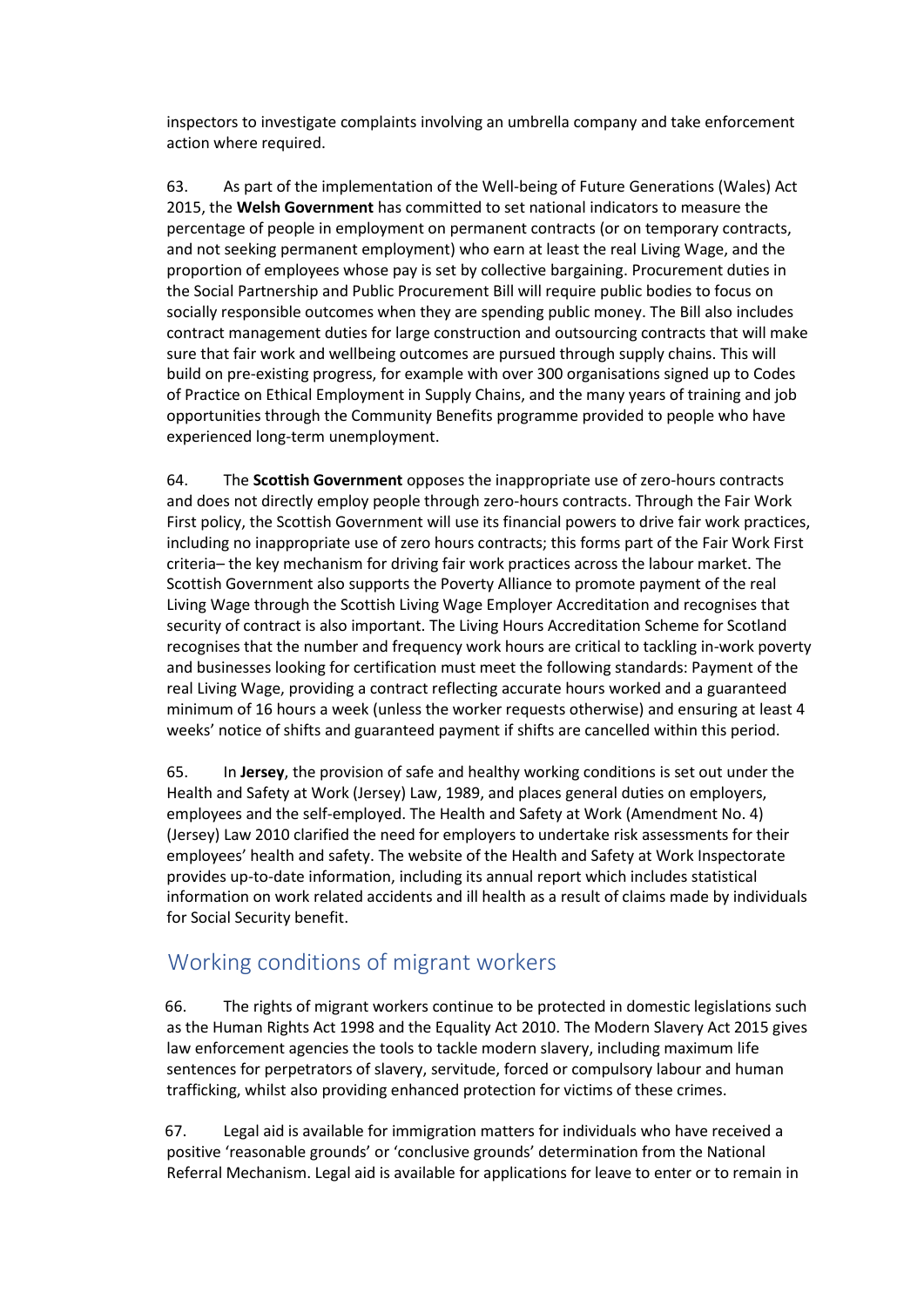the UK, claims under employment law as well as claims for damages. Furthermore, in accordance with the Modern Slavery Act 2015, we operate a dedicated immigration route for migrant domestic workers found to be victims of slavery or trafficking. This is in addition to existing provisions for Discretionary Leave which are available to all victims of human trafficking or modern slavery.

68. Migrants who are legally working in the UK enjoy the full protection of UK employment law and health and safety legislation. Regulatory bodies such as EAS Inspectorate and the GLAA, are designed to protect vulnerable workers, including those from overseas. The GLAA will investigate all allegations of abuse made to it and can revoke licenses where worker rights are not being upheld. Additionally, any worker who thinks that they might be being underpaid or their employer has unsafe working practices can contact ACAS, for free, confidential advice. The Immigration Rules governing visa categories for migrant domestic workers are designed to identify exploitative practices during the application process. The majority of economic and work routes require a Certificate of Sponsorship. Holding a sponsor license allows employers to recruit workers from abroad but also places a responsibility on them to ensure the immigration system is not abused. To achieve this, all licensed sponsors must fulfil certain duties, which include compliance with UK employment law. The GLAA operates a licensing scheme in certain sectors to protect vulnerable workers from exploitation. This includes a process of inspections of businesses. Through the Immigration Act 2016, we reformed the enforcement landscape to tackle labour exploitation and introduced measures to strengthen this, including expanding the role and remit of the GLAA, giving it specially trained officers police powers under the Police and Criminal Evidence Act 1984 to enable them to prevent, detect and investigate serious labour exploitation across the entire economy.

69. The UK Government has also committed to establishing a single enforcement body for employment rights to better protect vulnerable workers, including migrant workers, and create a level playing field for the majority of employers complying with the law. This "onestop shop" approach will help improve enforcement through better co-ordination and pooling of intelligence. The new watchdog will also enhance workers' rights by providing a single, recognisable port of call for workers so they know their rights and can report bad behaviour. As well as enforcing all existing powers of the three existing enforcement agencies (EAS Inspectorate, GLAA and HMRC National Minimum Wage team) the new body will have the ability to ensure vulnerable workers get the holiday pay and statutory sick pay they are entitled to without having to go through a lengthy employment tribunal process. Primary legislation will be required to create this new body and so timing will be dependent on the legislative timetable.

### <span id="page-17-0"></span>National minimum wage

70. Workers, regardless of their age, are entitled to a statutory minimum wage, either the National Minimum Wage (NMW) or the National Living Wage (NLW). Since 2021 the NLW has applied to those aged 23 and over. We have plans to further reduce the age threshold for the NLW to 21 by 2024. Younger workers and apprentices are entitled to the NMW. The NLW and NMW are reviewed annually. They have increased every year since their introduction. Since 2015, the Low Pay Commission has been required to recommend rate increases for the NLW which reflect growth in median earnings. It bases its recommendations on a significant amount of economic and stakeholder evidence. By law the Commission must be comprised of nine Commissioners, equally representing employer, worker, and independent backgrounds. This allows it to make recommendations which are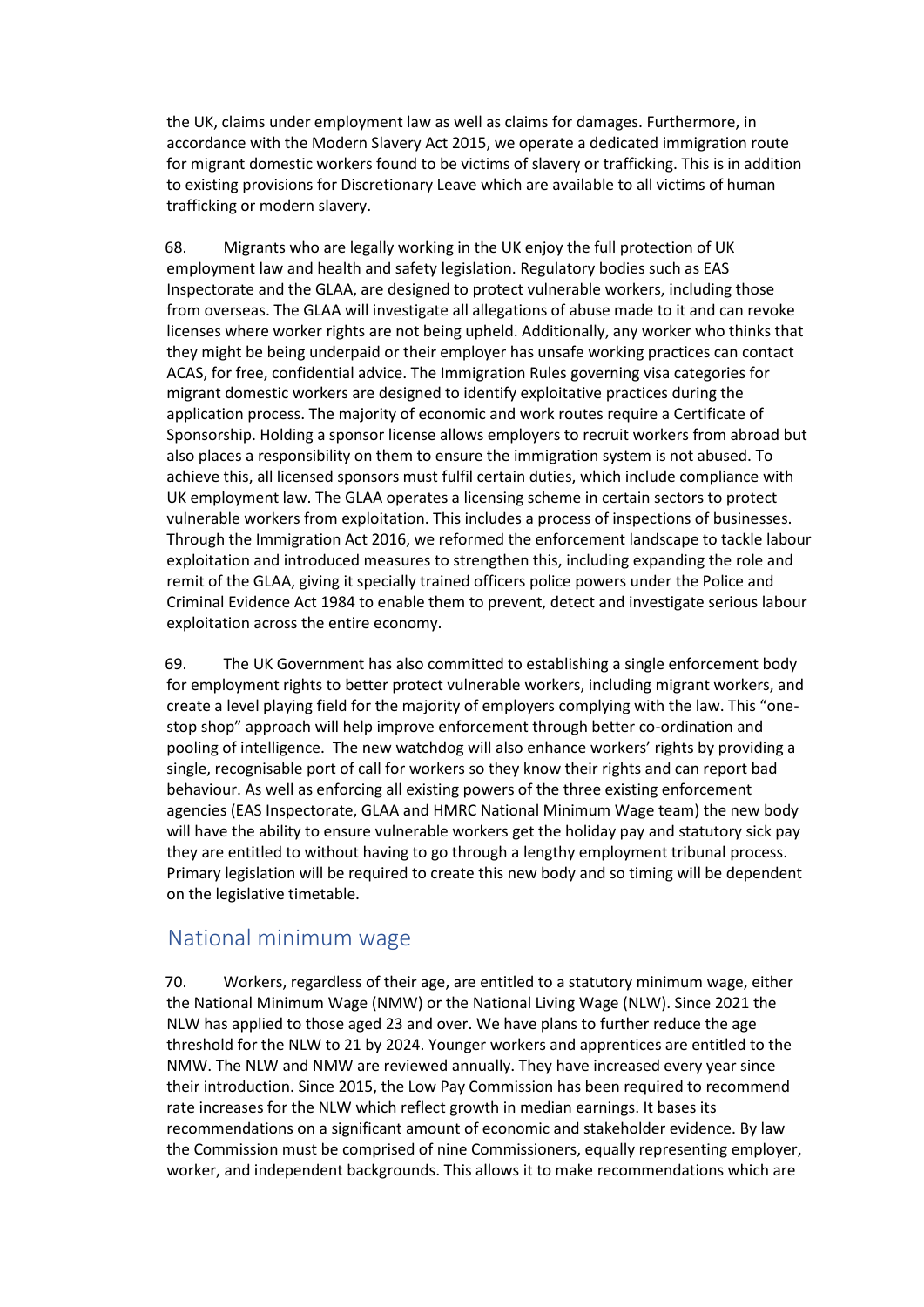sufficient for a decent standard of living for workers and take business impact into account. The UK Government has accepted all the recommendations of the independent Low Pay Commission for the April 2022 NLW and NMW rates. On 1 April 2022, the NLW for workers aged 23 years and over will increase by 6.6% to £9.50. This keeps the UK Government on track to achieve its manifesto commitment for the NLW to equal two-thirds of median earnings by 2024. This is the largest ever increase to the NLW, and the highest increase in percentage terms since 2016. Wages for workers under 23 years old will also increase. For those aged 21-22 the NMW rate will increase to £9.18 an hour, an increase of nearly 10%. Workers aged under 20 will see a 4.1% increase in their NMW rates, to £6.83 for those aged 18-20 and £4.81 for those aged under 18. The minimum hourly wage for an apprentice will increase by nearly 12%, going from £4.30 to £4.81 an hour. We expect these increases to the NLW and NMW to give a pay rise to around 2.5 million workers.

71. The **Welsh Government** has committed to a national indicator to measure the percentage of people in employment who are on permanent contracts (or on temporary contracts, and not seeking permanent employment) and who earn at least the Real Living Wage as part of the progress in Wales towards the achievement of the seven well-being goals within the Well-being of Future Generations (Wales) Act 2015.

72. The **Scottish Government** is using all the levers it has at its disposal to promote fair work practices across Scotland including promoting payment of the real Living Wage. The real Living Wage in Scotland is paid to all workers over 18 years old, is reviewed annually, and calculated according to the basic cost of living, taking account of the adequacy of household incomes for achieving an acceptable minimum living standard. Currently 85% of over 18s receive at least the real Living Wage.

73. In **Jersey**, the Employment Forum continues to have a statutory duty to review and make recommendations to the Minister for Social Security, on the level of the minimum wage and trainee rates. The latest minimum wage increases will take effect from 1 January 2022. A revised process for consulting on, and implementing, the level of the minimum wage will be put in place in 2022. The Forum will also be undertaking a fundamental review of the Employment Law framework, with particular emphasis on the level of employee protections to ensure that employees are treated fairly and appropriately, and a review of the operation of zero-hours contracts.

74. In **Guernsey**, in 2018, the States agreed a medium-term plan to set Guernsey's minimum wage rates at 60% of median earnings and to equalise the adult and youth rates by 2023. The plan was paused for 2021-2022 due to the effects of the pandemic on businesses but is due to accelerate again in 2023.

# <span id="page-18-0"></span>Trade union rights

75. The UK Government is confident that our current domestic law sufficiently protects the rights of workers and unions. The treatment of trade unions is compliant with international conventions, and the framework for trade unions has been developed over very many years. The provisions in the Trade Union Act do not interfere with the right to join trade unions and participate in trade union activities. In the UK, all workers have the right to join a trade union and to be represented by that union in collective bargaining with employers. Where an employer refuses to recognise a union voluntarily, that union can apply on behalf of the workers to the Central Arbitration Committee (CAC) in Great Britain,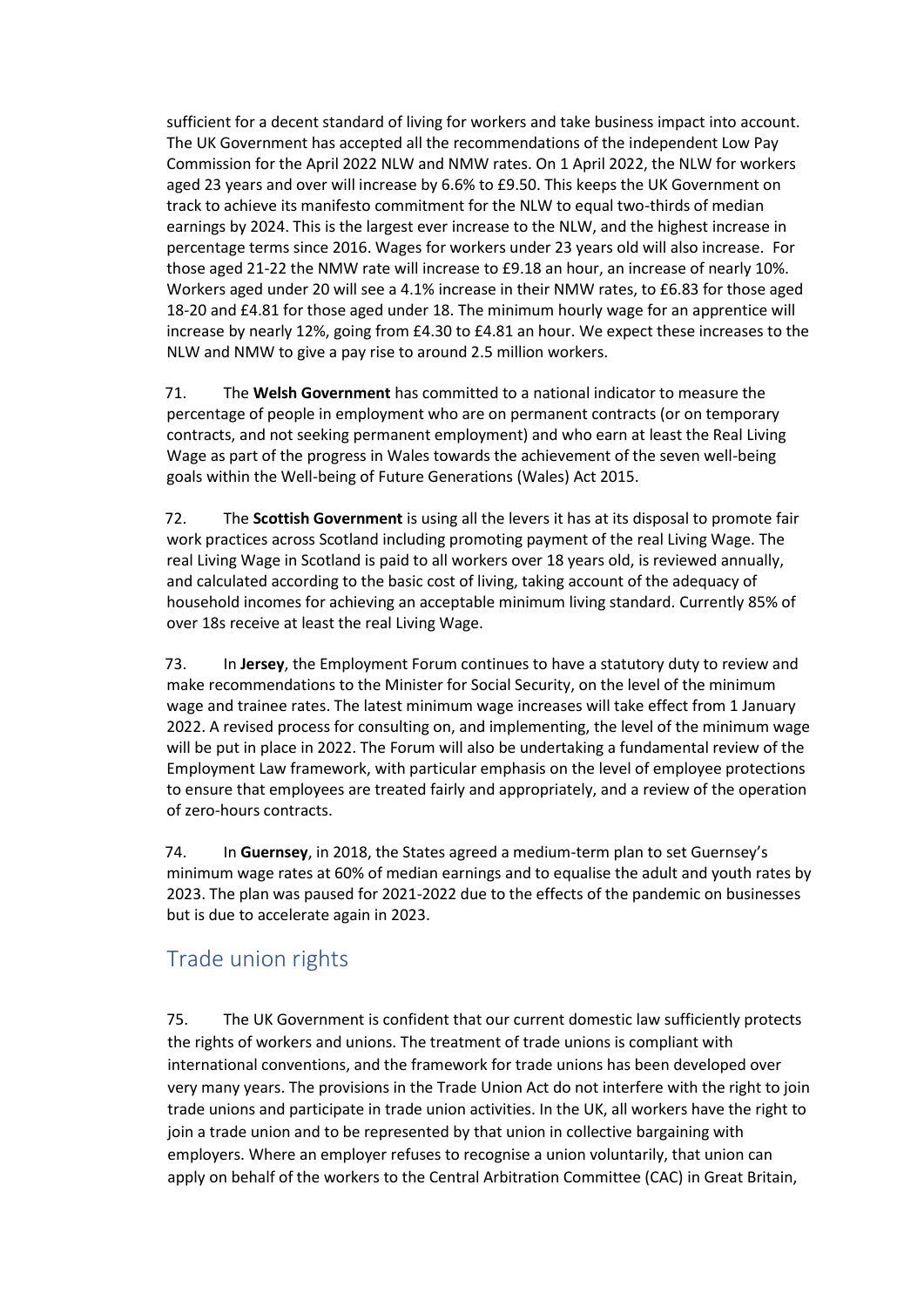or the Industrial Court in Northern Ireland, for statutory trade union recognition. Where that union can demonstrate it has majority support in a workplace, the CAC will grant statutory union recognition. Where an individual working in the gig economy is classified as a worker (i.e. meets the definitions of worker in the UK's legislation), then they have full union rights.

76. The UK Government notes the committee's recommendation regarding the Trade Union Act 2016 and as with all legislation we will consider how it is functioning. We believe that the new measures introduced by this act have positively impacted this area. For example, raising the turnout threshold to 50% and ensuring an additional 40% support threshold for Important Public Services (IPS) has meant that industrial action is only ever the result of a clear and positive mandate from union members. This strikes a fairer balance with the need to ensure that services that working people and businesses rely on will not be disrupted at short notice by strikes with the support of only a small proportion of union members. The Act also protects non-striking workers against intimidation, increases transparency for the taxpayer, and modernises the relationship between individual employees and their chosen trade union. It also creates an appropriate regulatory environment for unions.

77. The UK Government takes blacklisting extremely seriously. There are regulations in place targeted specifically at trade union blacklists. The Employment Relations Act 1999 (Blacklists) Regulations 2010 made it unlawful for an individual or organisation to compile, sell or make use of a blacklist of trade union members or those who have taken part in trade union activities. Since the introduction of those regulations, no evidence has been presented to the UK Government or the Information Commissioner that these practices are recurring. Any individual or trade union who believes they have been the victim of blacklisting practices has the right to act and can enforce their rights under the regulations through an employment tribunal or the county court. Anyone who believes they have been affected has the right to pursue justice through these means and we would encourage them to do so. The 2010 blacklisting regulations are reinforced by powers in the Data Protection Act 2018, protecting use of personal data, including information on trade union membership and sensitive personal data. The UK Government believes therefore that the current regulatory framework operates effectively.

## <span id="page-19-0"></span>Social Security

78. The Secretary of State for Work and Pensions is bound by law to complete an annual review of benefit and pension rates to determine whether they have retained their value in relation to the general level of prices or, in some cases8, earnings. In April 2020, working age benefits were increased by the Consumer Price Index (CPI) of 1.7%. In April 2021 there was a further CPI increase of 0.5%. In 2022/23, benefits will increase 3.1%. Uprating of working age benefits since 2019/20 has been worth £1.5 billion.

79. In addition, the UK Government has taken further action to allow low-income working households on Universal Credit to keep more of what they earn by reducing the Universal Credit taper rate from 63% to 55%, and increasing Universal Credit work

<sup>8</sup> Except for the two years of the Covid-19 pandemic, when earnings growth was extraordinarily volatile, declining by 1% in the first year and increasing by 8.3% in the second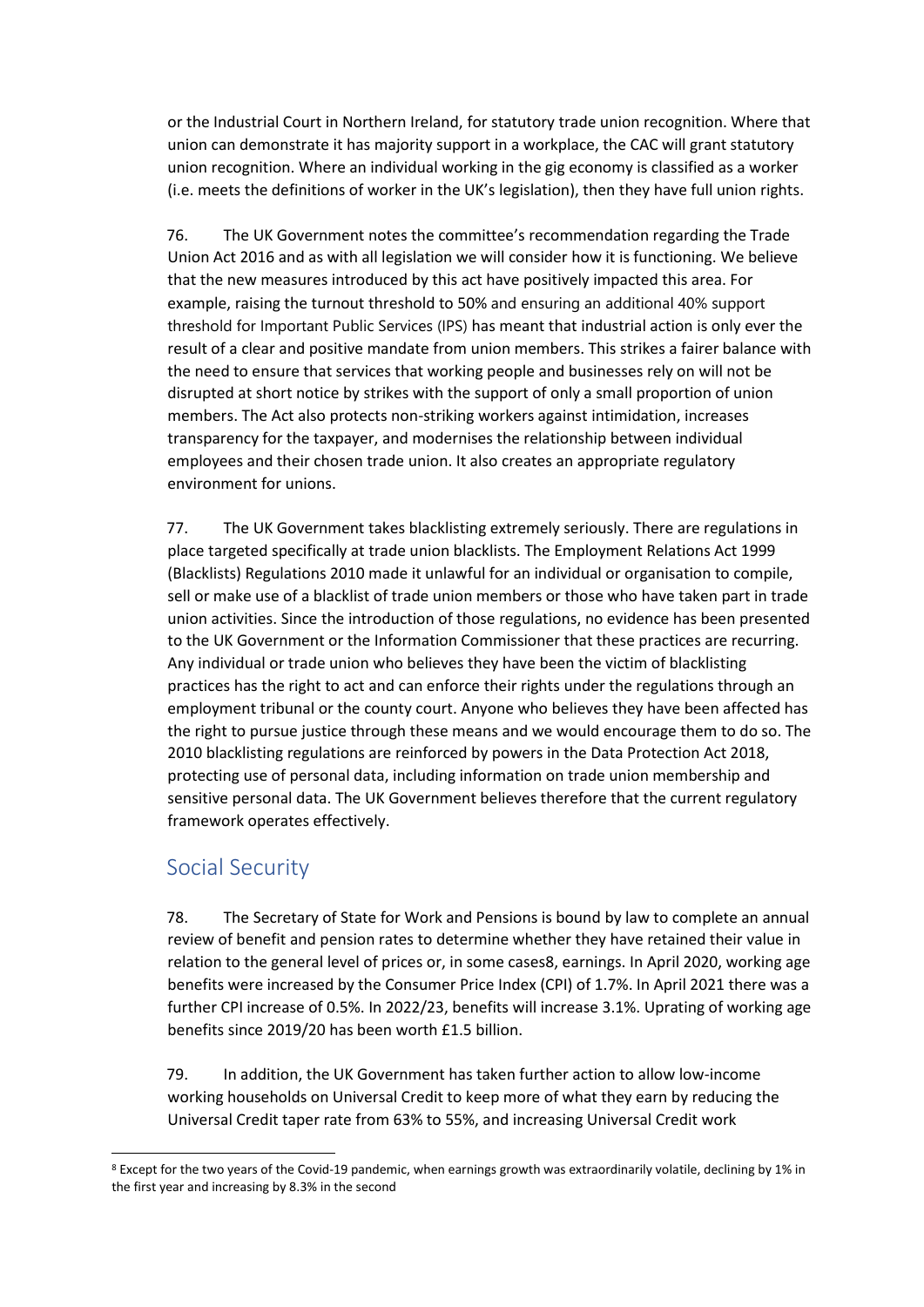allowances by £500 p.a.

80. The benefit cap introduced fairness between those receiving working age benefits and taxpayers in employment. It encourages people to move into work, where possible. Claimants can approach their Local Authority for a Discretionary Housing Payment if they need additional support to meet rental costs. The removal of the Spare Room Subsidy policy has helped to encourage mobility within the social rented sector, strengthen workincentives and make better use of available social housing.<sup>9</sup>

81. Providing support for a maximum of two children or qualifying young persons in Universal Credit and Child Tax Credit ensures fairness between claimants and those who support themselves solely through work. In 2020, of all families with dependent children, 85% had a maximum of two children in their family. For lone parent families, this was 83%. Statistics are available. <sup>10</sup> The two-child limit only applies to Child Tax Credit and Universal Credit and not any other benefits.

82. There are various exemptions that protect vulnerable and low-income households. For example, those claiming Universal Credit are exempt from the benefit cap if they have monthly earnings of at least £617. Similarly, regarding the removal of the Spare Room Subsidy policy, there is an exemption for the provision of an additional bedroom for disabled people and carers, foster carers, parents who adopt, parents of service personnel, and people who have suffered a recent bereavement. Additionally, those in receipt of pension age housing benefits are exempt. For those unable to meet the shortfall in their rent, further financial support can be provided via the Discretionary Housing Payment scheme. Since 2011, we have provided over £1 billion in Discretionary Housing Payments funding. There are no plans to abolish or amend this policy. In relation to the policy of support for a maximum of two children per household, the UK Government recognises that there are some instances where this policy is not appropriate, therefore exceptions have been put in place to protect certain groups. These include any child in a household who is:

- Adopted, or living long-term with friends or family, when they would otherwise be in Local Authority care;
- A child born to a young person under-16, who is living with their parents or carers (until they make a separate claim upon turning 16;
- Third and subsequent children who are:
- Additional children in a multiple birth;
- Likely to have been born as a result of non-consensual conception (which for this purpose includes rape or where the claimant was in a controlling or coercive relationship with the child's other biological parent at the time of conception).

83. In 2022/23 we will spend over £64bn on benefits to support disabled people and people with health conditions in Great Britain. In addition, vulnerable households are able to access the £500 million support fund to help them with essentials.

<sup>9</sup> [Evaluation of Removal of the Spare Room Subsidy -](https://assets.publishing.service.gov.uk/government/uploads/system/uploads/attachment_data/file/506407/rsrs-evaluation.pdf) Final Report - DWP Report 913 (publishing.service.gov.uk) <sup>10</sup> https://www.gov.uk/government/statistics/universal-credit-and-child-tax-credit-claimants-statistics-related-to-thepolicy-to-provide-support-for-a-maximum-of-2-children-april-2021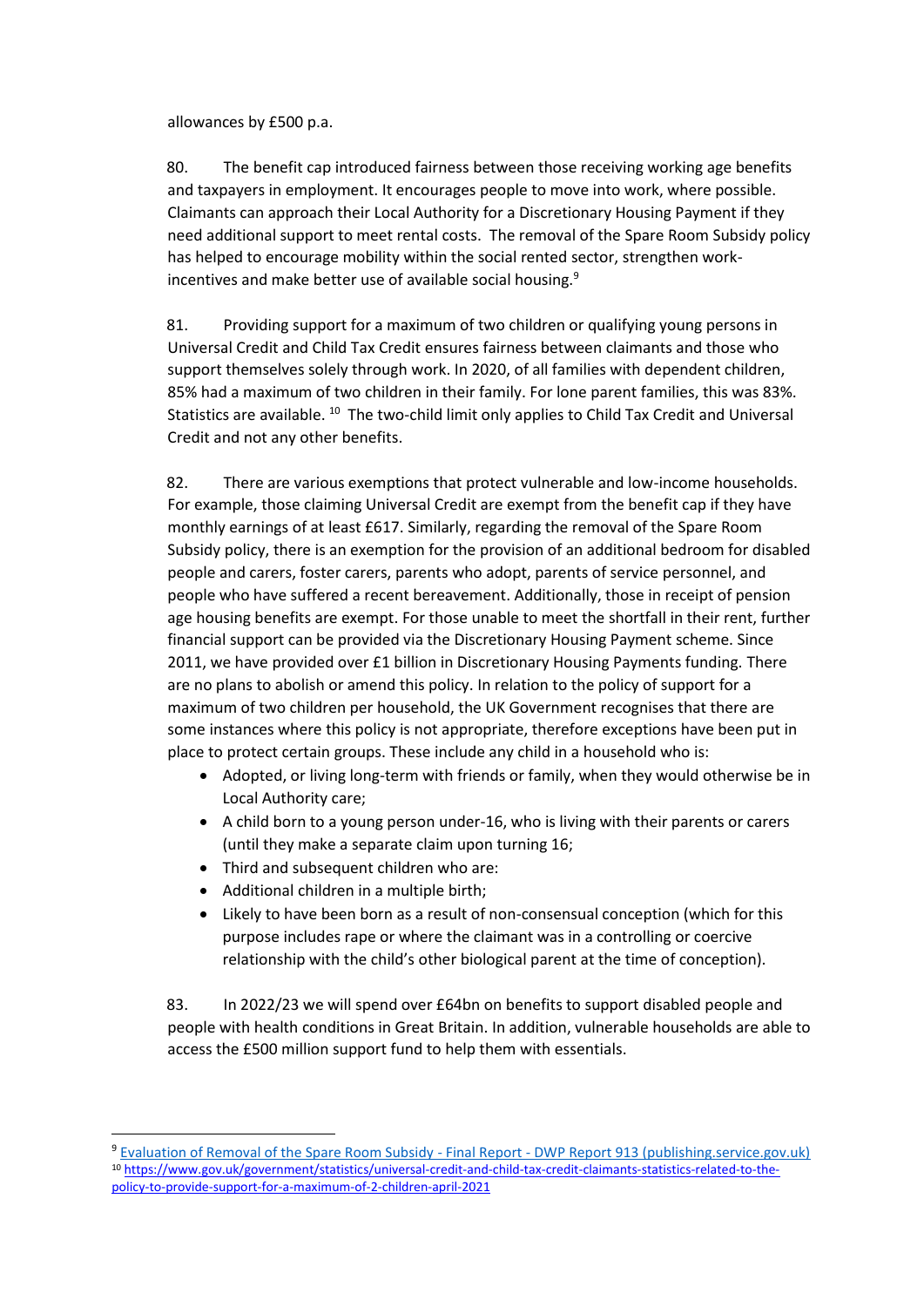84. If a benefits claimant does not meet one or more conditions of their benefit claim without good reason, their benefit could be stopped or reduced, which is known as a sanction. Claimant Commitments set out actions agreed between a claimant and their work coach to help a claimant find work. The Claimant Commitment helps focus the claimant on their work related requirements, including where appropriate, proactive, work-search that treats looking for work as a full time activity and sets the right foundation ahead of Universal Credit's smoother, clearer, and more stable incentives to work.

85. The work-related requirements detailed in the Claimant Commitment are tailored to an individual's needs, capabilities, experience, and circumstances, making them realistic and achievable. Claimants can be referred for a sanction if they do not undertake reasonable steps to look for work, which includes researching roles, job applications, preparing for and attending interviews.

86. **The Welsh Government** recognises the importance of people accessing all the financial support that is available to them and funds income maximisation initiatives to raise awareness of non-devolved and devolved welfare benefits. For example, throughout March 2021 Welsh Government delivered its first national 'Claim What's Yours' welfare benefit take-up, resulting in an additional £651,504 being claimed by those entitled to benefits. In October 2021, Welsh Government commenced delivery of a second national take-up campaign, which will run through to early 2022., People receiving advice from Welsh Government Single Advice Fund services during the last financial year on their welfare benefit entitlements were supported to gain additional income of over £43 million.

87. In **Northern Ireland**, welfare mitigation schemes will continue until 31 March 2025. £200 million was paid to more than 85,000 people by 31 March 2021 and £42.8 million was allocated for 2021/22. An independent review panel is reviewing welfare mitigations.<sup>11</sup> A review was undertaken in advance of implementing the sanctions elements of The Welfare Reform (NI) Order 2015 and additional steps were introduced.

88. **In Jersey**, Income Support is available to permanent residents and has replaced many of the benefits previously paid through States Departments and the Parish Welfare system, and has been centralised, requiring a single application form and a means-test based on household income. Social security rights are guaranteed to all employees in receipt of an employment contract. Jersey also operates a separate Social Security system based on employment contributions. This provides pensions and a range of working-age benefits.

89. The **Scottish Government** is committed to commencing work to deliver a Minimum Income Guarantee for Scotland, with the aim of reducing poverty and inequality and ensuring everyone has enough money to live a decent life, through a combination of employment, tax relief and social security benefits and also through access to services. Scotland's new Human Rights Bill will incorporate the ICESCR right to social security. The Social Security (Scotland) Act 2018 established the first social security system in the UK based on the statutory principle that social security is a human right. This Act also requires

<sup>11</sup> [Communities Minister Hargey commissions welfare mitigations review | Department for Communities \(communities](http://www.communities-ni.gov.uk/news/communities-minister-hargey-commissions-welfare-mitigations-review)[ni.gov.uk\)](http://www.communities-ni.gov.uk/news/communities-minister-hargey-commissions-welfare-mitigations-review)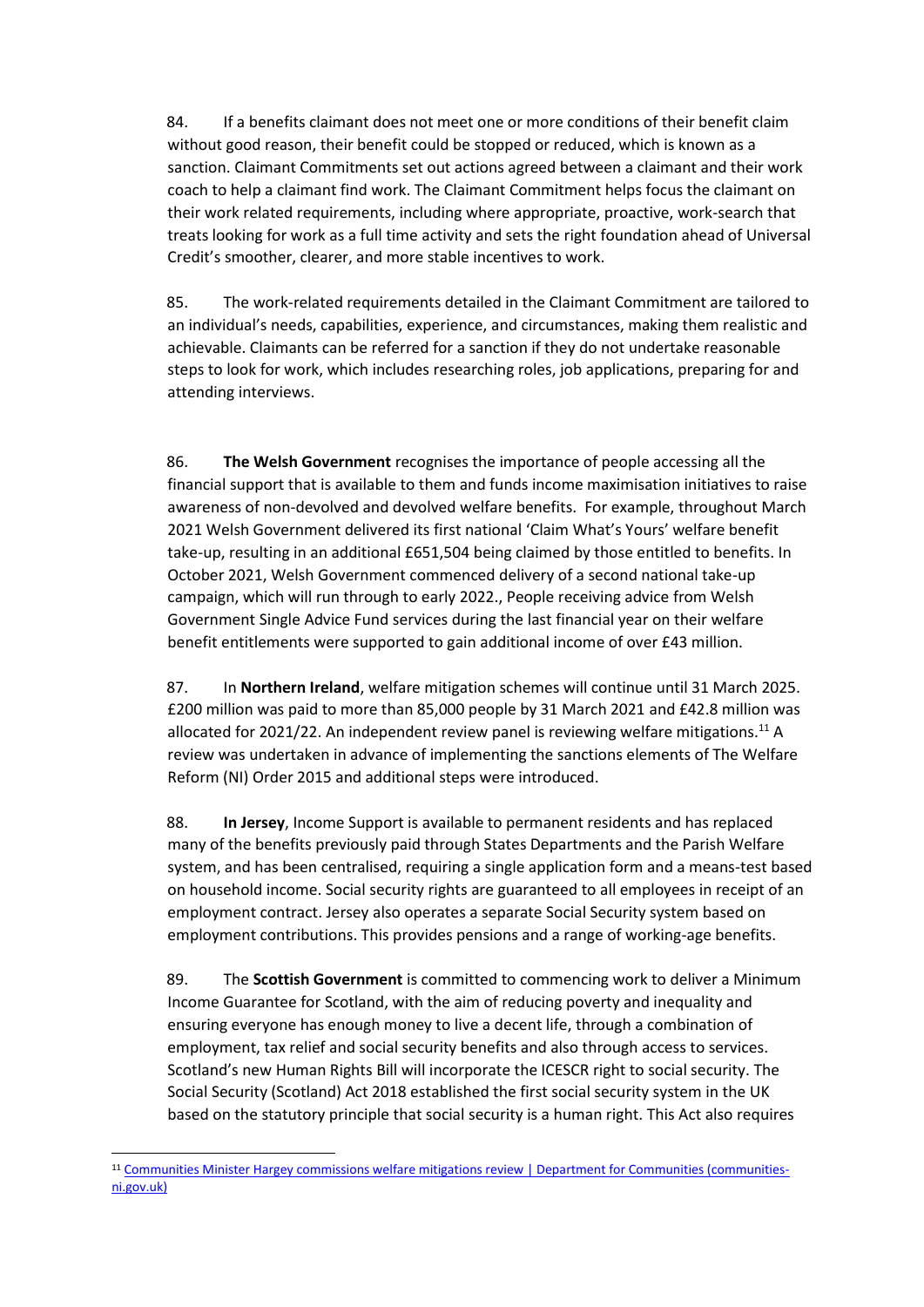the Scottish Government to reflect this in "Our Charter" – a document that clearly sets out what people can expect from the new Scottish social security system.

### <span id="page-22-0"></span>Childcare

90. In September 2017, the UK Government introduced a scheme in England whereby eligible working parents of 3-4 years olds can apply for up to 30 hours of free childcare per week during term time, which works out at 1140 hours over the year. Under Universal Credit, working parents can have up to 85% of their childcare costs reimbursed. Tax-Free Childcare was introduced in 2017 whereby for every £8 parents pay their provider via an online account, the UK Government will pay  $E2 - up$  to a maximum contribution of  $E2,000$ per year for children aged 0-11, or £4,000 for children aged 0-16 if the child is disabled. The Early Years National Funding Formula, introduced in 2017, has been designed to allocate our record investment in early years entitlement funding fairly and transparently across the country. We maximise the funding reaching the frontline by requiring local authorities to pass on to providers at least 95% of their government funding for 3- and 4-year-olds. The UK Government has spent over £3.5 billion in each of the past three years on our early education entitlements and will continue to support families with their childcare costs. At the UK Government Spending Review on 27 October 2021 we announced that we are investing additional funding for the early years' entitlements worth £160m in 2022-23, £180m in 2023-24 and £170m in 2024-25 compared to the current year. This is for local authorities in England to increase hourly rates paid to childcare providers for the UK Government's free childcare entitlement offers and reflects the costs of inflation and national living wage increases.

91. The UK Government is committed to supporting the fair participation and progression of parents in the labour market. For example, Paternity Leave arrangements enable employed fathers and partners (including same sex partners), who meet the qualifying conditions, to take up to two weeks of paid leave within the first 8 weeks following the birth of their child or placement for adoption. Additionally, the Children and Families Act 2014 created a new system of "Shared Parental Leave and Pay" to facilitate shared parenting from the earliest possible opportunity, provide flexibility for both employers and their employees and greater choice for families by removing regulatory restrictions on how parents manage their working patterns in the first year after birth. From April 2015 this allowed a mother or adopter to end maternity or adoption leave early and for eligible working parents to share the remaining leave and pay (up to 50 weeks of leave and up to 37 weeks of pay) as "Shared Parental Leave and Pay" up to the child's first birthday or within one year of an adopted child being placed for adoption. To help make Shared Parental Leave more accessible, we launched a new online tool in June 2021, which allows parents to check their eligibility and plan their leave. The tool shows how many weeks of leave and pay are available and lets parents map out how weeks will be shared with their partner, facilitating conversations with their employers. The Office of National Statistics most data in 2020 shows that since 2015, time spent on unpaid work in Britain has increased for males by 22 minutes and decreased by 20 minutes for females. The gap in time spent doing unpaid work between men and women has reduced from 1 hour 50 minutes to 1 hour 7 minutes a day.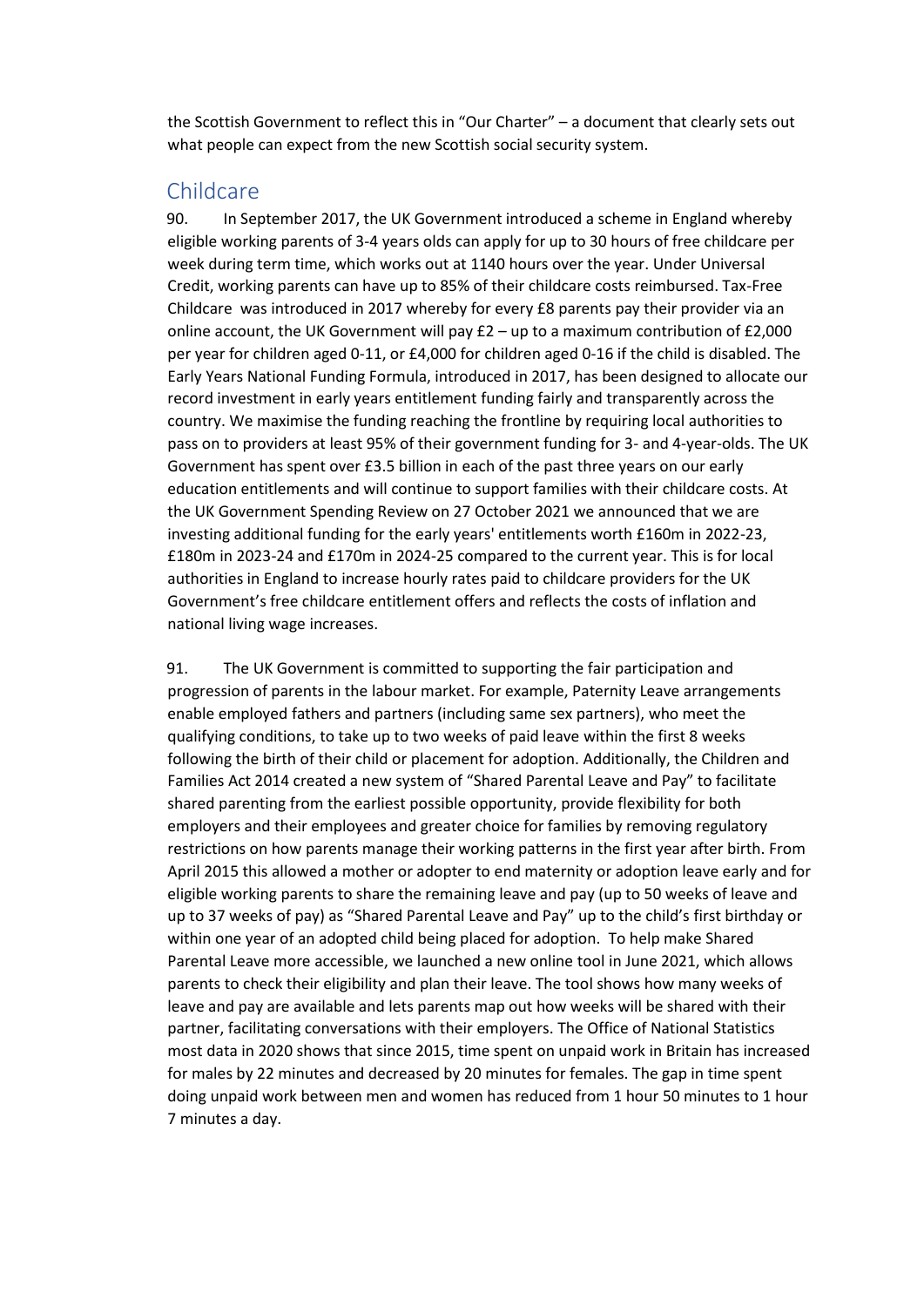92. The 2016 **Scottish Government** Position Statement set out its intentions to increase funded 'early learning and childcare (ELC) and, although its implementation was delayed by the pandemic, as of August 2021 all local councils are offering 1140 hours of funded ELC to all eligible children, regardless of their parents working status. The Scottish Government will continue to work with local authorities to ensure these benefits are felt by more families. Within the 2021 Programme for Government, Scotland has also committed to expand ELC for younger children from low-income backgrounds and offer childcare for before and after school and during the holidays at no cost to families on low incomes.

93. The **Welsh Government** has implemented 'Flying Start', a targeted early years programme for aged 0 to 4, providing fully funded childcare to all eligible 2–3-year-olds for 2 and a half hours a day, 5 days a week for 39 weeks a year. The Childcare Offer, which has been available across Wales since April 2019, provides 30 hours a week of governmentfunded early education and childcare for eligible working parents of 3- and 4-year-olds for up to 48 weeks a year. During term time, the Offer builds on the existing universal commitment to early education which provides all 3- and 4-year-olds with a minimum of 10 hours per week of provision. For the remaining 9 weeks the Offer funds 30 hours of childcare per week. In Wales an Early Childhood Education and Care Quality Framework is in development to streamline education and childcare together into one single system for 0-5 year-old so that all children have a high-quality stimulating learning and care experience in any education and care setting they attend. This will focus on children's social, emotional, cognitive and physical needs to support wellbeing and lifelong learning.

94. In October 2021, **the Northern Ireland Executive** introduced changes to the Adviser Discretion Fund to include upfront childcare costs. People claiming Universal Credit and other income-based benefits can apply for a non-repayable grant of up to £1,500 to assist with childcare costs. Throughout the pandemic, support of almost £40m has been paid for the childcare sector.

95. **In Jersey**, through the Nursery Education Fund, from September 2021, children can receive up to 30 hours free nursery education each week, for 38 weeks, during school termtime. The Employment (Jersey) Law 2003 was amended in June 2020 to ensure 52 weeks of leave for all parents of which 6 weeks paid at 100% of pay by the employer, with no qualifying period. Parental leave is also available to adoptive and intended surrogate parents.

96. In 2017, **Guernsey** launched a new scheme to provide free pre-school education for 15 hours per week, for children in the year before they start school.

## <span id="page-23-0"></span>Violence against women with disabilities

97. Following on from our 'Call to End Violence Against Women and Girls' in 2010, the UK has implemented the Tackling Violence Against Women and Girls (VAWG) strategy which has introduced new offences for controlling or coercive behaviour, stalking, 'revenge porn' and 'upskirting'. This year, the UK Government will provide an additional £1.5 million funding for victims of gender-based violence and will further increase specialist services funding for victims of violence against women and girls. This will include an increase on top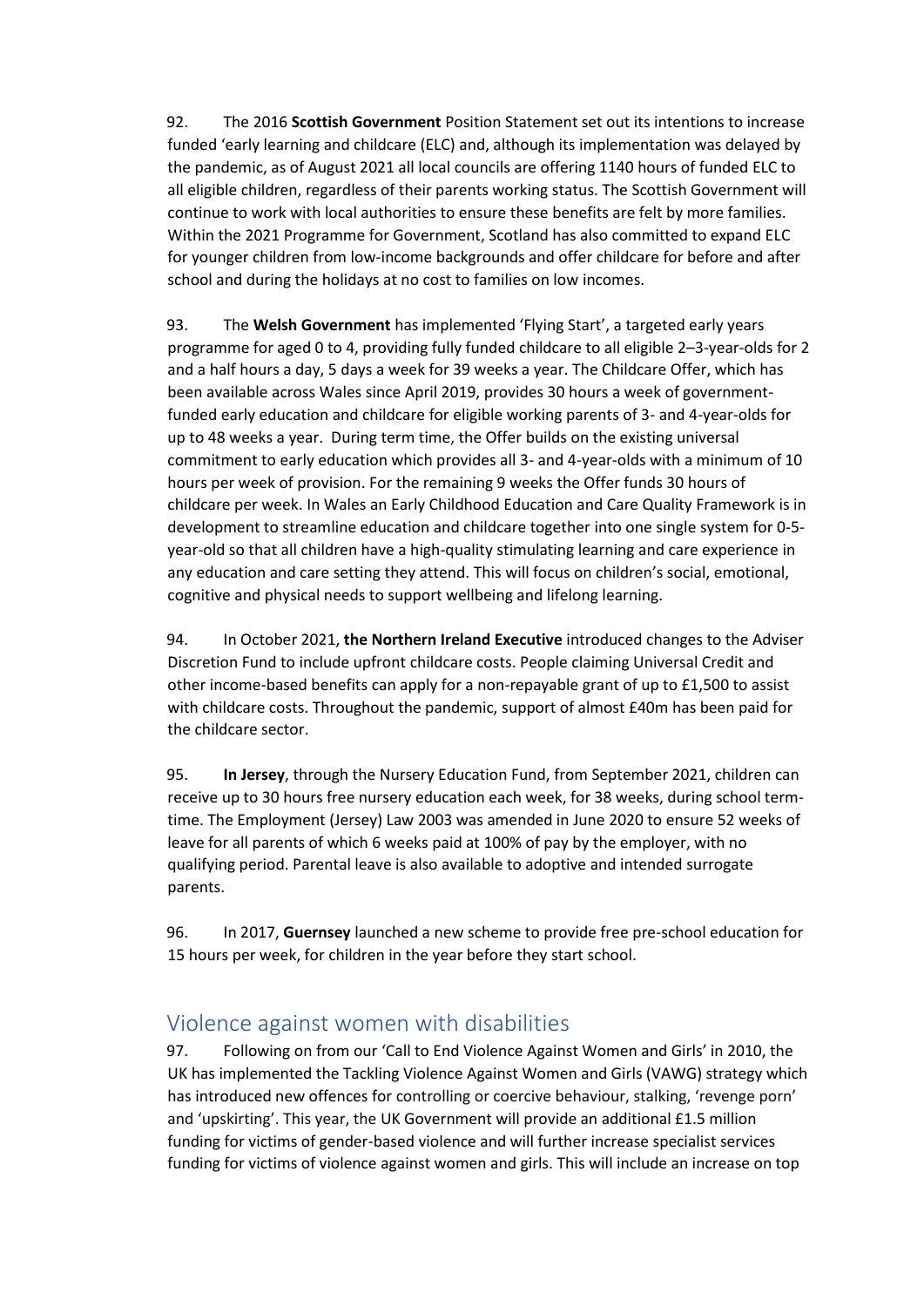of the £2 million Specialist Fund (2021-22) recently launched by the Ministry of Justice with Comic Relief, which will build the capacity of smaller, specialist organisations supporting survivors of domestic abuse and sexual violence who are from ethnic minorities, are disabled, or are LGBT. Comic Relief will be distributing up to 25 grants to these smaller, specialist organisations to support activities which aim to improve digital and remote capacity, provide continuity in support, and enhance future sustainability. Additional funding of £125,000 has also been provided to Sign Health for the financial year (2021/22) to increase the accessibility of domestic abuse information, and advice and support for deaf users, and an additional £30,902 has been allocated to provide further support during the Covid-19 pandemic. Furthermore, Victim Support has been provided with £125,000 this year (2021/22) to provide specialist services to victims with disabilities.

98. The UK Government will publish a Domestic Abuse Strategy, outlining further UK commitments to supporting victims and pursuing perpetrators of domestic abuse. Our landmark Domestic Abuse Act will strengthen our protection to victims and ensure perpetrators feel the full force of the law. It includes the first legal definition of domestic abuse, improved support for victims in the courts, and new offences and strengthened legislation around cruel acts of controlling or coercive behaviour, including economic abuse. We will be publishing statutory guidance to accompany the legislation, which will set out guidance and support to frontline professionals, who have responsibilities for safeguarding and supporting victims of domestic abuse. This includes setting out the impacts and barriers that victims and survivors of domestic abuse face and recognising how these vary, taking into consideration intersectionality.

99. Under Equally Safe, **Scotland's** strategy to prevent and eradicate violence against women and girls in Scotland, we have scaled up work in respect of women with learning disabilities, and have created a working group in the Scottish Government in recognition of the fact that disabled women and girls are at greater risk of violence than non-disabled women and girls, and women with a learning/intellectual disability are more likely to experience sexual abuse than other disabled people.

100. The **Welsh Government** Programme commits to strengthening and expanding the Violence against Women, Domestic Abuse and Sexual Violence (VAWDASV) Strategy to include a focus on violence against women in the street and workplace as well as the home. The Welsh Government is currently developing its next five-year VAWDASV National Strategy alongside a group of key partner organisations including the police, specialist sector and survivors. A public consultation on a draft Strategy will launch later in December 2021 and we will be holding engagement sessions for people to learn more about the strategy throughout December and January. Data from the Crime Survey for England and Wales shows that, in the year ending March 2020, disabled people were more likely to have been victims of domestic abuse in the last year; this is true for both men (7.5% compared with 3.2%) and women (14.7% compared with 6.0%). Research shows that disabled victims of domestic abuse also suffer more severe and frequent abuse over longer periods of time than non-disabled victims. The VAWDASV strategy will work to align to Welsh Government's Strategic Equality Plan, the draft Race Equality Action Plan, the draft LGBTQ+ and the Disability Rights action Plan as it is developed. This will ensure our response understands and reflects issues of equality, tailoring our response to ensure that inputs are specific, and outcomes equalised.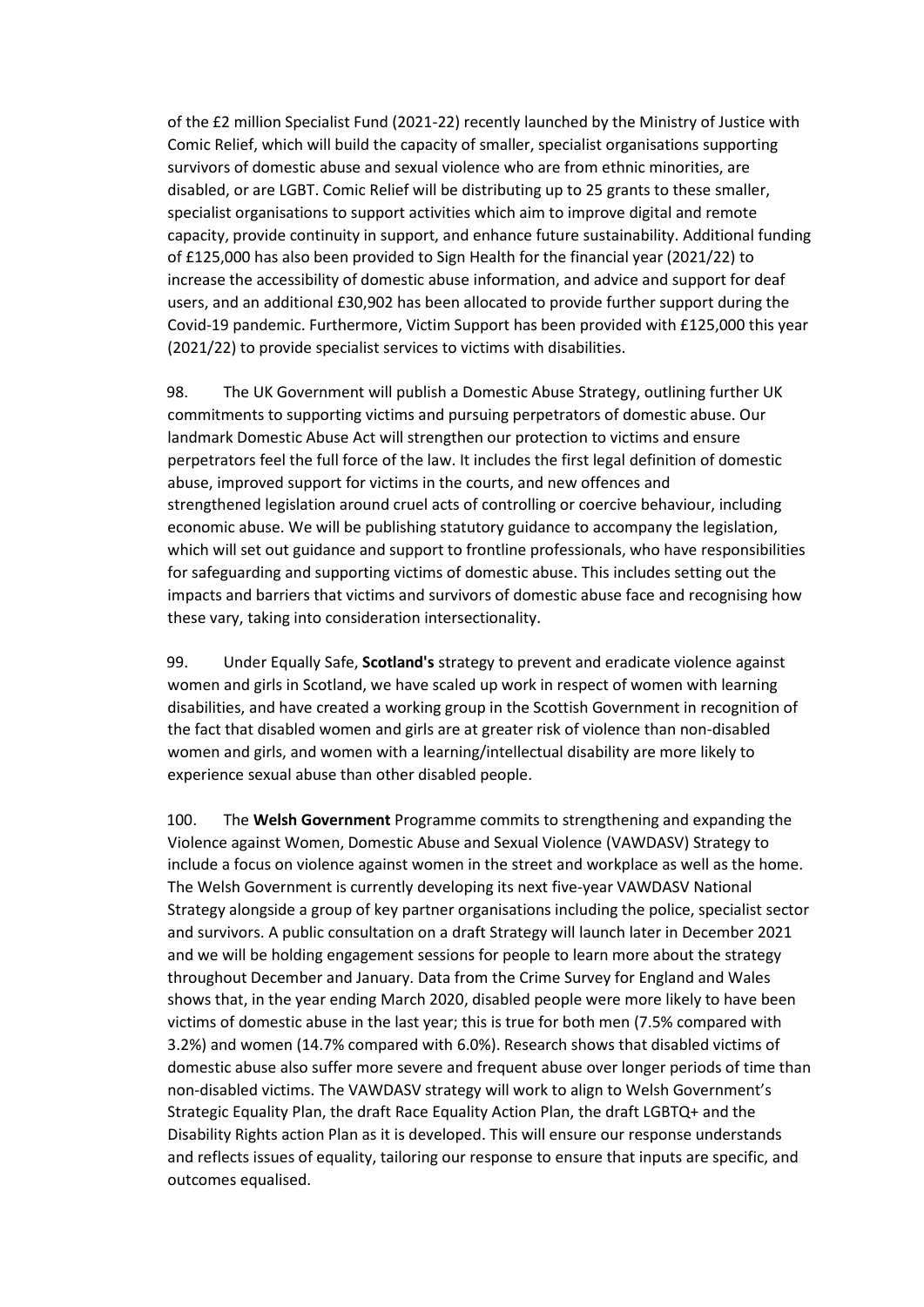101. The implementation plan for The Gillen Review into the law and procedures in serious sexual offences in **Northern Ireland** is underway,<sup>12</sup> which aims to transform way in which the justice system deals with cases of this nature, and cultural and societal attitudes towards sexual crime.

102. A new overarching Sexual Offences (Jersey) Law introduced in **Jersey** in 2018 provides greater protection sexual offence victims of both genders. The law also provides a statutory definition of consent, clarifies a number of sexual and introduces a domestic abuse register and provides for the issue of Domestic Abuse Protection Notices and the making of Domestic Abuse Protection Orders. The Safeguarding Partnership Board's Domestic Abuse Strategy 2019-2022 has delivered a new pathway for victims of Domestic Abuse to access help.

103. **Guernsey** has an extant parliamentary resolution to look at whether a Bailiwick Violence Against Women and Girls Strategy is required and proportional as, fortunately, gender-based crimes are rare occurrences in Guernsey.

### <span id="page-25-0"></span>Tackling Poverty

104. The UK Government is committed to a sustainable, long-term approach to tackling poverty. In 2020/21 there were 1.2 million fewer people in absolute poverty before housing costs than in 2009/10, including 200,000 fewer children, 500,000 fewer working age adults and 400,000 fewer pensioners.

105. As the UK continues its economic recovery, the UK Government is focused on helping people re-enter employment and progress in their careers by moving out of lowpaying employment. This approach is based on clear evidence that employment, particularly where it is full-time, substantially reduces the risks of poverty. In 2019/20, where both parents worked full-time, there was only a 3% chance of children living in poverty (absolute, before housing costs), compared with 42% where one or more parents in a couple was in part-time work. Only 10% of children in lone parent families, where the parent worked fulltime, were in very low income before housing costs in 2019/20. This is compared to 22% of children with lone parents with part-time work and 38% of children where their lone parent was not working. Our multi-billion-pound Plan for Jobs, which was expanded by £500 million in October 2021, will help people across the UK to find work and to boost their wages and prospects. The Way to Work campaign, launched in January 2022, brings employers into Jobcentres and matches them up with claimants in a concerted drive across the UK to help half a million people currently out of work into jobs by June 2022.

106. The UK Government has taken further action to allow low-income working households on Universal Credit to keep more of their earnings by reducing the Universal Credit taper rate from 63% to 55%, and increasing Universal Credit work allowances by £500 p.a. Through the Covid Winter Grant Scheme and the Covid Local Support Grant the UK Government provided £421m in funding to Local Authorities in England to support the most vulnerable households with the costs of essentials between December 2020 and September 2021. In addition, the UK Government provided £32m to the food aid sector to provide

<sup>&</sup>lt;sup>12</sup> [The Gillen Review Implementation Plan | Department of Justice \(justice-ni.gov.uk\)](https://www.justice-ni.gov.uk/publications/gillen-review-implementation-plan)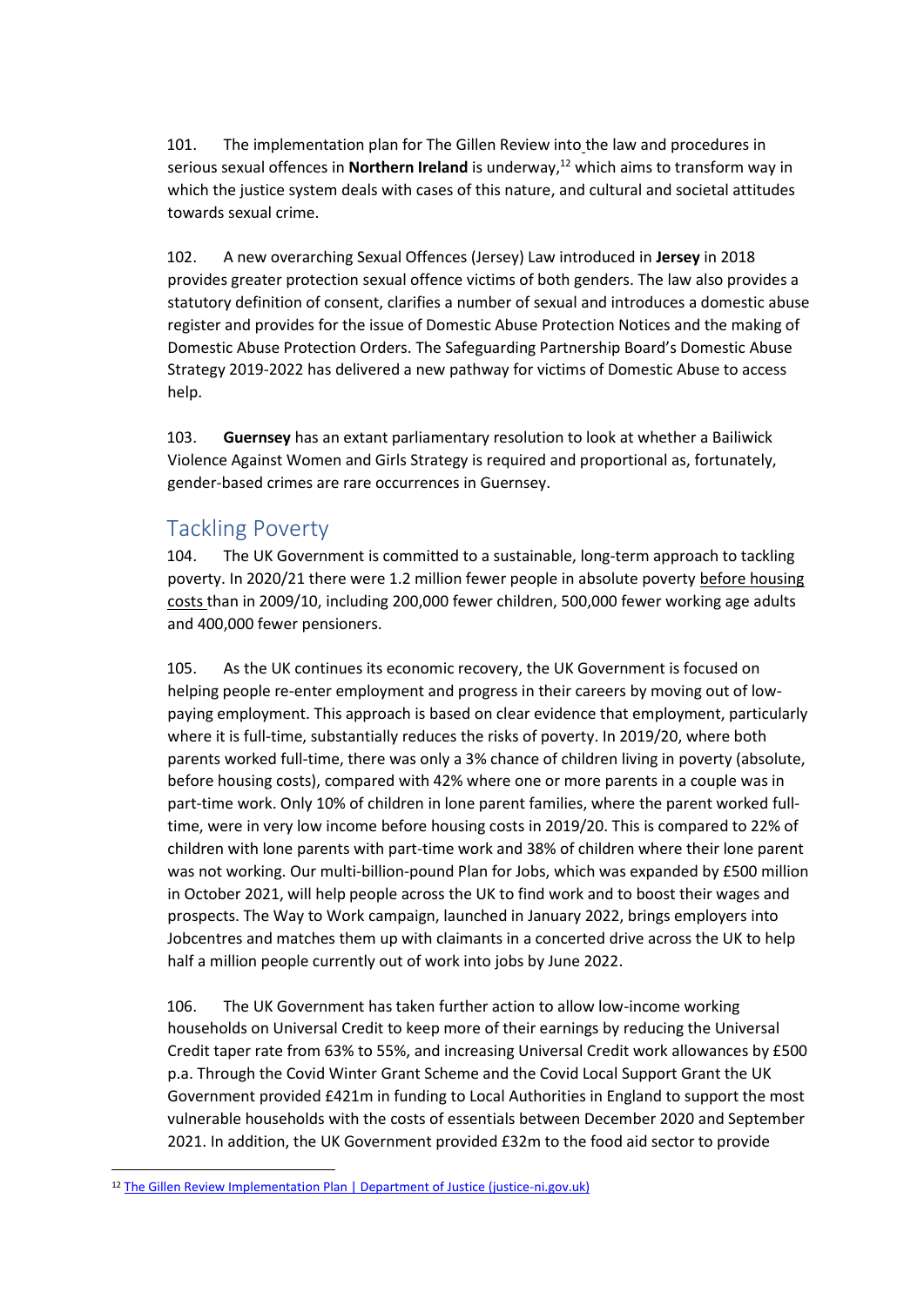meals for vulnerable people in England.

107. The UK Government tracks and monitors many different aspects of poverty, including our four statutory measures of relative income, absolute income, combined low income and material deprivation and persistent poverty.

108. We removed the child poverty targets set out in the Child Poverty Act 2010 as setting targets can drive unfocused action that fixates on moving the incomes for those just above a somewhat arbitrary 'poverty line' whilst doing nothing to help those most in need or to improve long-term outcomes for children. The UK Government introduced two new statutory indicators to track progress on parental worklessness and children's educational attainment – the two areas which can make the biggest difference to children's long-term outcomes.

109. The Child Poverty (Scotland) Act 2017, demonstrates the **Scottish Government's** ambition to eradicate child poverty in Scotland, requiring Scottish Ministers to publish Tackling Child Poverty Delivery Plans and annual progress reports, and for local authorities and health boards to jointly prepare and publish annual progress reports. The first Tackling Child Poverty Delivery Plan, covering the period 2018-22, included a focus on three drivers of poverty reduction, the need to mitigate the impacts of poverty on children and to focus efforts on six priority family types at greatest risk of poverty. The Act also commits Scottish Ministers to publishing annual progress reports towards meeting the child poverty targets, and in implementing the Delivery Plan. The most recent annual report highlights that across 2020-21, the Scottish Government invested around £2.5 billion to support low-income households. The Scottish Government also introduced a wide range of additional support to protect people and communities including;

- Expanding universal provision of free school meals during school term-time to children in primaries 4 and 5, and funding provision in lieu of free school meals during school holidays for families in receipt of eligible qualifying benefits,
- Delivering 1,140 hours of free Early Learning and Childcare
- Establishing a cross-party steering group to help towards establishing a Minimum Income Guarantee, helping everyone live healthy, financially secure and fulfilling lives.

110. The **Welsh Government's** Children and Families (Wales) Measure 2010 provides the legislative framework for tackling child poverty in Wales. It places a duty on Welsh Ministers to implement a child poverty strategy and review progress every three years. While the Strategy does not include child poverty targets, a range of individual programmes aimed at improving outcomes for low-income households do include targets and milestones. The new Programme for Government includes a commitment to implement a Race Disparity Unit alongside an Equality Data Unit, to provide an evidenced informed response to tackling inequalities in Wales. We will also establish a Disability Disparity Unit. A new network of Disabled People's Employment Champions will also help close the gap between disabled people and the rest of the working population.

111. In **Northern Ireland,** work is continuing on the development of an Anti-Poverty Strategy. Furthermore, the 2016/19 Child Poverty Strategy has been extended to May 2022.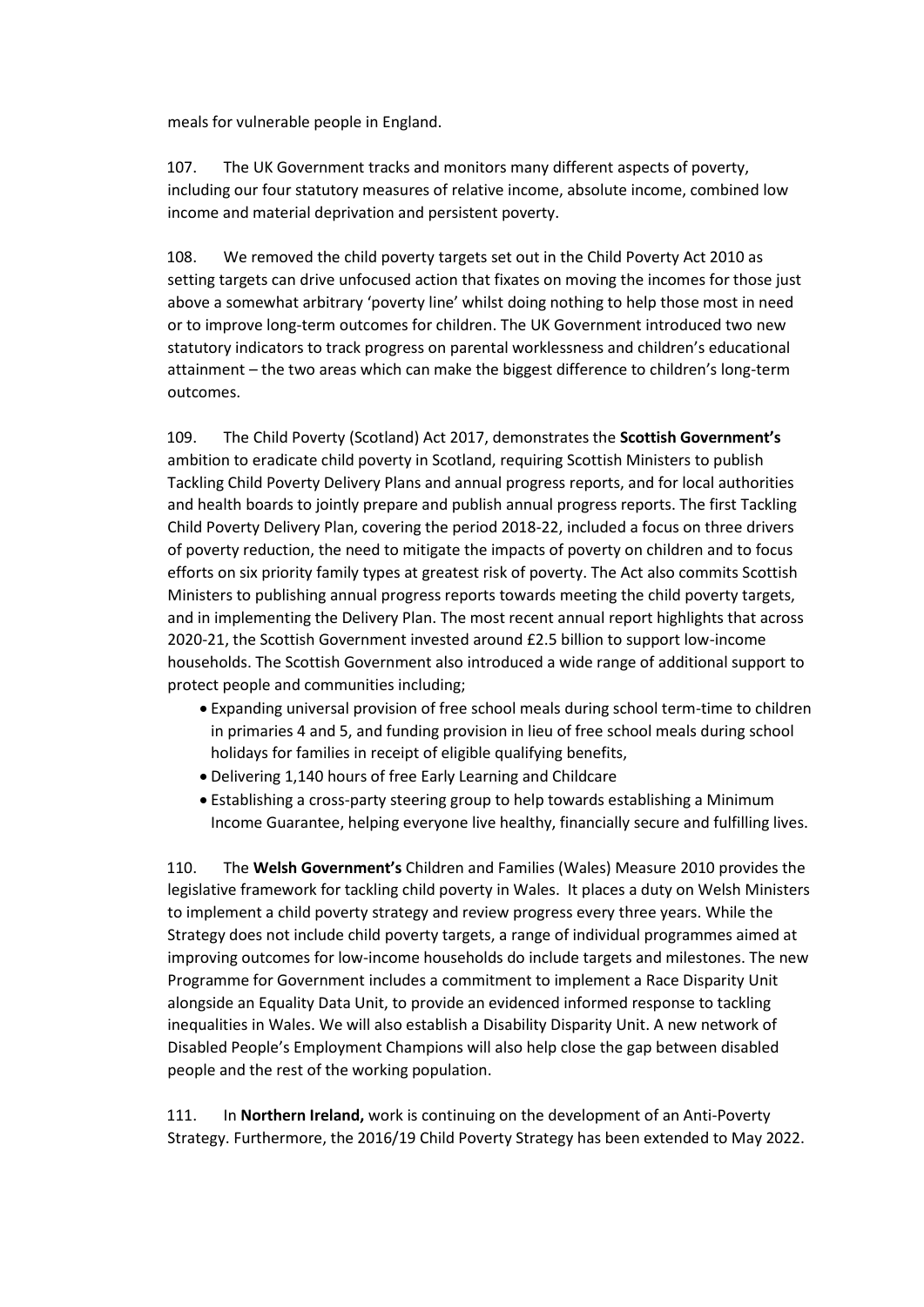112. The newly appointed **Isle of Man** administration set out their high-level priorities in the Island Plan, including the implementation of a Childcare Strategy; a review of children's services; improving access to health and social care; and a review of financial support towards meeting nursing home fees and social care costs. Following the draft Island Plan which implemented the recommendations of the Select Committee on Poverty, poverty will now be measured through the next Household Income and Expenditure Survey, which is due to be undertaken in 2023/24. The recommendations also include an annual report to Tynwald on poverty measures; the implementation of service level agreements with accredited charities to allow funding streams and processes for referrals and information sharing; and for the minimum wage to transition to the living wage within five years. The newly appointed administration set out their high-level priorities in the Island Plan, the implementation of a Childcare Strategy; a review of children's services; improving access to health and social care; and a review of financial support towards meeting nursing home fees and social care costs.

### <span id="page-27-0"></span>Adequate housing

#### Supply of housing

113. The UK Government acknowledges the importance of ensuring a sufficient housing supply and has committed to deliver 1 million new homes by the end of this Parliament, whilst continuing towards the target of increasing building output to 300,000 homes a year in England by the mid-2020s. From April 2019 to March 2020 over 242,000 homes were delivered in England. During the pandemic, construction sites remained in operation, in line with public safety guidance, resulting in the further delivery of over 216,000 homes in England in 2020/21. Since 2010, the UK Government has created over 561,600 new affordable homes and will be making significant investments in schemes such as the £11.5bn Affordable Homes Programme (AHP), which aims to provide up to 180,000 new homes across the country. This builds upon the success of the £9bn Shared Ownership and AHP, running to 2023, which will deliver approximately 250,000 new affordable homes. The UK Government also provides capital grants to housing providers to help subsidise the new supply of affordable housing including specialist and supported housing. The AHP (2021-26) has a target of 10% delivery for new supported housing. The UK Government's Care & Support Specialised Housing Fund also subsidises new supply of specialist housing for older and disabled people with £71m provided for 2021-22. Similarly, the Disabled Facilities Grant has delivered an estimated 450,000 home adaptations since 2020, for disabled individuals.

114. Housing to 2040, **Scotland's** first long-term housing strategy, sets out the Scottish Government's ambition that by 2040, everyone in Scotland has access to a safe, warm, affordable, good quality and energy efficient home. The Scottish Government will invest £3.6 billion to deliver more social and affordable homes. Statistics show that between April 2016 and September 2021, a total of 45,053 affordable homes were delivered, over 30,000 of which were for social rent, including 10,272 council homes. The **Welsh** Government has committed to build 20,000 low-carbon social houses for rent in this Senedd term. Similarly, in **Guernsey**, the Housing Action Group was recently set up to address urgent housing issues, particularly the shortage of 'affordable' housing. A strategic and operational review of social housing was conducted in 2021 to scope the future of States-owned housing stock. The **Northern Ireland Housing Executive (NIHE)** has introduced a range of measures to address housing challenges have been implemented. For example, in 2021/22, a budget of £162m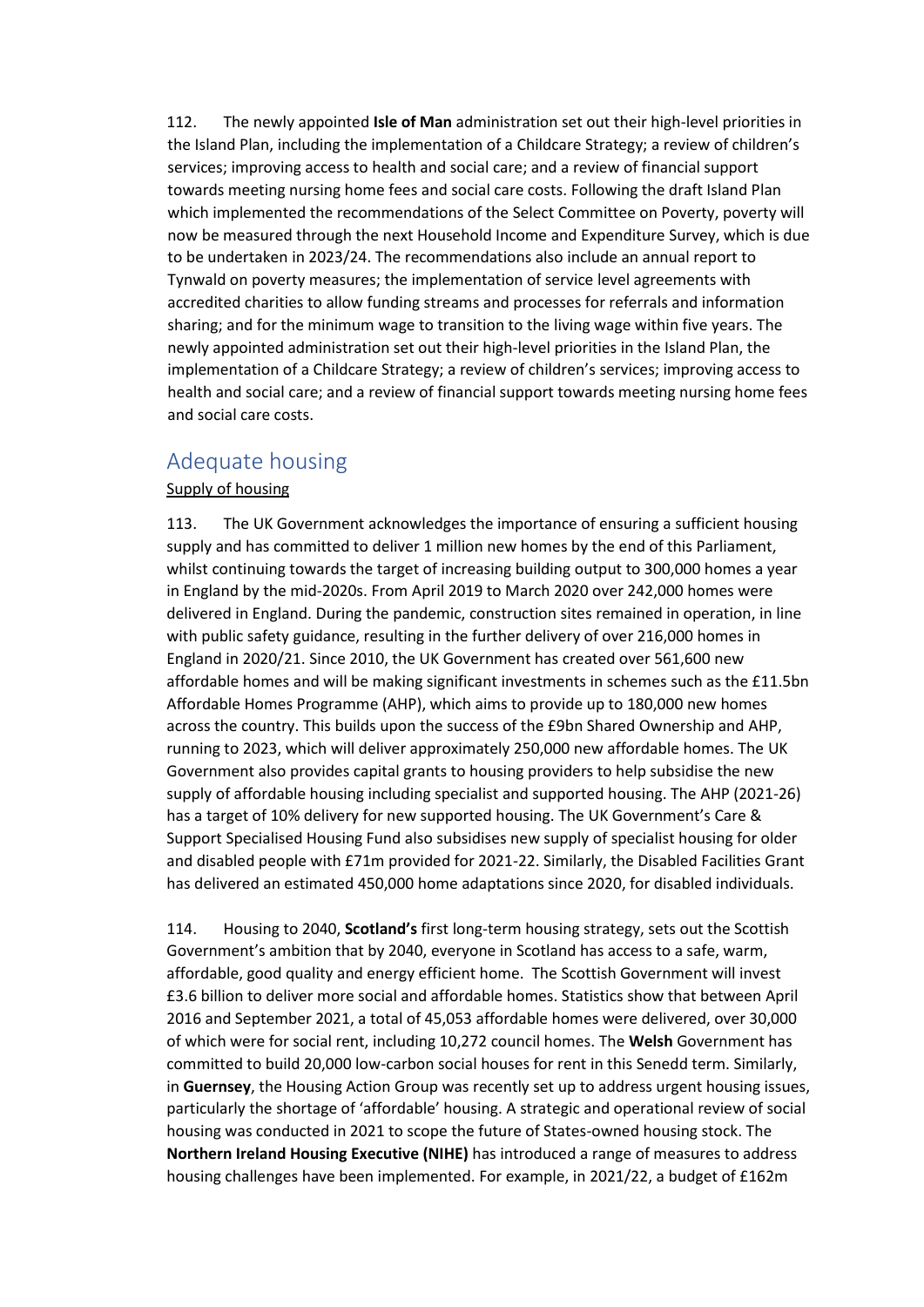has been secured to deliver 1900 new social homes. Furthermore, annual funding of £855,000 is provided to the Housing Rights charity to tackle homelessness Lastly, £158 million of funding has been approved to assist 4,422 people into home ownership by 2023/24 via the NI Co-Ownership Housing Association.

#### Regulation of the private sector

115. Under UK law, there are a number of measures offering protection to tenants in the private sector, such as the Deregulation Act 2015, preventing landlords in England from using the Section 21 'no fault' eviction procedure for 6 months if a local authority has served an Improvement Notice or a notice of Emergency Remedial Action under the Housing Act 2004. The UK Government has also committed to abolish 'no-fault' evictions in England by repealing Section 21 of the Housing Act 1988. Under the Renting Homes (Wales) Act 2016, due to be implemented in July 2022, tenants in Wales will get a minimum of 6 months' notice in relation to 'no-fault' evictions and if a landlord responds to a request for repair by issuing a possession notice, a court may refuse to make a possession order if satisfied the notice was issued to avoid carrying out the repair. In **Guernsey** a General Housing Law is due to come into force to set standards for and better regulate the private rental market.

116. A new rented sector strategy in **Scotland** will address a range of issues around affordability, accessibility and standards, with legislative aspects being taken forward in a new Housing Bill which will strengthen the rights of tenants, with greater protections from unreasonable rent increases and unfair evictions and improve the rights of victims of domestic abuse. A new Housing Standard set in law will require that all homes meet the same standards.

#### Housing Conditions

117. The UK Government is committed to ensuring that all housing conditions, including social housing, meet a safe and decent standard. For example, the Social Housing White Paper included a review of the Decent Homes Standard to consider whether it needs to be updated to make sure those standards are being met. We have also launched a national campaign to raise awareness of how to make complaints against social housing providers and seek redress. The **Welsh Government** have introduced measures such as the Optimised Retrofit Programme, Nest and Arbed schemes to facilitate the decarbonisation of existing homes. Where housing standards are not being met, local authorities are able to more effectively enforce the maintenance of housing standards, and now have more powers to issue penalties of up to £30,000 and extending rent repayment orders with banning orders for the most serious and prolific offenders.

#### Traveller communities

118. In the January 2020 Traveller Caravan Count there were 354 transit pitches for traveller communities, provided by Local Authorities and Private Registered Providers in England, an increase of 40% from the January 2010 Traveller Caravan Count. Through the AHP, local authorities and registered providers can bid for funding for permanent Traveller sites, including transit sites.

119. The **Scottish** Government and the Convention of Scottish Local Authorities' joint action plan '[Improving the Lives of Scotland's Gypsy/T](https://www.gov.scot/publications/improving-lives-scotlands-gypsy-travellers-2019-2021/)ravellers' includes a key commitment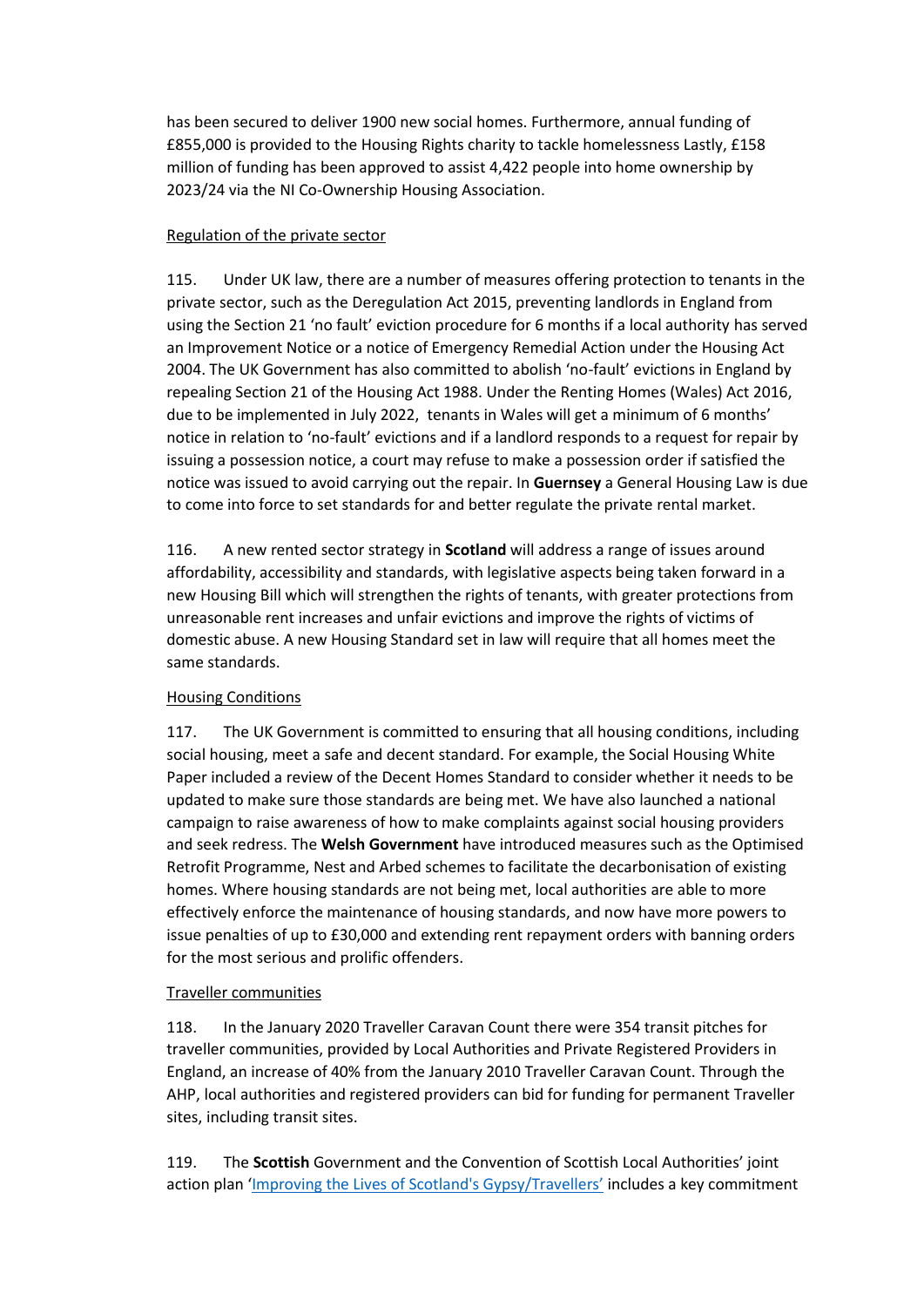to review housing and investment programmes, to ensure that the needs of these communities are included going forward. Consequentially, Housing to 2040 announced a £20 million Accommodation Fund for 2021-26, for more and better Gypsy and Traveller accommodation. This builds on the £2 million short-term funding provided in 2020/21, to make immediate improvements on public sites, representing a sustained investment. To drive a significant improvement in the quality of sites going forward, we are developing a Design Guide for Gypsy and Traveller sites, in conjunction with residents and local authorities. This will set the standard for new accommodation, in keeping with key principles of Housing 2040 such as accessibility and energy efficiency, which are important for all our homes.

120. The Housing (Wales) Act 2014 requires all local housing authorities in **Wales** to undertake a detailed survey of the need for culturally appropriate permanent and transit provision and requires them to meet the identified need as far as is necessary. The Welsh Government have provided demand-led funding to local authorities at up to 100% of costs to assist in meeting these duties.

121. The **NIHE** has engaged in the preparation and implementation of the Irish Travellers' Accommodation Strategy 2021/26. The Department for Communities maintains a Design Guide for Travellers' sites. The NIHE and relevant ROI Departments have commenced work on a joint research project to identify demand for transit living throughout the island of Ireland.

#### Inequalities in housing for Catholic families in North Belfast

122. There are currently 256 social housing units under construction in the North Belfast Area; with 421 social housing units programmed to start as part of the Social Housing Development Programme (2022 – 24).

### <span id="page-29-0"></span>Homelessness

123. The Homelessness Reduction Act 2017, which came into force in April 2018, places duties on local housing authorities to take reasonable steps to prevent and/or relieve a person's homelessness. This is supported by the Homelessness Prevention Grant (£375m in 21/22) which was provided to local authorities to help vulnerable households with rent arrears to reduce the risk of them being evicted and becoming homeless. During the pandemic we introduced new measures to help renters keep their homes by, for example banning bailiff evictions and extending notice periods. Since the introduction of the Act, over 400,000 households have had their homelessness successfully prevented or relieved through the securing of accommodation for a further 6 months. The *Homelessness Reduction Act Review* shows that services have improved for those who would previously have had limited support.

#### Adequate provision of shelters and hostels

124. As part of our funding for the voluntary sector, the UK Government has launched a £3.8 million Transformation fund, to provide shelters and hostels. The COVID-19: provision of night shelters guidance was published to ensure shelter providers are able to open and operate throughout the pandemic in a way which accounts for COVID-19 regulations.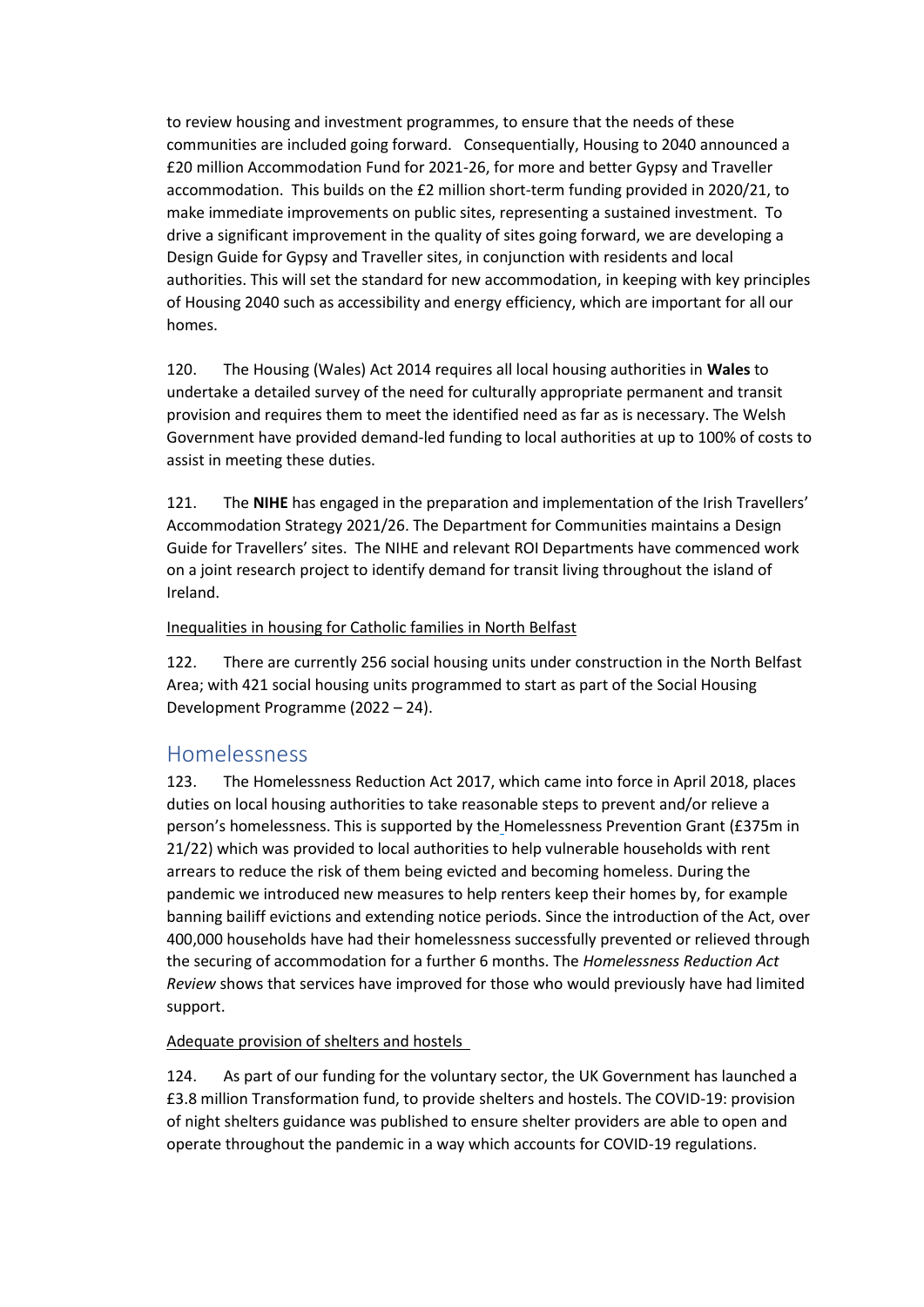125. In **Jersey,** there are various policies in place to ensure access to adequate housing and prevent homelessness, through its benefit system and the provision of hostel accommodation. These are regularly reviewed to consider the cost of living on the Island. Hostel accommodation is funded with a combination of direct grants and assistance for rents through the benefits system.

#### Rough Sleeping

126. The UK Government is committed to ending rough sleeping. The Annual Rough Sleeping Snapshot for 2020 showed that there were 2,688 people estimated to be sleeping rough on a single night in autumn 2020, a 37% decrease from last year. Rough sleeping levels more generally have fallen by 43% since 2017. The latest published data shows that by the end of January 2021, over 37,000 people have been helped in to long-term and/or emergency accommodation. The Rough Sleeping Accommodation Programme (RSAP) is a scheme whereby local councils, working with other stakeholders such as charities, can apply for funding to provide move-on homes available as long-term assets, and accompanying support services to those who are currently, or at risk of, rough sleeping, to achieve a sustainable reduction in rough sleeping. RSAP is one of several measures to meet the UK Government's manifesto commitment to end rough sleeping by the end of this parliament. 'Move-on' refers to accommodation and support made available on the basis that they are a pathway to settled accommodation, to help prepare occupants for independent housing within 2 years if possible. Furthermore, this year £52million will be allocated to substance misuse treatment services for people sleeping rough or at risk of doing so. During the pandemic, work was carried out to ensure the needs of those experiencing homelessness were met, including ensuring individuals are registered with a GP and receive substance misuse and mental health assessments where appropriate.

#### Facilitating Re-integration Recovery

127. The UK Government recognises the importance of employment in helping people make a sustained move off the streets and is collaborating with local authorities to provide employment support through, for example, jobcentres and national employment programmes. Examples include trained single points of contact in jobcentres and pilot schemes to improve local partnerships. Schemes such as the Plan for Jobs and the Work and Health Programme provide support to gain and maintain paid employment to those experiencing homelessness. The UK Government is also working to reduce the number of prison leavers that end up homeless and launched a £13m offender accommodation programme in July 2021 enabling access to the private rental sector for prison leavers that are at risk of homelessness on release. This is alongside the Community Accommodation Service, which will give 12 weeks of temporary accommodation for homeless prison leavers on their release.

## <span id="page-30-0"></span>Right to food

#### Food security

128. In 2019/20 the UK Government found that 92% of households in the UK were food secure, and is investing £200 million a year to continue the Holiday Activity and Food Programme which benefitted over 600,000 children last summer, including over 495,000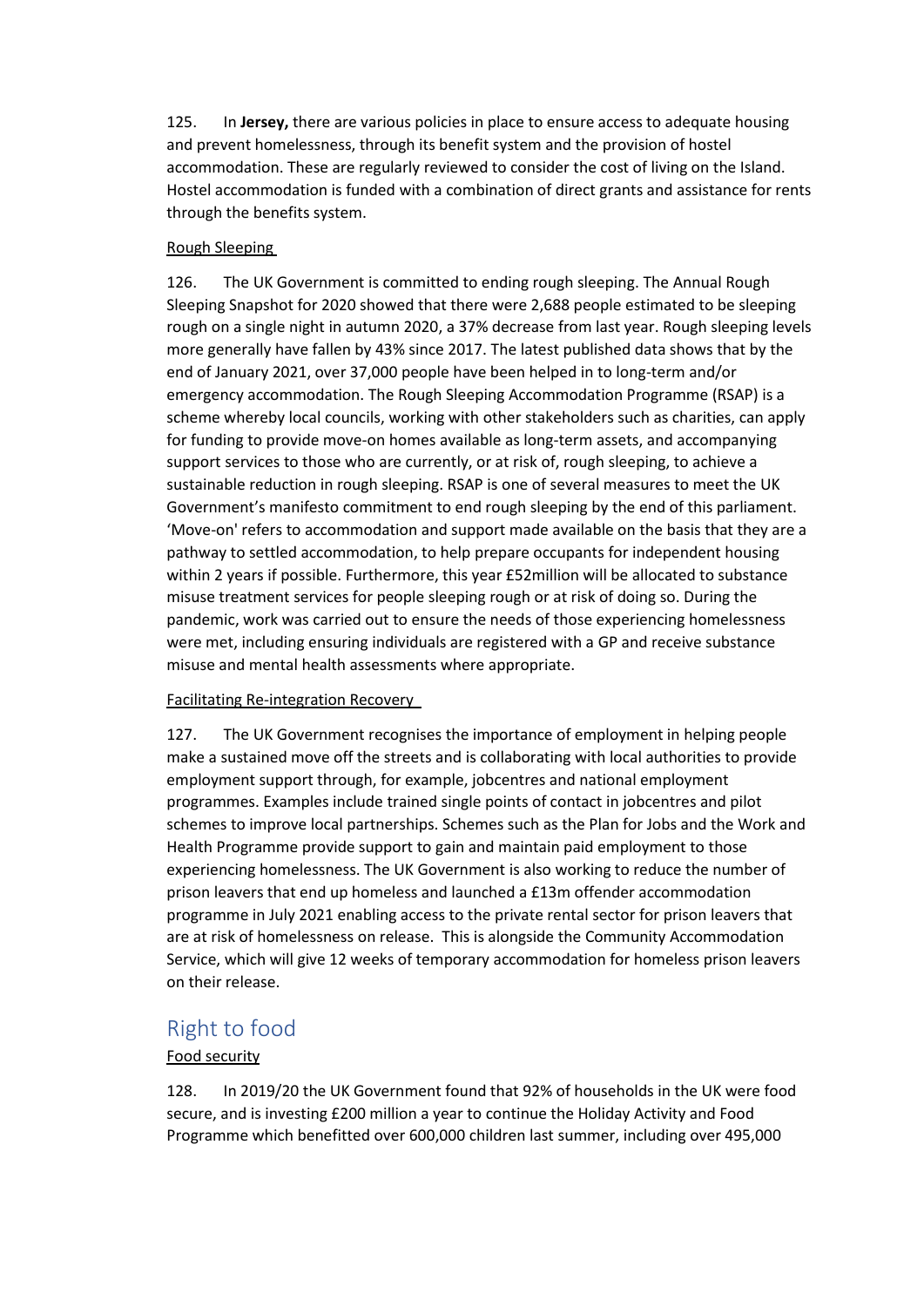eligible for free school meals.<sup>13</sup> Pregnant women or parents with a child under 4, can apply to the Healthy Start Scheme to help them buy basic foods like milk or fruit. They can also get coupons to swap for pregnancy vitamins, breastfeeding vitamins and vitamins for children from birth to 4 years old. The value of Healthy Start Food Vouchers has increased from £3.10 to £4.25. The Nursery Milk Scheme allows registered childcare settings to reclaim the cost of providing one-third of a pint of plain cow's milk (or the equivalent in infant formula) to children under the age of five who attend the childcare setting for at least two hours per day.

129. Please see the section on tackling poverty for greater detail on measures to ensure vulnerable households can access support to buy essentials, including food.

#### Promotion of and access to healthier diets

130. The UK Government has implemented various schemes to improve access to a healthier diet for children. The School Fruit and Vegetable Scheme provides over 2.2 million children, across 16,500 Primary Schools, with a portion of fresh fruit or vegetables school. The Healthy Start Voucher Scheme supports pregnant women and children aged between 1-4 years old from lower-income families to receive one £4.25 voucher every week. Children aged under one receive two vouchers, worth £8.50 in total, every week. The vouchers can be put towards healthy essentials such as fruit and vegetables, milk and infant formula. Recipients are also eligible for free Healthy Start vitamins. The UK Government is currently rolling out a digital approach to Healthy Start, to make it easier for families to apply for and use the scheme.

131. The Good Food Nation Bill will set out what the **Scottish Government**, local authorities and other public bodies are doing to ensure people have access to adequate food, and help to ensure that reliable access to nutritious, locally sourced, locally produced, good quality food is a practical everyday reality for everyone in Scotland. The Human Rights Bill will incorporate the ICESCR right to adequate food into Scots law, as an essential part of the overall right to an adequate standard of living. This will then be directly justiciable in the Scottish courts. Eat Well Your Way is an online resource developed by Food Standards Scotland and helps consumers understand what a healthy balanced diet looks like in real and is due for public launch in January 2022.<sup>14</sup>

132. The Scottish Government has adopted a human rights approach to tackling household food insecurity, as set out in ou[r statement on food insecurity and poverty.](https://www.gov.scot/publications/scottish-government-response-un-food-insecurity-poverty/) Where financial hardship does occur, the Scottish Welfare Fund and other discretionary support alongside holistic support services seek to ensure that households have emergency income to choose food that meets their needs and preferences and that they receive money advice to prevent future hardship. In 2020-21 we invested around £2.5 billion to support low-income households, including nearly £1 billion to directly support children and in October 2021 we published a [consultation](https://www.gov.scot/publications/ending-need-food-banks-consultation-draft-national-plan/pages/11/) on a draft national action plan to end the need for food banks.<sup>15</sup>

<sup>13</sup> [Free school meals guidance \(publishing.service.gov.uk\)](https://assets.publishing.service.gov.uk/government/uploads/system/uploads/attachment_data/file/700139/Free_school_meals_guidance_Apr18.pdf)

<sup>14</sup> www.eatwellyourway.scot

<sup>15</sup> <https://consult.gov.scot/housing-and-social-justice/ending-the-need-for-food-banks/>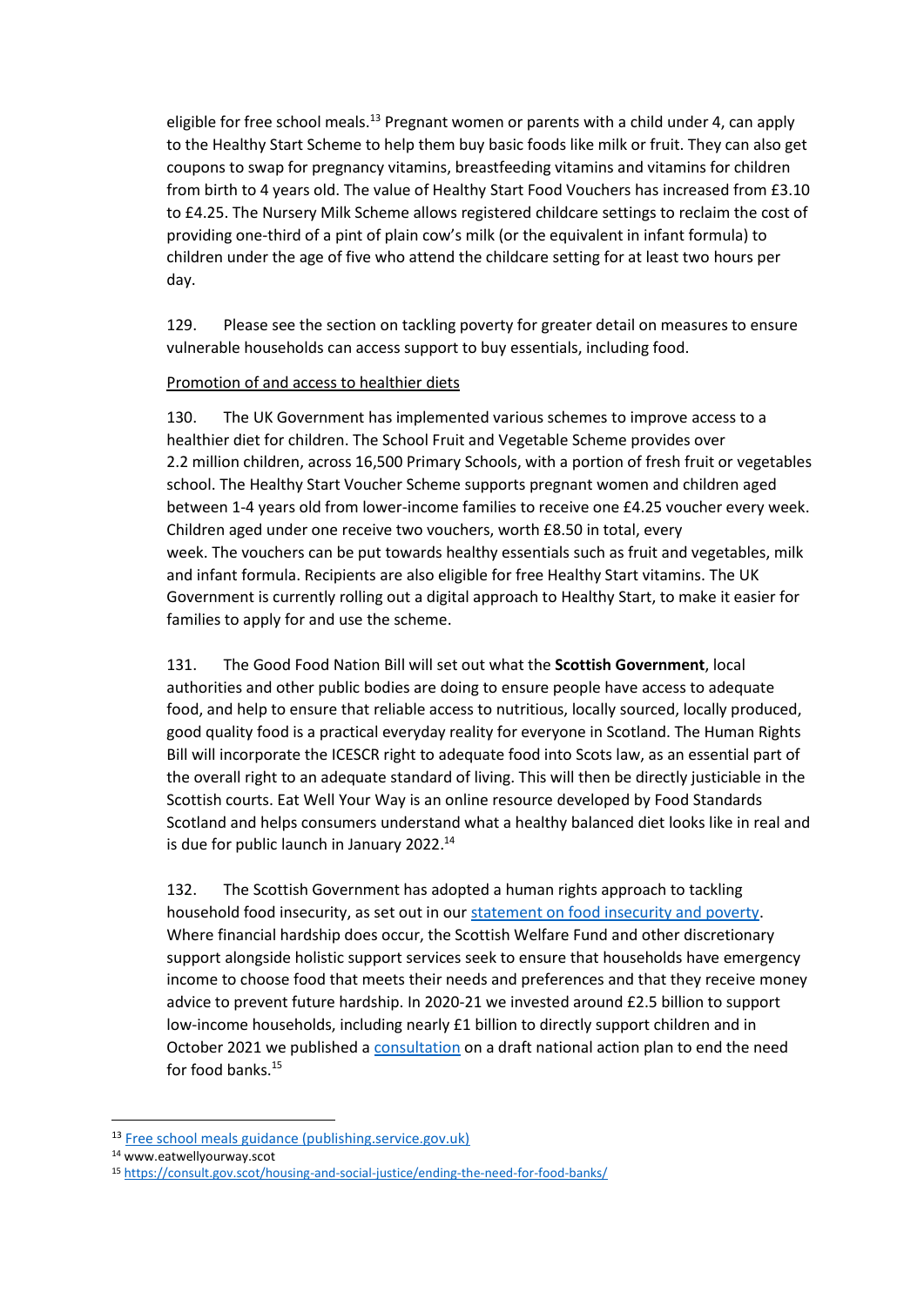#### Breastfeeding

133. Breastfeeding support is an integral part of the national Healthy Child Programme. To support families and babies and improve health and development outcomes during the early years of infancy, an Early Years Healthy Development Review was carried out in July 2020. It sets out a vision for infant feeding support to be included as part of the Universal offer to all parents and carers, including help for breastfeeding, advice and early diagnosis of issues such as tongue-tie, and help with formula feeding where that is more appropriate.

134. National guidance has been revised and published for midwifery and health visiting services to support breastfeeding.<sup>16</sup> The NHS Long Term Plan also sets out a commitment to ensure that all maternity services will begin the UNICEF Baby Friendly accreditation process in 2019/20. This was introduced in recognition of the UK's low breastfeeding rates relative to other countries in Europe, and the variation in rates of breastfeeding across England. In addition, in October 2021 the UK Government committed £50 million to improve breastfeeding support services during the next Spending Review period. Funding will be made available to 75 local authorities to design and deliver a blended offer of advice and support that will create a supportive breastfeeding environment locally and help mothers to meet their breastfeeding goals. There is also strict legislation currently in place governing infant formula to regulate the labelling and marketing of infant formulae and follow-on formulae so as not to discourage breastfeeding.

135. The **Scottish Government** launched Best Start Foods (BSFs) on 12 August 2019. BSFs provides pregnant women and families with children under the age of three, who receive low-income benefits under a certain amount, with a minimum of £4.50 a week via a payment card to purchase healthy foods. BSF provides £18 every 4 weeks throughout pregnancy, £36 every four weeks from birth until a child turns one to support breastfeeding mothers or help with the costs of providing first infant formula milk, then £18 every four weeks from one until a child turns three. More than £6 million has been injected into NHS Boards and third sector partners for breastfeeding support to improve the quality of the support and the breastfeeding experiences of mothers helping them to breastfeed for longer. The Scottish Government also provides free Healthy Start vitamins to pregnant women for the duration of their pregnancy which has been in place since April 2017.

#### Taxation and marketing of junk food and sugary drinks

136. The UK Government's Soft Drinks Industry Levy (SDIL) came in to force across the UK in April 2018, having been first announced in March 2016, and is imposed on manufacturers and importers of soft drinks containing added sugar. It is designed to encourage producers to reformulate their overall product mixes by (1) reducing sugar content, (2) helping customers choose lower sugar and sugar-free brands, and (3) reducing portion sizes. Furthermore, a portion of the SDIL revenue raised has been reinvested in improving child health and wellbeing in England. The last progress assessment, published in October

<sup>&</sup>lt;sup>16</sup> Early Years High Impact Areas 3 Supporting Breast Feeding (May 2021) Early years high impact area 3: Supporting breastfeeding - [GOV.UK \(www.gov.uk\)](https://eur03.safelinks.protection.outlook.com/?url=https%3A%2F%2Fwww.gov.uk%2Fgovernment%2Fpublications%2Fcommissioning-of-public-health-services-for-children%2Fearly-years-high-impact-area-3-supporting-breastfeeding&data=04%7C01%7CAbigail.Agyei%40dhsc.gov.uk%7C67fd1281038b4d3cd44108d9bb28668d%7C61278c3091a84c318c1fef4de8973a1c%7C1%7C0%7C637746604549956056%7CUnknown%7CTWFpbGZsb3d8eyJWIjoiMC4wLjAwMDAiLCJQIjoiV2luMzIiLCJBTiI6Ik1haWwiLCJXVCI6Mn0%3D%7C3000&sdata=u2O%2Ft8SbIO%2FQIJCed3u8izR9eHUCwLVS1ok8O929XLQ%3D&reserved=0) , Health Visiting and School Nursing service model (May 2021[\) Health visiting and](https://eur03.safelinks.protection.outlook.com/?url=https%3A%2F%2Fwww.gov.uk%2Fgovernment%2Fpublications%2Fcommissioning-of-public-health-services-for-children%2Fhealth-visiting-and-school-nursing-service-delivery-model&data=04%7C01%7CAbigail.Agyei%40dhsc.gov.uk%7C67fd1281038b4d3cd44108d9bb28668d%7C61278c3091a84c318c1fef4de8973a1c%7C1%7C0%7C637746604549956056%7CUnknown%7CTWFpbGZsb3d8eyJWIjoiMC4wLjAwMDAiLCJQIjoiV2luMzIiLCJBTiI6Ik1haWwiLCJXVCI6Mn0%3D%7C3000&sdata=Z8XIPzb5ldSDq9qOCias9KNN9EE8dG1mjYTRx8ITgfw%3D&reserved=0)  [school nursing service delivery model -](https://eur03.safelinks.protection.outlook.com/?url=https%3A%2F%2Fwww.gov.uk%2Fgovernment%2Fpublications%2Fcommissioning-of-public-health-services-for-children%2Fhealth-visiting-and-school-nursing-service-delivery-model&data=04%7C01%7CAbigail.Agyei%40dhsc.gov.uk%7C67fd1281038b4d3cd44108d9bb28668d%7C61278c3091a84c318c1fef4de8973a1c%7C1%7C0%7C637746604549956056%7CUnknown%7CTWFpbGZsb3d8eyJWIjoiMC4wLjAwMDAiLCJQIjoiV2luMzIiLCJBTiI6Ik1haWwiLCJXVCI6Mn0%3D%7C3000&sdata=Z8XIPzb5ldSDq9qOCias9KNN9EE8dG1mjYTRx8ITgfw%3D&reserved=0) GOV.UK (www.gov.uk), Care Continuity between midwifery and health visiting services; principles for practice (May 2021). [Care continuity between midwifery and health visiting services: principles for](https://eur03.safelinks.protection.outlook.com/?url=https%3A%2F%2Fwww.gov.uk%2Fgovernment%2Fpublications%2Fcommissioning-of-public-health-services-for-children%2Fcare-continuity-between-midwifery-and-health-visiting-services-principles-for-practice&data=04%7C01%7CAbigail.Agyei%40dhsc.gov.uk%7C67fd1281038b4d3cd44108d9bb28668d%7C61278c3091a84c318c1fef4de8973a1c%7C1%7C0%7C637746604549956056%7CUnknown%7CTWFpbGZsb3d8eyJWIjoiMC4wLjAwMDAiLCJQIjoiV2luMzIiLCJBTiI6Ik1haWwiLCJXVCI6Mn0%3D%7C3000&sdata=5FpvpX2D%2Fmtux7L0yQ1F2W4YZmoWcnkClebmJTPKppA%3D&reserved=0)  practice - [GOV.UK \(www.gov.uk\)](https://eur03.safelinks.protection.outlook.com/?url=https%3A%2F%2Fwww.gov.uk%2Fgovernment%2Fpublications%2Fcommissioning-of-public-health-services-for-children%2Fcare-continuity-between-midwifery-and-health-visiting-services-principles-for-practice&data=04%7C01%7CAbigail.Agyei%40dhsc.gov.uk%7C67fd1281038b4d3cd44108d9bb28668d%7C61278c3091a84c318c1fef4de8973a1c%7C1%7C0%7C637746604549956056%7CUnknown%7CTWFpbGZsb3d8eyJWIjoiMC4wLjAwMDAiLCJQIjoiV2luMzIiLCJBTiI6Ik1haWwiLCJXVCI6Mn0%3D%7C3000&sdata=5FpvpX2D%2Fmtux7L0yQ1F2W4YZmoWcnkClebmJTPKppA%3D&reserved=0)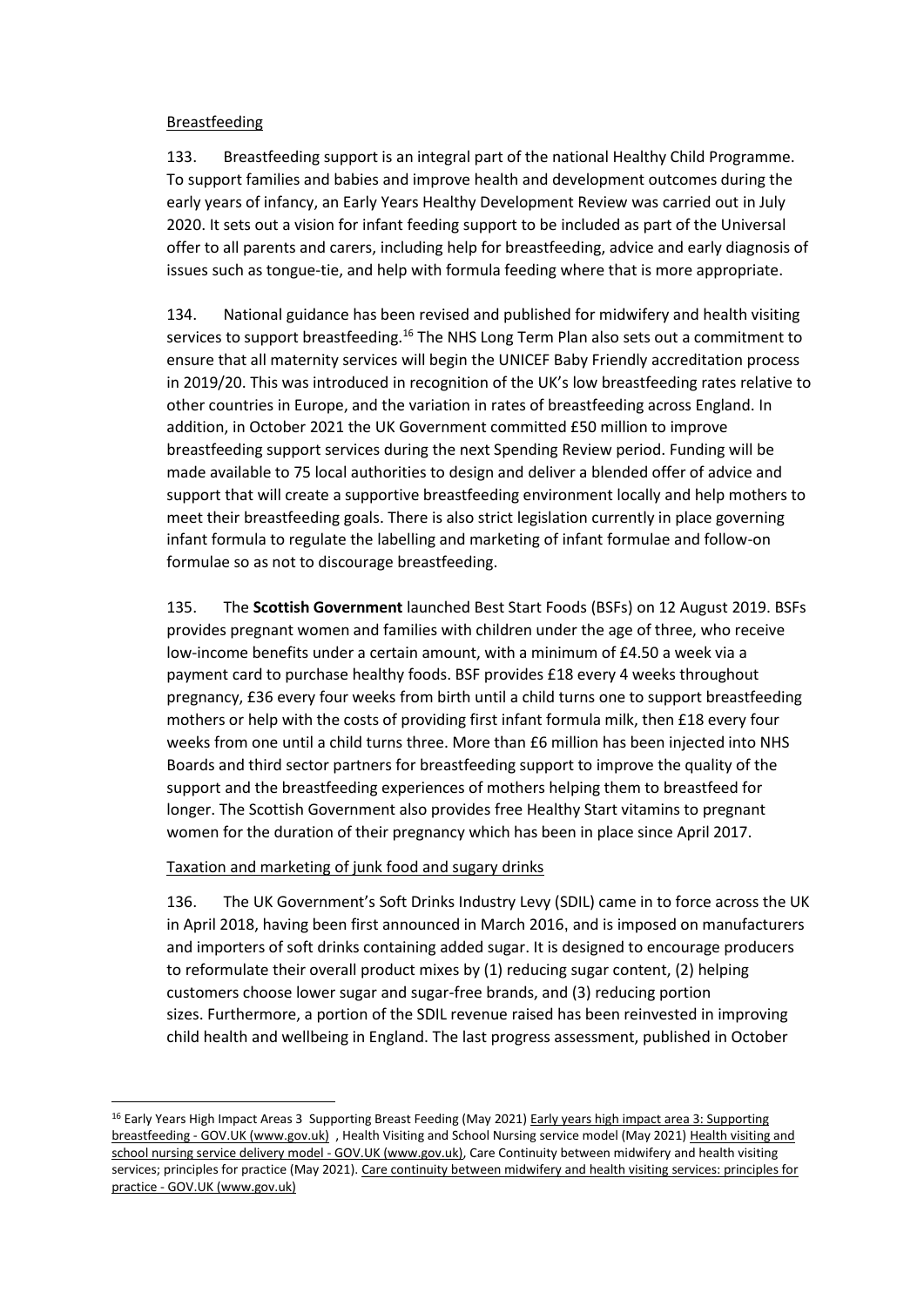2020, showed that between 2015 and 2019 there was a 43.7% reduction in the sales weighted average total sugar content in retailer and manufacturer branded SDIL drinks.

137. The UK Government is legislating to end the promotion of high in fat, sugar and salt (HFSS) products by volume (e.g., "3 for 2" offers) and location (e.g. at checkouts and ends of aisles) both online and in store in England, with new Regulations currently progressing through Parliament. The restrictions will apply to a specified list of product categories that are significant contributors to children's sugar and calorie intakes and are heavily promoted and will apply to medium and large businesses (50+ employees). Free refills of sugary soft drinks will be also prohibited in the out of home sector. This policy will be implemented in October 2022. Evidence suggests that children's exposure to HFSS product advertising can affect what children eat and when they eat. As detailed in our consultation response, which was published on June 24th 2021, we are introducing a 9pm watershed on TV and UK On-demand programme services for HFSS product advertising and a restriction of paid-for HFSS advertising online via the Health and Care Bill

by the end of 2022.

138. Lastly, it is key to ensure that nutritional labelling is presented in a way that allows families to make better informed food and drink choices that help them improve their health. We have taken the following measures:

- Front of Pack Nutrition Labelling: We will publish a consultation response as soon as possible.
- Out of home calorie labelling: On 13<sup>th</sup> May we introduced legislation to require large out-of-home sector businesses in England, including restaurants to provide calorie labels on their food products. This also extends to online sales. The legislation will come into force in April 2022.

139. The **Scottish Government** committed in its Programme for Government to introducing legislation on restricting the promotion of foods high in fat, sugar or salt (HFSS foods) where they are sold to the public.

### <span id="page-33-0"></span>Access to health

140. Everyone living in the UK is entitled to register and consult with a General Practitioner (GP) free of charge, including temporary and undocumented migrants, asylum seekers, refused asylum seekers, travellers. National guidance from NHS England states that people do not need a fixed address or identification to register or access treatment at GP practices. To improve registration and use of primary care, GP practices must ensure their policies and practices are in line with NHS England guidance and consider the needs of potentially excluded members of their local population. The registration card campaign further reiterated this entitlement and includes a customer contact centre telephone number through which NHS England will follow up any case of inappropriately refused registration, and support patients to identify a GP practice in their locality that is accepting new patient registrations. The Office for Health Improvement and Disparities produces the Migrant Health Guide, a free-to-use, online resource<sup>17</sup> designed to support primary care practitioners in caring for patients who have come to the UK from overseas. It includes information on migrants' entitlement to the NHS, tailored health information specific to over

<sup>17</sup> Migrant health guide - [GOV.UK \(www.gov.uk\)](https://www.gov.uk/government/collections/migrant-health-guide)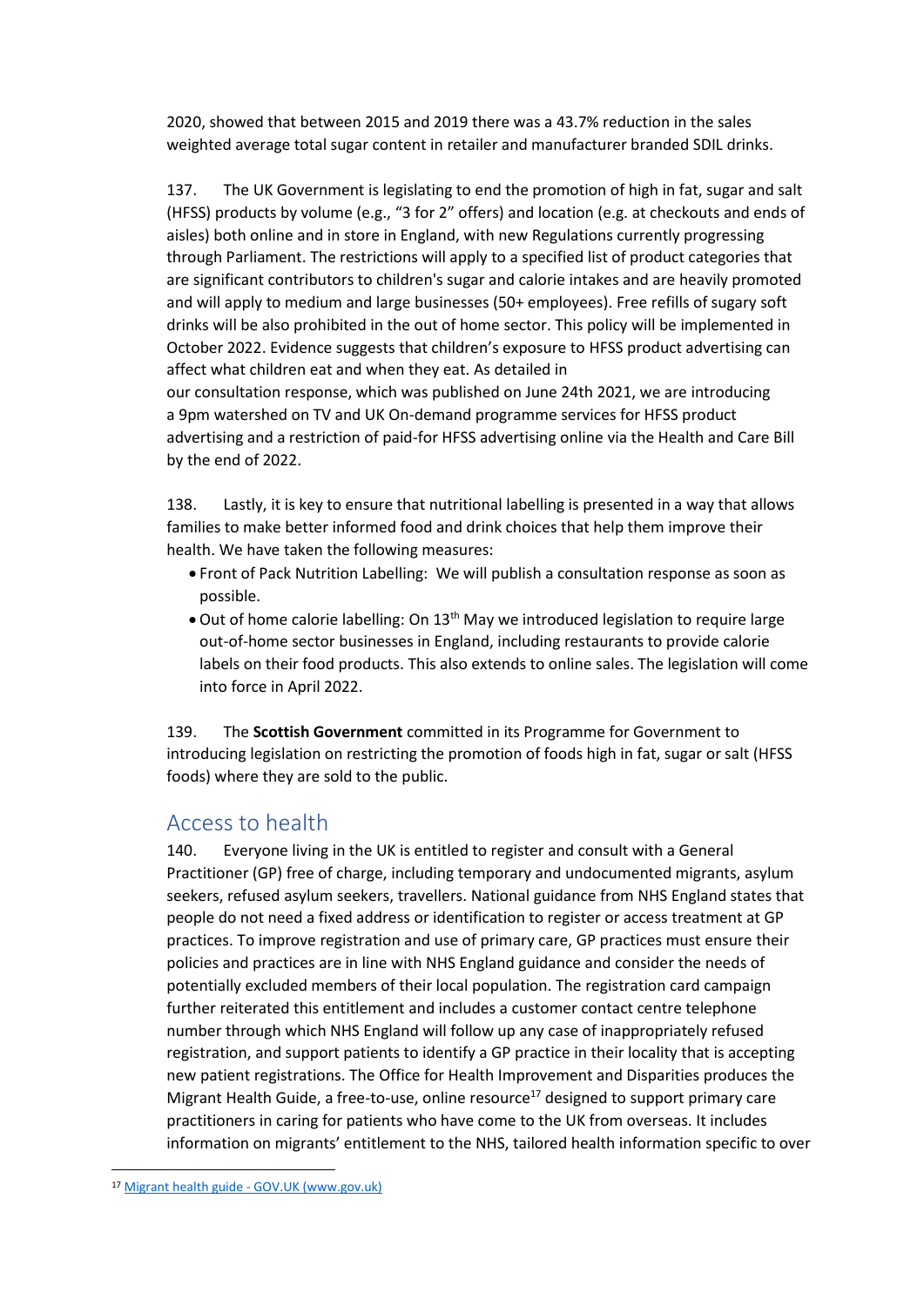100 countries of origin and evidence-based guidance on a range of communicable and noncommunicable diseases and health issues.

141. The **Welsh Government** introduced The Enabling Gypsies, Roma and Travellers (2018) action plan committing it to a series of actions to facilitate access to healthcare, goods and services on an equal basis with other communities. Furthermore, Welsh Government policy implementation guidance on Health and Wellbeing Provision for Asylum Seekers and Refugees aims to address issues and concerns raised in relation to the provision of primary and secondary services to refugees and asylum seekers. It provides direction and a template for health boards in Wales to develop consistent local protocols, policy and practice to ensure continuity of healthcare and equity of access for asylum seekers and refugees.

142. **The Northern Ireland Executive** has Strategic Planning Groups in place to ensure that the healthcare needs of groups such as Traveller and Roma communities, and also asylum seekers and refugees are adequately met.

143. Any person resident in **Scotland** who the United Kingdom authorities have reasonable grounds to believe are victims of Human Trafficking, are exempt from NHS charges during the recovery and reflection period while they remain in Scotland. Asylum seekers in Scotland, including those people whose claim for asylum has been refused, are entitled to register with a general practitioner to receive general medical services. They can also access specialist healthcare if needed, on the same basis as any other resident patient, often through a GP referral, including maternity care and mental health services. A number of people from Afghanistan will be arriving in Scotland under the Afghan Relocation and Assistance Policy scheme. COVID-19 health information is available on NHS Inform in the two main languages used in Afghanistan: Dari and Pashto. In response to the pandemic, legislation came into force on 30 January 2020 to allow anyone in Scotland, regardless of nationality or residence status, access to NHS services for the diagnosis and/or treatment of Covid, at no charge.

144. The refreshed health literacy action plan, 'Making it Easier', published in 2017 supports improved navigation of the health and care system, including for refugees and asylum seekers. The Self-Management Fund, administered by the ALLIANCE on behalf of the Scottish Government has provided £26 million since 2009 to support new projects by third sector organisations and partnerships, to supporting people to live well with their conditions, based on the understanding that they are in the driving seat of their care. The Patient Rights (Scotland) Act 2011 aims to improve people's experiences of using health services and encourage them to take part in decisions about their health and wellbeing and provide them with the information and support they need to do so. It also provides the right for people to give feedback, raise concerns or make complaints about the care they have received.

### <span id="page-34-0"></span>Mental health

145. The UK Government is committed to achieving parity between mental and physical health services and to reducing mental health inequalities. In England, the NHS Long Term Plan, outlines Government aims to expand and transform mental health services and invest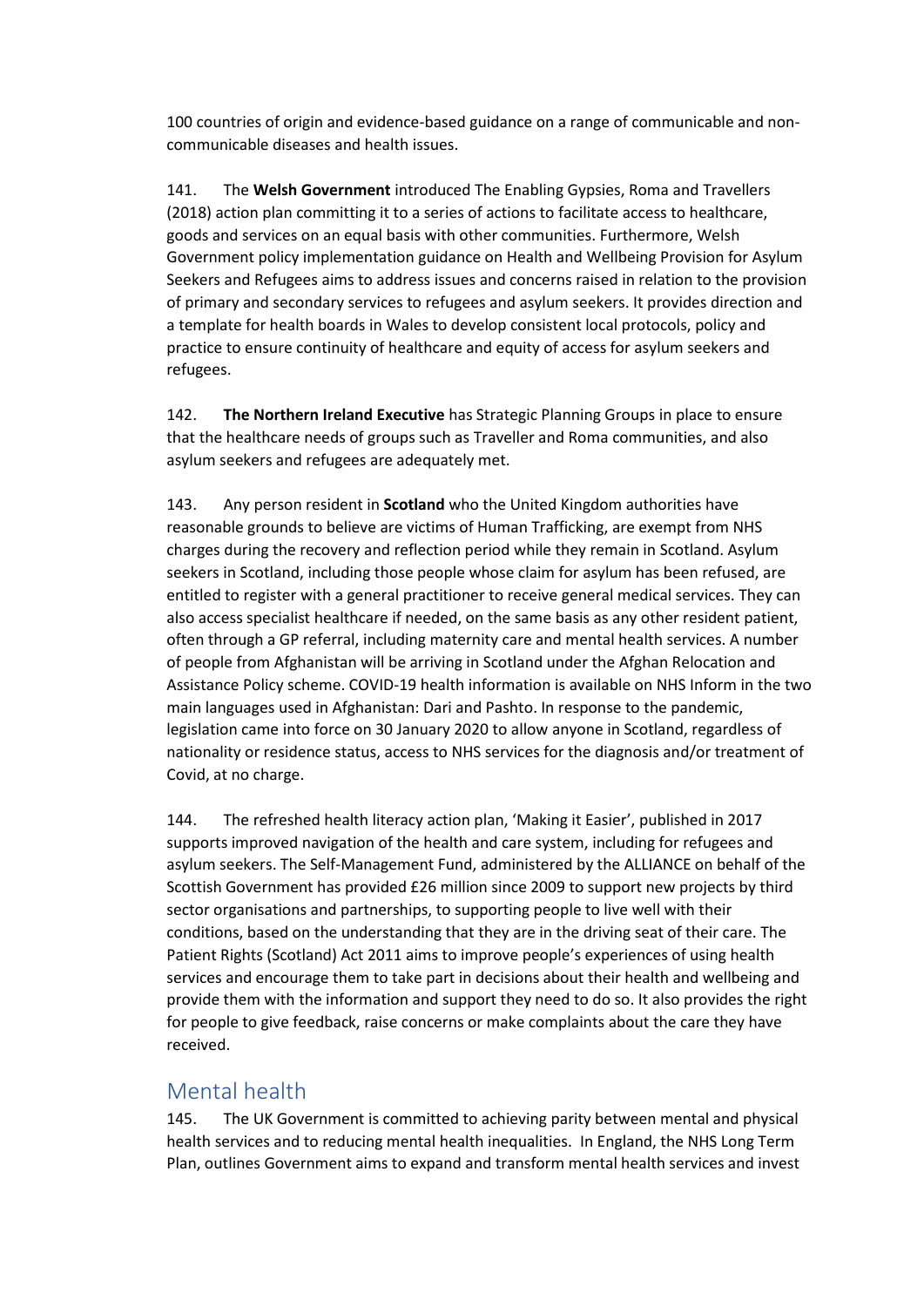an additional £2.3 billion a year by 2023/24. This will enable an extra two million people to be treated by NHS mental health services. In 2021/22, 14.8% of local health spend is due to continue being allocated to Mental health, up from 14.0% in 2019/20 and 13.1% back in 2015/16. We are also providing around an additional £500 million in this financial year [2021/22] to address waiting times for mental health services, give more people the mental health support they need, and invest in the NHS workforce.

146. In England and Wales, mental health legislation was subject to a thorough Independent Review which reported in 2018. The UK Government responded this year in its White Paper setting out plans to reform the Mental Health Act, which will strengthen the rights of patients to influence their care and treatment, support work underway to tackle the disproportionate detention of people from ethnic minority backgrounds and help to ensure those detained are treated with dignity and respect. We will also further limit the Act's provisions to detain people with learning disabilities and autistic people.

147. Following the UK Government's consultation on the aforementioned White Paper, the **Welsh Government** announced that a series of reforms will be introduced to improve the rights of individuals and ensure the accessibility, availability and quality of mental health care and provision. Following the introduction of the Mental Capacity (Amendment) Act 2019 by the UK Government, the Welsh Government will also be implementing the new Liberty Protection Safeguards (LPS), to deliver improved outcomes for people who lack mental capacity who are deprived of their liberty, and their families, by creating a new simplified legal framework which is compliant with Article 5 (right to liberty) and Article 8 (right to respect for private and family life) of the European Convention on Human Rights. The Welsh Government has also agreed to the inclusion of Wales in reforms to the Mental Health Act 1983, which will enhance the rights and protections for people detained under the Act.

148. In **Northern Ireland** a new Mental Health Strategy 2021-31<sup>18</sup> was published, in June 2021, outlining the strategic direction for mental health services and a blueprint for reform of the current system.

149. Similarly, in 2018 the Bailiwick of **Jersey** commenced the Mental Health (Jersey) Law 2016 which makes provision for the assessment and treatment in approved establishments of individuals suffering from mental disorder; for the treatment of patients without consent; and for certain measures for the safeguarding of mentally disordered patient's rights. The Capacity and Self-Determination (Jersey) Law 2016 makes provision for, among other things, the assessment and determination of mental capacity and as to the best interests of persons lacking capacity.

#### Mental health care in prisons:

150. Pre-custody, the NHS Liaison and Diversion services operate at police stations and criminal courts to identify and assess people with vulnerabilities, such as mental health problems, and refer them into appropriate services and, where appropriate, away from the justice system altogether. During custody, healthcare providers can decide whether to

<sup>18</sup> Available at[: Mental Health Strategy 2021-2031 | Department of Health \(health-ni.gov.uk\)](https://www.health-ni.gov.uk/publications/mental-health-strategy-2021-2031)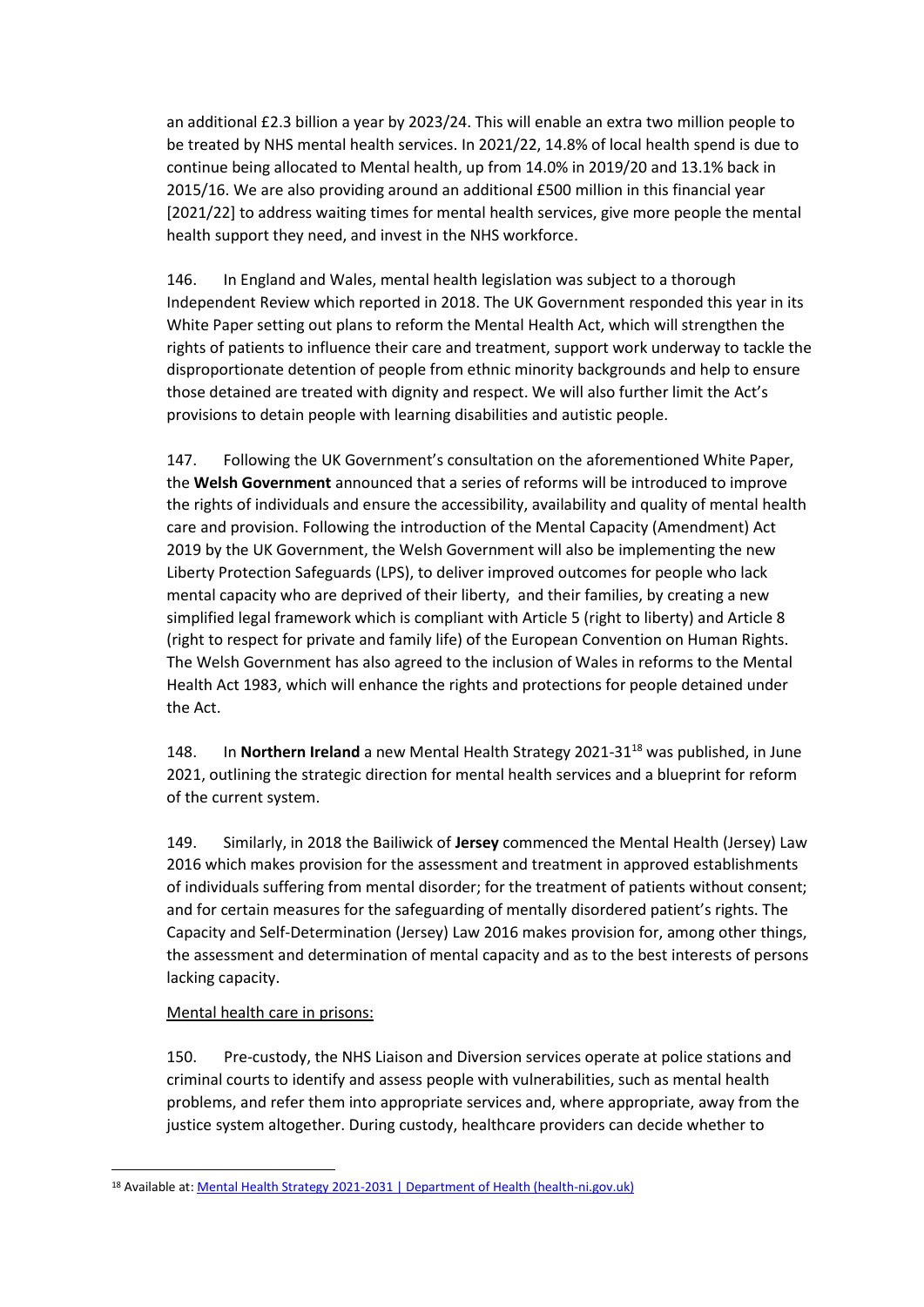provide mental health treatment on the basis of identified clinical needs and provide a variety of different treatments. During the COVID-19 pandemic extra measures were put in place to ensure ongoing access to physical and mental health services for prisoners. Postcustody, the NHS is introducing a RECONNECT service, to ensure those leaving prison engage with community-based health services to provide healthcare support and avoid them returning to the criminal justice system. This commitment to providing effective mental health care in prisons is echoed by the Welsh Government. Their Partnership Agreement for Prison Health includes a priority to develop new standards for mental health services for prisons in Wales.

151. In **Scotland**, an independent review of mental health legislation will ensure future reforms focus on enabling and empowering people with mental illness, respecting and protecting human rights and responsibilities, assisting recovery, and supporting family and other relationships. The Review is due to report in September 2022 and will make recommendations that give effect to the rights, will and preferences of the individual by ensuring that mental health, incapacity and adult support and protection legislation reflects people's social, economic and cultural rights, including those under the UN Convention on the Rights of People with Disabilities and ECHR requirements.

### <span id="page-36-0"></span>Social care for older persons

152. Age is a protected characteristic under the Equality Act (2010) and under the NHS Constitution people have the right not to be unlawfully discriminated against because of their age. On 7 September 2021 we committed to investing an additional £5.4 billion over three years to begin a comprehensive reform programme, including £3.6 billion to reform the social care charging system and enable all local authorities to move towards paying providers a fair rate for care; a further £1.7 billion to begin major improvements across the social care system in England; and at least £500 million in new measures to support the development/wellbeing for the social care workforce over the next three years. On 1 December 2021 we published *People at the Heart of Care*, setting out our 10-year vision and priorities for reforming adult social care. In March 2022, we published the integration white paper, *Joining up care for people, places and populations,* outlining our commitment to join up our health and care services, to better address patients' needs. Furthermore, as of February 2022, 84% of all social care settings were rated Good or Outstanding.

153. The UK Government understands that workforce supply is crucial in meeting the health and care needs of older people. The number of doctors working in the specialty of neurology in hospitals and community health has grown by 20.9% from 1,325 full time equivalent (FTE) in 2016 to 1,603 in 2021, supporting the diagnosis and treatment of older people with neurological challenges.

154. The UK Government recognizes the need for effective training regarding the diagnosis and care of people with Alzheimer's disease and dementia, alongside a program of rigorous training in the general treatment of health conditions in older people. In 2015, the 'Prime Minister's Challenge on Dementia 2020' was launched to make sure that dementia care, support, awareness and research were transformed by 2020. As of 2020, 137 Trusts had signed up to the Dementia Friendly Hospital Charter, over one million NHS and one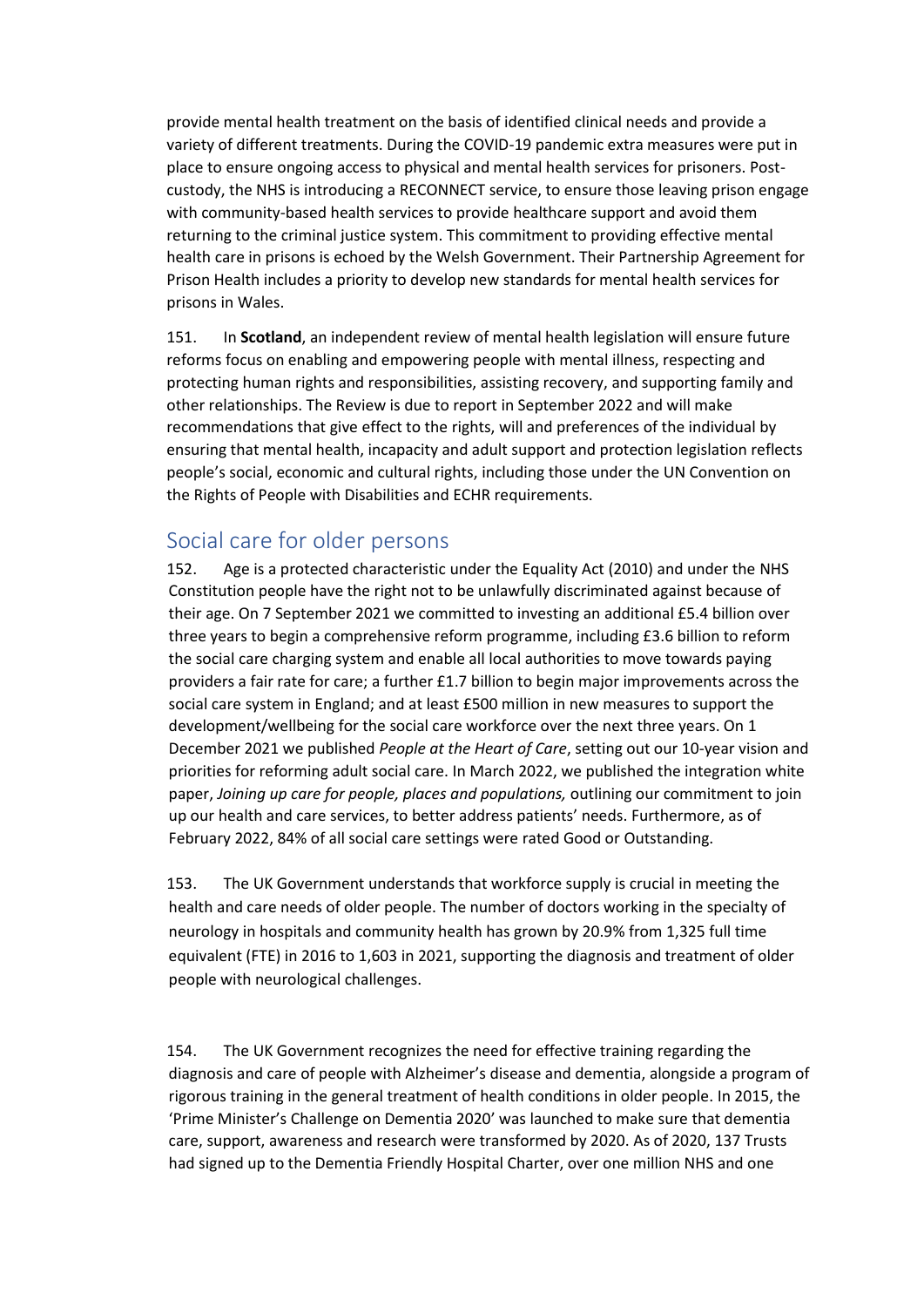million social care staff had received basic dementia awareness training since 2012, and we exceeded the commitment to spend £300m on dementia research over five years to 2020, spending £420 million over the five-year period.

155. The UK Government is committed to ensuring that older people can live with the dignity and respect they deserve. We spend over £129bn on benefits for pensioners in Great Britain. This includes nearly **£105bn** spending on the State Pension in 2021/22. The State Pension is the foundation of financial support for people in retirement. Since 2011, the basic State Pension has increased in both real terms and relative to average earnings. In 2021/22 the basic State Pension is £2,050 higher in cash terms than in 2010. Pension Credit provides financial support for pensioners who have been unable to build up sufficient income through the State and private pension systems. The UK Government is committed to bearing down on levels of pensioner poverty; there are now 200,000 fewer pensioners in absolute poverty than there were in 2009/10.

156. Having carried out a Carer Review, the UK Government is concerned by the evidence presented by peers and the disability sector during the passage of the Domestic Abuse Act 2021 in relation to the existing measures to protect and support people who have been abused or are at risk of abuse in their own homes by those providing their care. Therefore, the UK Government is reviewing the existing protections and the support available to victims. The UK Government reinforced their commitment as part of the National Disability Strategy launched on 28 July 2021. A report will be finalised in 2022.

157. On 24 March 2021 the Cabinet Secretary for Health and the Cabinet Secretary for Social Security and Older People published a statement of intent which set out the **Scottish Government's** commitment to develop a new strategy for older people's health and social care in Scotland.

### <span id="page-37-0"></span>Termination of pregnancy

158. Since the Committee's last report in 2016, the UK Government has made a number of steps towards reforming abortion law in Northern Ireland. The Northern Ireland (Executive Formation etc) Act 2019 (NIEF) placed a duty on the UK Government to reform Northern Ireland's abortion law by 21 October 2019. The legislative changes resulted in the immediate decriminalisation of abortion through the repeal of sections 58 and 59 of the Offences Against the Person Act 1861 (OAPA), which came into effect on 22 October 2019. Additionally, any police investigations or prosecutions currently underway at that time, in respect of the above sections of the OAPA will not be carried out, and no criminal proceedings may be brought or continued.

159. The UK Government introduced the Abortion (Northern Ireland) (No.2) Regulations 2020, to govern access to abortion services in Northern Ireland. These Regulations set out the terms of the conditions in which abortions can be provided in Northern Ireland; namely the circumstances set out in the 2018 Report of United Nations Committee on the Elimination of Discrimination Against Women report, Inquiry concerning the United Kingdom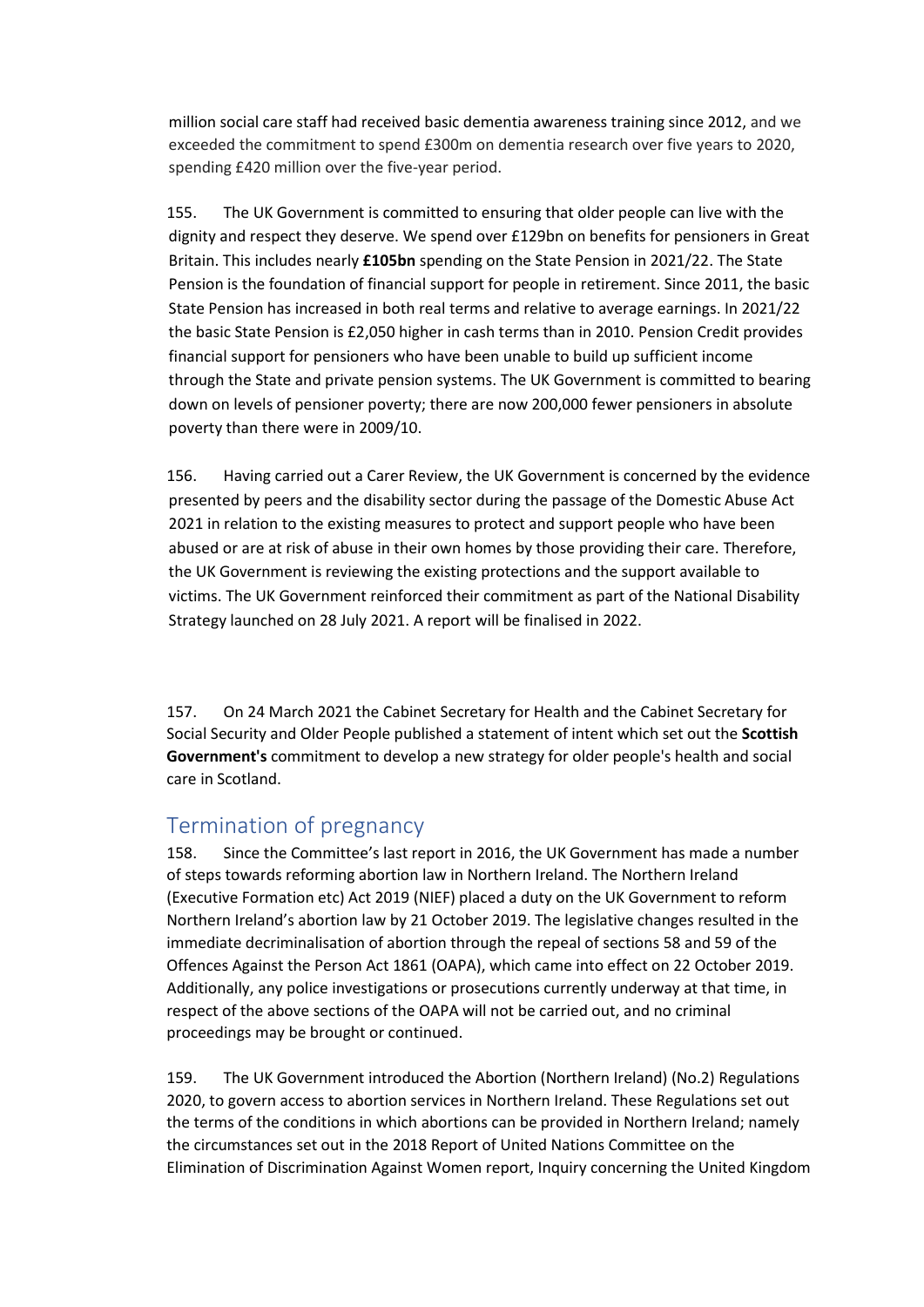of Great Britain and Northern Ireland under article 8 of the Optional Protocol to the Convention on the Elimination of All Forms of Discrimination against Women (CEDAW Report), as required by section 9 of the NIEF Act.

160. The UK Government also introduced the Abortion (Northern Ireland) Regulations 2021, which gives the Secretary of State a power to direct the Northern Ireland administrations to commission abortion services, consistent with the conditions set out in the 2020 Regulations. On 22 July 2021, the UK Government issued a direction to the Northern Ireland Department of Health, the Minister of Health, and the Health and Social Care Board to commission and make abortion services available by no later than 31 March 2022. The UK Government also directed the Northern Ireland First and deputy First Minister that once proposals on the commissioning of abortion services are brought forward by the Department of Health, they must be included on the agenda at the next meeting of the Executive Committee. The UK Government is continuing to work with the Northern Ireland Department of Health, and other relevant Northern Ireland departments, on the full commissioning of abortion services, and the full implementation of the other recommendations in paragraphs 85 and 86 of the CEDAW Report by the deadline of 31 March 2022 and will continue to take further steps where necessary to ensure that women and girls have access to abortion services to which they have a right.

161. The Abortion Reform Act 2019 in the **Isle of Man** decriminalised abortion making it possible for women have a termination on request within the first 14 weeks of pregnancy, under specified circumstances during the 15-24-week period, and in certain situations after 24 weeks. Local counselling services are in place and are available to women before and after a termination.

### <span id="page-38-0"></span>**Education**

162. The UK Government is committed to helping as many students as possible to achieve high level qualifications and has put in place support programmes to assist students including those in receipt of Special Educational Needs or Disability education. The UK Government is investing £2.6 billion over the next three years into delivering new special and alternative provision places across the country that will help every young person fulfil their potential. The UK Government has also begun a process of reforming qualifications at various levels to improve progression and outcomes for students. Since 2017, over £100m of additional support has been allocated to improve educational outcomes and social mobility in 12 of the most deprived parts of England. This is done through, for example, improving school standards, attendance, teaching quality and recruitment, careers training and advice, literacy and maths skills, and tackling barriers to learning that exist "beyond the school gates", including mental health issues. The UK Government is also investing £300 million to transform 'Start for Life' and family help services in half of the council areas across England and has increased the pupil premium to more than £2.5billion this year to help them to raise the attainment of disadvantaged pupils of all abilities.

163. Indeed, taking the threshold of strong GCSE passes in English and maths (grade 5 or above), the white British group ranks  $11<sup>th</sup>$  in attainment (out of nineteen ethnicity categories). Chinese and Indian ethnic groups outperform the white British group on this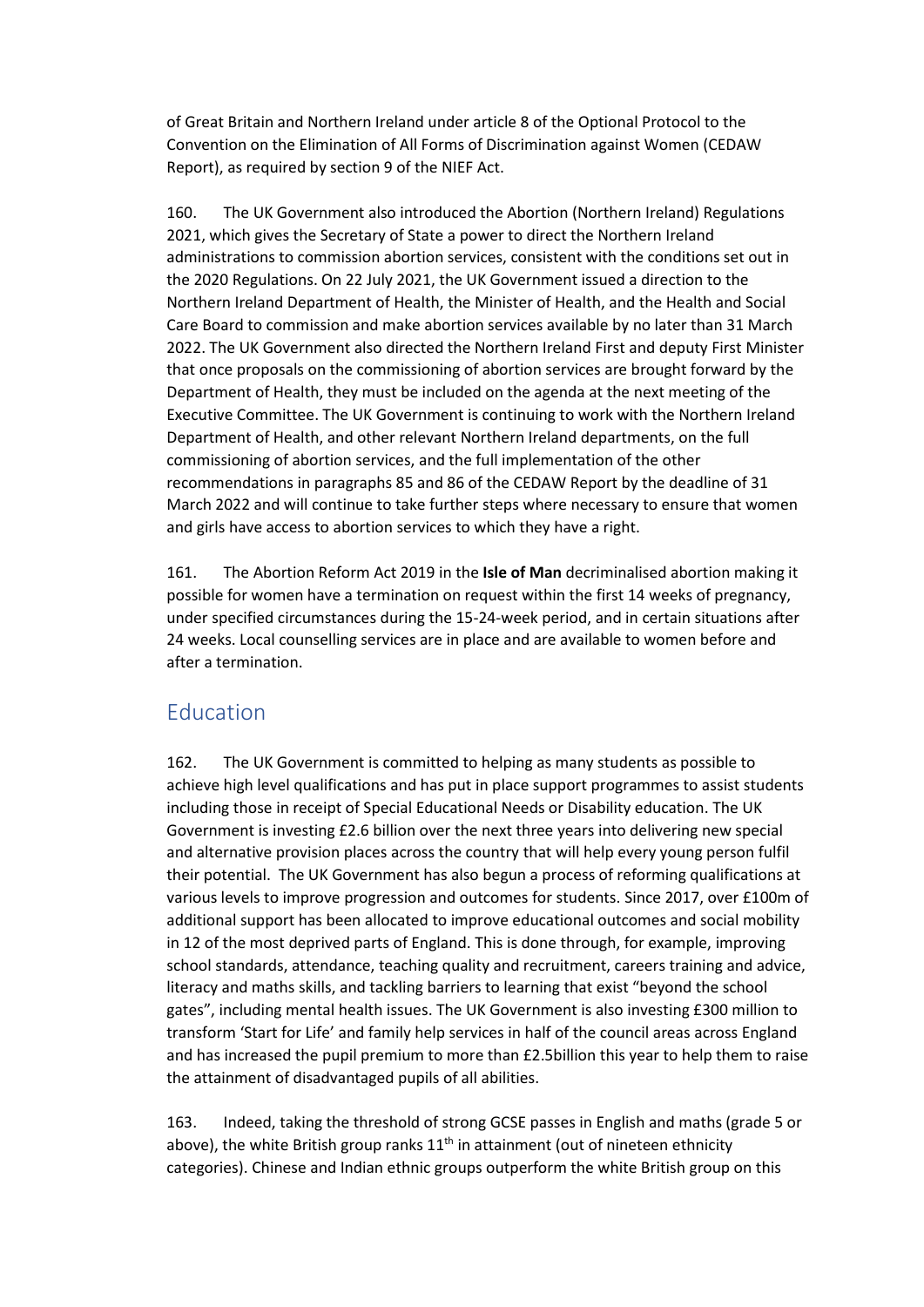measure by wide margins.<sup>19</sup> New evidence indicates that GCSE attainment is closely related to socio-economic status – once this is controlled for, all major ethnic groups perform better than white British pupils on average except for pupils from the black Caribbean/Mixed white and black African ethnicity groups.<sup>20</sup> Lastly, a higher percentage of young ethnic minority people progress to university compared with young white British people.<sup>21</sup>

164. Furthermore, over 40% of pupils who are Gypsy, Roma or Traveller (GRT) of Irish heritage are recorded as eligible for free school meals. Over the last two years the UK Government has invested in GRT education areas and catch-up tutoring, to improve educational attainment and pathways to education and employment for GRT children and young people.

165. **The Welsh Government** recently announced its [Renew and Reform plan,](https://gov.wales/written-statement-renew-and-reform-supporting-learners-well-being-and-progression?_ga=2.124690954.1008241272.1623745236-892243723.1617700927) setting out how it will allocate funding to support learners and practitioners in the period of recovery from Covid19. Following a review of current education polices, a new Strategy for Educational Equity will be introduced to reduce educational inequalities. The Pupil Development Grant aims to overcome barriers that prevent learners from disadvantaged backgrounds from achieving their full potential. It provides funding to all eligible learners, to mitigate the impact of deprivation on educational outcomes and assist with funding for school and extra-curricular essentials such as uniforms and other resources. The Welsh Government's Early Childhood Education and Care approach is built on an understanding of child development and of putting the needs of the child, regardless of background, at the heart of provision.

166. In **Northern Ireland** an Expert Panel on educational underachievement published its [report](https://www.education-ni.gov.uk/sites/default/files/publications/education/A%20Fair%20Start%20-%20Final%20Report%20and%20Action%20Plan.pdf) on 1 June 2021 identifying eight key areas and 47 actions for change.

167. **In Jersey**, since 2015, significant development and policy work has been completed to reduce attainment gaps, particularly for those children from low-income families, such as the [Jersey Curriculum \(revised 2014\)](https://www.gov.je/SiteCollectionDocuments/Education/ID%20Jersey%20Curriculum%20Introduction%2020170302%20JM.pdf) and the [Policy for the Education of Children Looked](https://www.gov.je/SiteCollectionDocuments/Education/P%20Education%20of%20Children%20Looked%20After%20Policy%2020200128%20KR.pdf)  [After \(updated 2020\).](https://www.gov.je/SiteCollectionDocuments/Education/P%20Education%20of%20Children%20Looked%20After%20Policy%2020200128%20KR.pdf) Additional funding has been introduced to give children from all backgrounds equal opportunities to benefit from education, under the Jersey Premium Policy (reviewed 2021). A draft Languages Policy (2021) is currently under consultation, which will support the implementation of measures to reduce discrimination or segregation of students based on their national origins.

168. **Guernsey** is in the process of implementing the recommendations of the National Association for Special Educational Needs review for children with SEND requirements, in which economically disadvantaged children are disproportionately represented. Work is underway to improve the curriculum design to specifically address the needs of more schooldependent learners, and the Children and Young People's Plan contains measures to support vulnerable groups, including identifying those who are in receipt of uniform allowance as a priority.

<sup>19</sup> GCSE English and maths results - [GOV.UK Ethnicity facts and figures \(ethnicity-facts-figures.service.gov.uk\)](https://www.ethnicity-facts-figures.service.gov.uk/education-skills-and-training/11-to-16-years-old/a-to-c-in-english-and-maths-gcse-attainment-for-children-aged-14-to-16-key-stage-4/latest) <sup>20</sup> Table 3 - Microsoft Word - Strand 2021 Report to CRED.docx (ox.ac.uk)

<sup>&</sup>lt;sup>21</sup> 'Free School Meals, Gender and Ethnic Group' from 'Widening participation in higher education', Permanent data table – Explore education statistics – [GOV.UK \(explore-education-statistics.service.gov.uk\)](https://explore-education-statistics.service.gov.uk/data-tables/permalink/77f3aabf-1e21-4c2f-bb58-b5671c695307)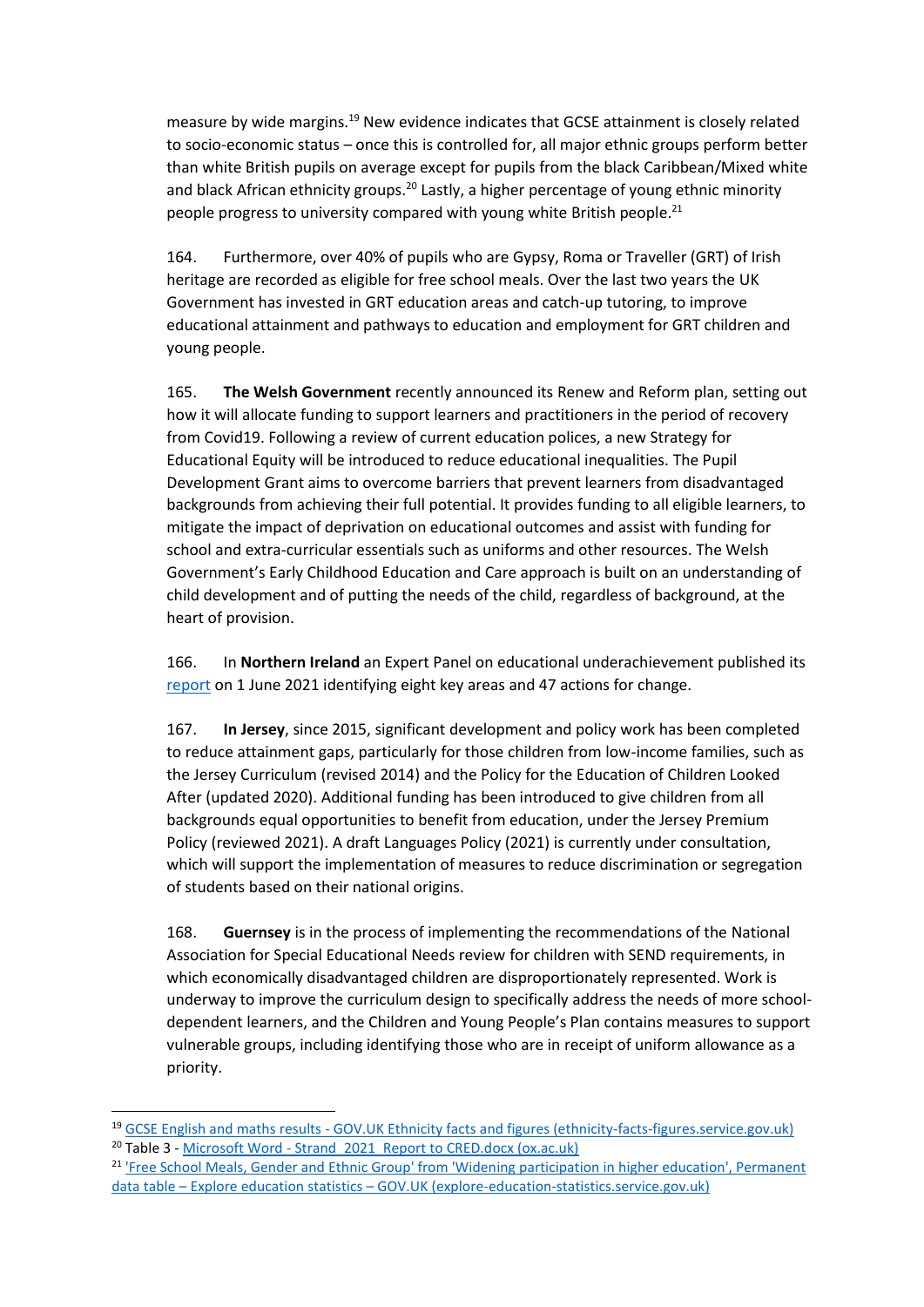# <span id="page-40-0"></span>Higher education

169. The UK Government is committed to a sustainable funding model for higher education (HE) which supports high value provision, meets the skills needs of the country, and maintains the world-class reputation of our HE providers.

170. Since 2012, the maximum tuition fee cap for a standard, full-time undergraduate degree in England has only increased once - by £250, to £9,250 in 2017 - and the UK Government has recently announced that maximum fee caps will be frozen again for the 2022/23 academic year. This represents the fifth year in succession that fee caps have been frozen, delivering a reduction in real terms that provides better value for students and keeps the cost of HE under control.

171. The student loan system in England removes financial barriers for those hoping to study HE while sharing its costs fairly between learners and general taxpayers. Eligible students can apply for up-front loans to meet the full costs of their tuition fees. Additionally, the UK Government has announced that maximum grants and loans for living costs for the 2022/23 academic year will increase by a further 2.3%, with students from the poorest backgrounds receiving record levels of support in cash terms. After finishing study, student loan repayments are linked to income, not to interest rates or the amount borrowed. Repayments are made only on earnings above the relevant repayment threshold, and borrowers are protected; if their income drops, so do their repayments. Any outstanding debt is written off after the loan term ends at no detriment to the borrower.

172. In 2021, we had record rates of English 18-year-olds and record rates of disadvantaged 18-year-olds accepted to full-time university. That year saw 18-year-olds from disadvantaged backgrounds being 82% more likely to go to university than in 2010.

173. The **Scottish Government** pays tuition fees for eligible full-time Scottish domiciled students studying for their first undergraduate degree at Scottish higher education institutions. These students are also eligible to access free funded university places. Bursaries and student loans are available to ensure that Scottish-domiciled university students are able to support themselves. A minimum income guarantee provides living-cost support (through a mixture of bursaries and loans) of up to £7,750 to students from the poorest households.

174. **In Jersey** a scheme to reduce HE costs, has been introduced on an interim basis, with plans for a permanent scheme to be presented to the Assembly in early 2022, to combat the declining number of Jersey students choosing to attend university. Currently the scheme applies to students commencing university in September 2018, 2019 and 2020, and covers the following:

- tuition fees: up to £9,250 per year where household income is below £110,000, tapering down to £925 for households with an income of up to £200,000;
- maintenance costs: up to max £7,500 per year where household income is up to £50,000, tapering down to £1,500 per year for those from households with income of up to £90,000;
- distance learning course fees: means tested reimbursement of up to £7,400 per year;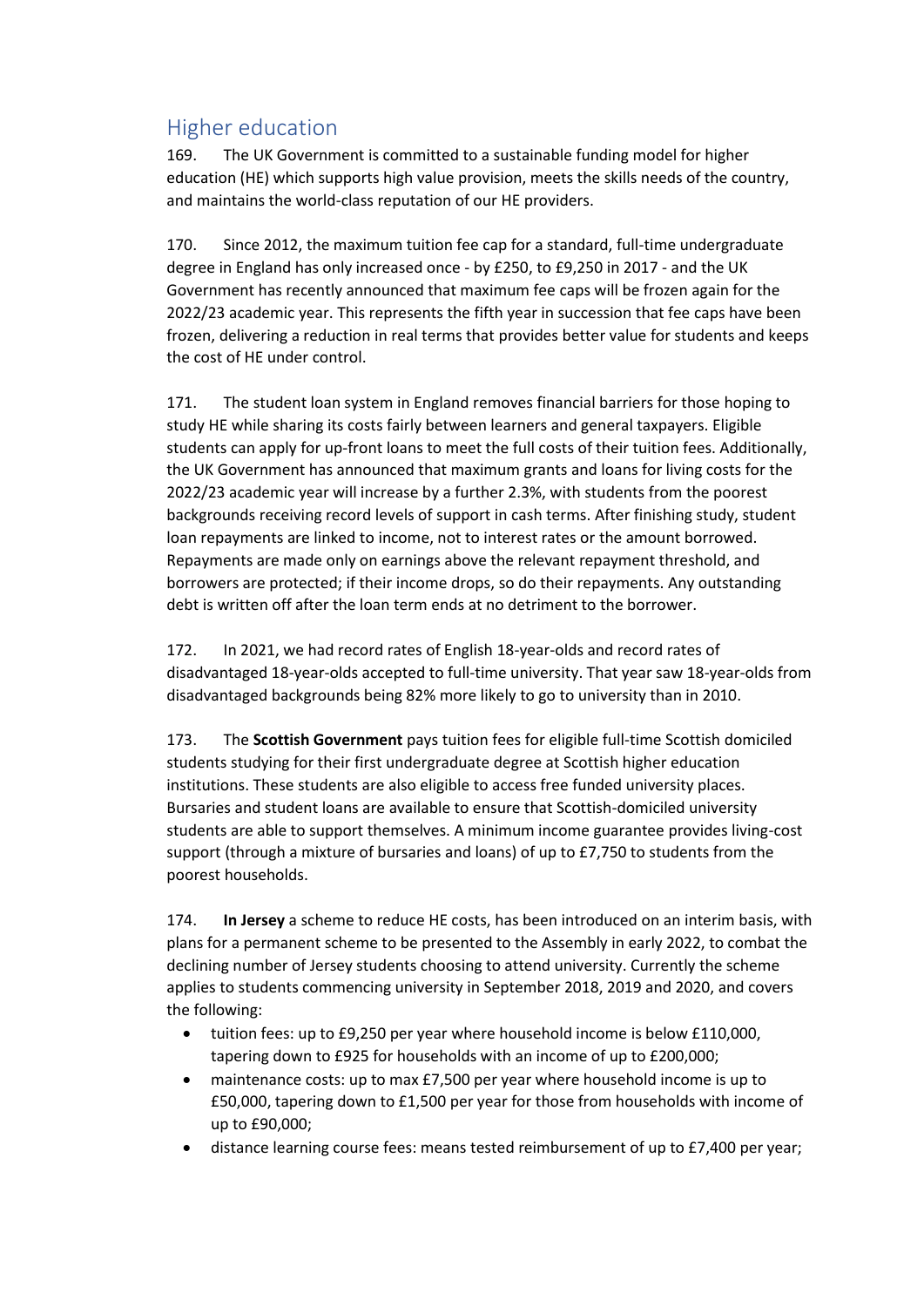• additional tuition fees: for students studying to be a doctor, dentist or vet.

175. **Guernsey** provides means-based financial support to students who wish to travel off-island to undertake university study. [From August 2021 all English universities now treat](https://www.gov.gg/article/180820/States-of-Guernsey-welcomes-home-fees-for-university-students)  [Guernsey residents as 'home' students](https://www.gov.gg/article/180820/States-of-Guernsey-welcomes-home-fees-for-university-students) which will reduce the fees required to attend.

### <span id="page-41-0"></span>Irish Language

176. Since the Committee's report in 2016, progress has been made on the matter of legislating for and promoting the Irish language by both the **UK Government** and the parties of the **Northern Ireland Executive**. In January 2020, the NDNA deal was reached by all five Executive parties, the UK Government and the Government of Ireland. Central to this deal was a carefully balanced package of legislative measures pertaining to language, identity and culture in Northern Ireland. This package will make provision for:

- An Office of Identity and Cultural Expression;
- An Irish Language Commissioner and official status of the Irish language;
- A Commissioner to enhance and develop the language, arts and literature associated with the Ulster Scots / Ulster British tradition in Northern Ireland.
- The Irish Language Commissioner, once in post, will support the development of the use of the Irish language in Northern Ireland. They will do this by providing advice, guidance and best practice standards, particularly for public authorities to follow.

177. The UK Government made a commitment on 21 June 2021 via Written Ministerial Statement to introduce the legislation in the UK Parliament. The UK Government is making the necessary preparations to introduce the legislation as soon as Parliamentary time allows.

178. In line with the UK Government's own NDNA commitments, it has provided Northern Ireland Screen, the national screen agency for Northern Ireland, with £2 million to support a broadened remit of the Irish Language Broadcasting Fund and the Ulster Scots Broadcasting Fund. The broadened remit of both broadcasting funds will support the growth and development of production in the Irish language and Ulster Scots, with a particular focus on educational, interactive and digital content. This builds on the UK Government's work to ensure that the BBC Framework Agreement now includes a specific clause which provides a clear commitment for the BBC to continue to deliver output in the Irish and Ulster Scots languages. The UK Government also agreed in NDNA to provide further funding to support languages in Northern Ireland, including Irish, which the UK Government plans to announce in the coming year.

## <span id="page-41-1"></span>Other Recommendations

#### <span id="page-41-2"></span>Optional Protocol

179. The UK considered its position on accepting the right of individual petition (the Optional Protocol) to the UN beyond the CEDAW and the CRPD. It concluded that the benefits of the communication procedure remain unclear, especially for the applicant. The UK Government believes effective domestic laws already exist where individuals can seek enforceable remedies if their rights have been breached. It is possible for an individual to challenge any government decision in the domestic courts if their rights have been breached